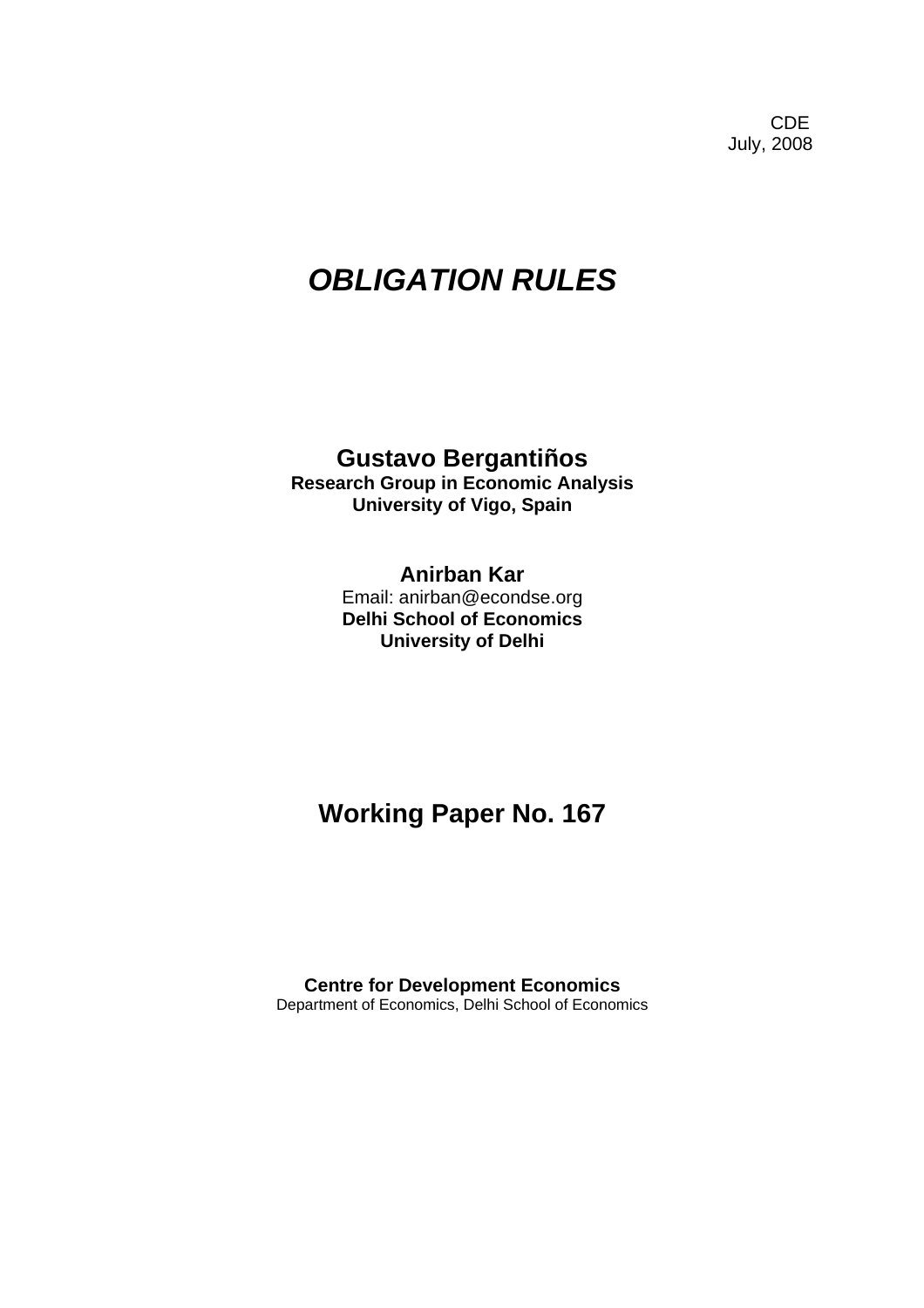# Obligation Rules<sup>∗</sup>

Gustavo Bergantiños Research Group in Economic Analysis, University of Vigo, Spain Anirban Kar Department of Economics, Delhi School of Economics, University of Delhi, India

July 11, 2008

#### Abstract

We provide a characterization of the obligation rules in the context of minimum cost spanning tree games. We also explore the relation between obligation rules and random order values of the irreducible cost game it is shown that the later is a subset of the obligation rules. Moreover we provide a necessary and sufficient condition on obligation function such that the corresponding obligation rule coincides with a random order value.

# 1 Introduction

There is a wide range of economic contexts in which *aggregate costs* have to be allocated amongst individual agents or components who derive the benefits from a common project. A firm has to allocate overhead costs amongst its different divisions. Regulatory authorities have to set taxes or fees on individual users for a variety of services. If several municipalities use a common water supply system, they must reach an agreement on how to share the costs of operating it. In most of these examples, there is no external force such as the market, which determines the allocation of costs. Thus, the final allocation of costs is decided either by mutual agreement or by an arbitrator on the basis of some notion of distributive justice. The main thrust of this area of research is the axiomatic analysis of allocation rules. Such an axiomatic analysis is supposed to enlighten an arbitrator on the possible interpretations of fairness while dividing the cost among the participants.

In this paper, we pursue this axiomatic analysis of cost allocation rules for a specific class of cost allocation problems known as Minimum Cost Spanning

<sup>\*</sup>G. Bergantiños thanks the financial support from the Spanish Ministerio de Educación y Ciencia and FEDER through grant SEJ2005-07637-C02-01/ECON and the Xunta de Galicia through grant PGIDIT06PXIC300184PN. A. Kar thanks conference participants of the S and SE Asia regional meeting of the Econometric Society in 2006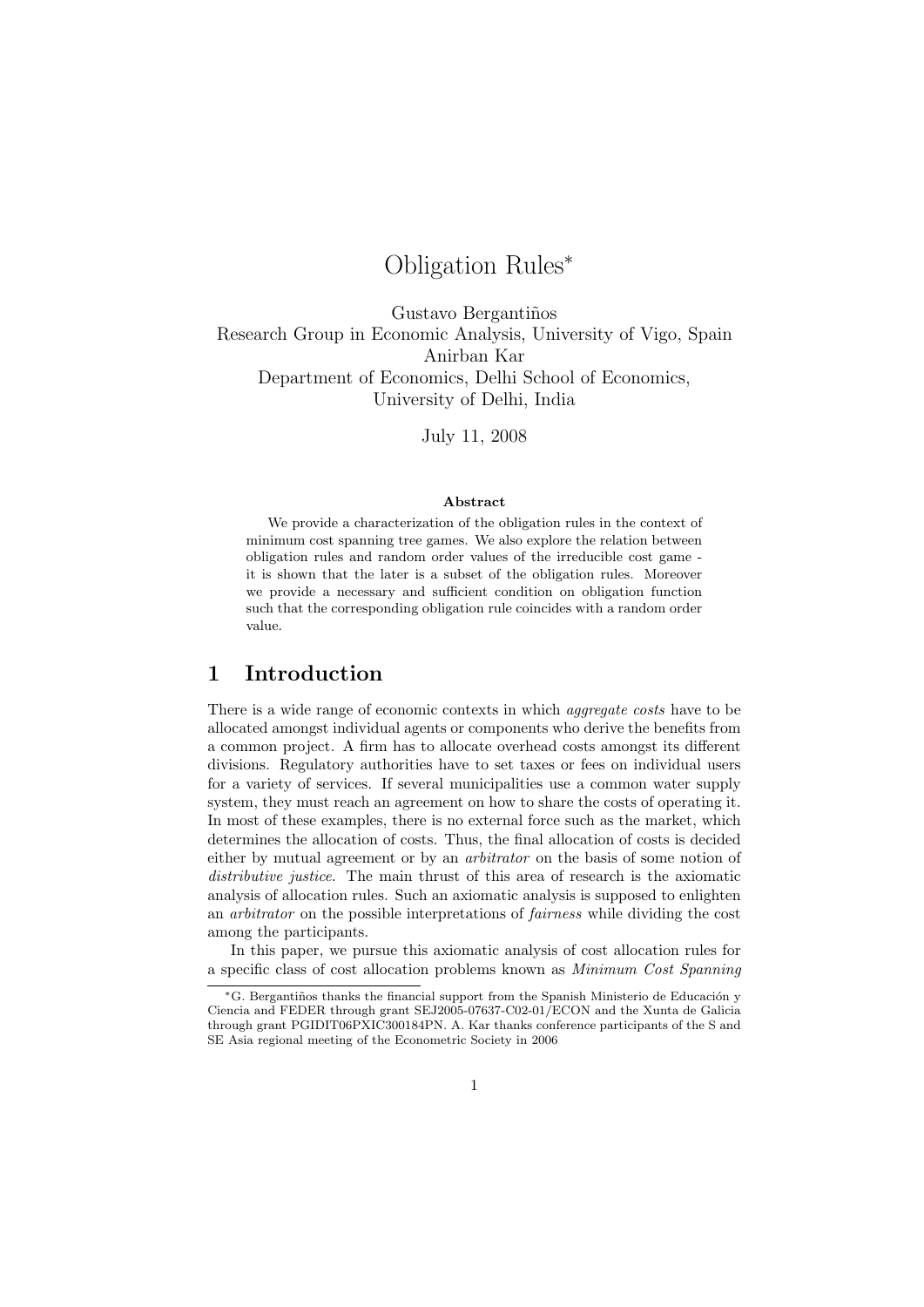Tree Problems or in short mcstp. The common feature of these problems is that a group of users has to be connected to a single supplier of some service. For instance, several towns may draw power from a common power plant, and hence have to share the cost of the distribution network. There is a positive cost of connecting each pair of users (towns) as well as a cost of connecting each user (town) to the common supplier (power plant). A cost game arises because cooperation reduces aggregate costs - it may be cheaper for town A to construct a link to town B which is nearer to the power plant, rather than build a separate link to the plant. An efficient network must be a tree which connects all users to the common supplier. From economic perspective, the main objective here, is to divide the cost of efficient network among its beneficiaries. Following is an example of mcstp.

Example 1.1 See Figure 1, which depicts a minimum cost spanning tree problem. There are three agents 1, 2 and 3. The source is denoted by 0. These nodes are represented by circles, where the connection between them are represented by straight lines. The numbers represent the cost of each connection. For instance the cost of connection between agent 1 and agent 3 is 2.

The early literature on minimum cost spanning tree problems mainly focussed on the algorithmic issues of finding an efficient network. Kruskal [1956], Prim [1957] introduced two different versions of the greedy algorithm for this purpose. The first game theoretic approach to minimum cost spanning tree problem is due to Bird (1976). Bird, by constructing an allocation rule, proved that core of a minimum cost spanning tree problem is always non-empty. In recent years a number of papers have analyzed this problem from economic perspective and the literature has grown into two different direction. In one hand Granot and Huberman (1984), Kar (2002), Bergantiños and Vidal-Puga  $(2006a)$  and Bergantiños and Vidal-Puga  $(2006b)$  have discussed various transferable utility games and used them to construct allocation rules, on the other, Norde, Moretti and Tijs (2004), Tijs, Branzei, Moretti and Norde (2006) and Lorenzo-Freire and Lorenzo (2006) have developed a class of allocation methods, known as the obligation rules.

Granot and Huberman  $(1984)$  introduced a TU game associated with the minimum cost spanning tree problem and analyzed the structure of it's core and nucleolus. Kar (2002) characterized the Shapley value (Shapley (1953)) of this game. Bergantiños and Vidal-Puga (2006a) introduced the *irreducible form* of a minimum cost spanning tree problem and looked at an alternative  $TU$  game based on the irreducible form. They also characterized the Shapley value of this new games in terms of monotonicity type axiom. Parallel to this literature, Tijs, Branzei, Moretti and Norde (2006) introduced a class of allocation rules for minimum cost spanning tree problems, known as the obligation rules. A common feature of the Obligation rules is the fact that players have the possibility to control the cost allocation problem during the construction procedure, i.e. edge by edge following the Kruskal algorithm, of the minimum cost spanning network. Via such a step-by-step cost allocation procedure, players specify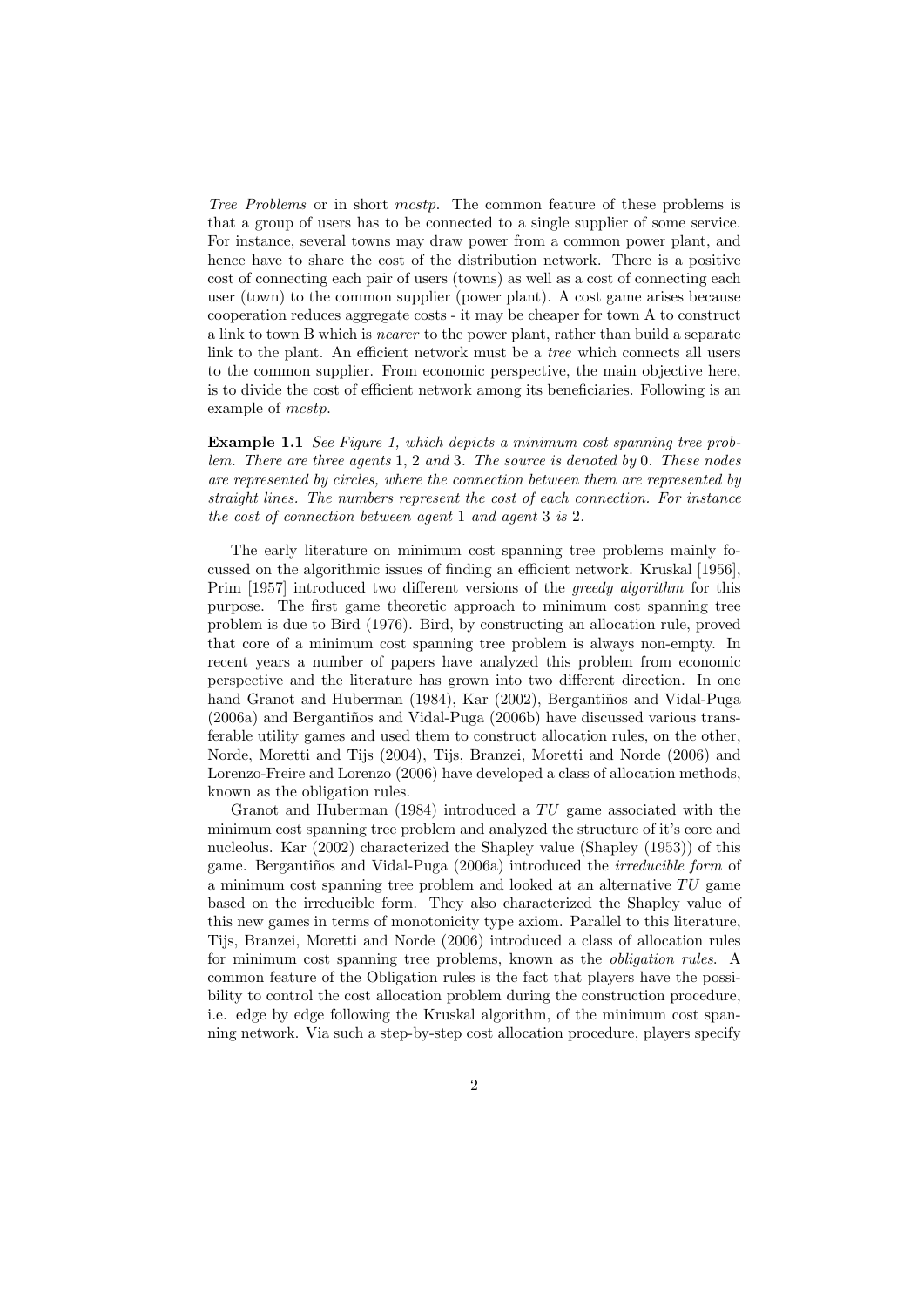how to share the cost of each edge according to a predetermined cost allocation protocol, namely the obligation functions. Lorenzo-Freire and Lorenzo (2006) characterized the obligation rules in terms of a restricted additivity property.

In this paper we seek to bridge the gap between these two stream of literature. We show that the obligation rules are actually a generalized version of the Shapley value. To be precise, we prove that the random order values (which is itself a generalization of the Shapley value) is a subset of the obligation rules. We also provide a necessary and sufficient condition to distinguish random order values from the obligation rules. and finally characterize the obligation rules with two basic monotonicity properties, namely population monotonicity and strong cost monotonicity. By focussing on the obligation rules, we try to argue that if one is looking for allocation rules that share the nice properties of the Shapley value but not anonymous, then obligation rules are the natural candidates.

In Section 2, we introduce the minimum cost spanning tree problem. In Section 3 and 4, we discuss the random order values and the obligation rules respectively. Section 5 explores the relation between random order values and the obligation rules. Characterization of the obligation rules are provided in Section 6. Section 7 concludes this paper by looking at the probabilistic values for general  $TU$  games and their relation with the obligation rules.

## 2 Minimum cost spanning tree problems

Let  $N \subset \mathcal{N} = \{1, 2, ...\}$  be the set of all possible agents. We are interested in networks whose nodes are elements of a set  $N_0 = N \cup \{0\}$ , where  $N \subset \mathcal{N}$  is finite and 0 is a special node called the *source*. Usually we take  $N = \{1, ..., |N|\}$ where  $|N|$  denotes the cardinal of the set N. Let  $\Pi_N$  denote the set of all orders in N. Given  $\pi \in \Pi_N$ , let  $Pre (i, \pi)$  denote the set of elements of N which come before i in the order given by  $\pi$ , i. e.  $Pre (i, \pi) = \{j \in N \mid \pi(j) < \pi(i)\}\.$ As usual,  $\mathcal{R}_+$  denotes the set of non-negative real numbers. Given a set A, let

$$
\Delta(A) = \left\{ (x_i)_{i \in A} \in \mathcal{R}_+^A : \sum_{i \in A} x_i = 1 \right\}
$$

be the simplex in  $\mathcal{R}^A$ .

A cost matrix  $C = (c_{ij})_{i,j \in N_0}$  on N represents the cost of direct link between any pair of nodes. We assume that  $c_{ij} = c_{ji} \geq 0$  for each  $i, j \in N_0$  and  $c_{ii} = 0$  for each  $i \in N_0$ . Since  $c_{ij} = c_{ji}$  we will work with undirected arcs, *i.e*  $(i, j) = (j, i)$ . We denote the set of all cost matrices over N as  $\mathcal{C}^N$ . Given  $C, C' \in \mathcal{C}^N$  we say  $C \leq C'$  if  $c_{ij} \leq c'_{ij}$  for all  $i, j \in N_0$ . Analogously, given  $x, y \in \mathcal{R}^N$ , we say  $x \leq y$  if  $x_i \leq y_i$  for all  $i \in N$ . A minimum cost spanning tree problem, briefly an mcstp, is a pair  $(N_0, C)$  where  $N \subset \mathcal{N}$  is the set of agents, 0 is the source, and  $C \in \mathcal{C}^N$  is the cost matrix. Given an  $mcstp(N_0, C)$ , we define the  $mcstp$ induced by C in  $S \subset N$  as  $(S_0, C)$ .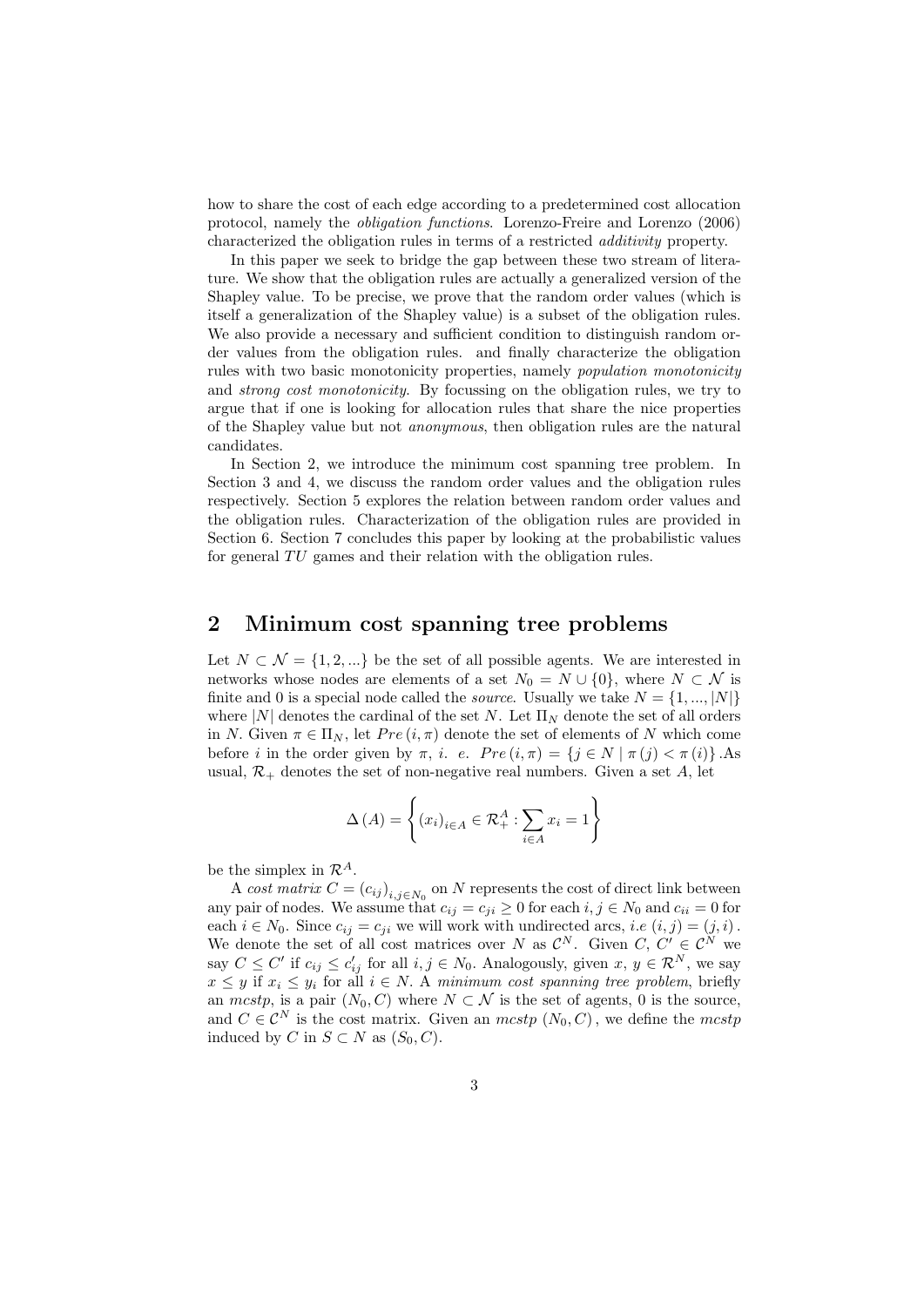A network g over  $N_0$  is a subset of  $\{(i, j)$  such that  $i, j \in N_0\}$ . The elements of g are called arcs. Given a network g and  $i, j \in N_0$ , we say that  $i, j \in N_0$ are *connected* in g if there exists a sequence of arcs  $\{(i_{h-1}, i_h)\}_{h=1}^l$  satisfying  $(i_{h-1}, i_h) \in g$  for all  $h \in \{1, 2, ..., l\}, i = i_0$  and  $j = i_l$ . A tree is a network satisfying that for all  $i \in N$ , there is a unique sequence of arcs  $\{(i_{h-1}, i_h)\}_{h=1}^l$ connecting i and the source. If t is a tree we usually write  $t = \{(i^0, i)\}_{i \in N}$ where  $i^0$  represents the first agent in the unique path in t from i to 0. Given an mcstp  $(N_0, C)$  and  $q \in \mathcal{G}^N$ , we define the cost associated with q as

$$
c(N_0, C, g) = \sum_{(i,j) \in g} c_{ij}
$$

When there are no ambiguities, we write  $c(g)$  or  $c(C, g)$  instead of  $c(N_0, C, g)$ .

A minimum cost spanning tree for  $(N_0, C)$ , briefly an mt, is a tree t such that  $c(t) = \min \{c(t'): t' \text{ is a tree}\}.$  It is well-known in the literature of mestp that an mt exists, even though it does not necessarily have to be unique. Given an mcstp  $(N_0, C)$  we denote the cost associated with any mt t in  $(N_0, C)$  as  $m(N_0, C)$ .

Given an  $mcstp(N_0, C)$  and an mt t, Bird (1976) defines the minimal network  $(N_0, C^t)$  associated with t as follows:  $c_{ij}^t = \max_{(k,l) \in \bar{t}_{ij}} \{c_{kl}\}$ , where  $\bar{t}_{ij}$  denotes the unique path in  $t$  from  $i$  to  $j$ . Even though this definition is dependent on the choice of  $m t$ , it is independent of the chosen  $t$ . Proof of this can be found, for instance, in Aarts and Driessen (1993). The *irreducible form* of an *mcstp*  $(N_0, C)$  is defined as the minimal network  $(N_0, C^*)$ . If  $(N_0, C^*)$  is an irreducible problem, then we say that  $C^*$  is an *irreducible matrix*. Bergantiños and Vidal-Puga (2006a) proves that  $(N_0, C)$  is irreducible if and only if there exists an mt t in  $(N_0, C)$  satisfying the two following conditions:

(A1)  $t^* = \{(i_{p-1}, i_p)\}_{p=1}^n$  where  $i_0 = 0$ .

(A2) Given  $i_p, i_q \in N_0$ ,  $p < q$ , then  $c_{i_p i_q} = \max_{p < r \le q} \{c_{i_{r-1} i_r}\}.$ 

**Example 2.1** Let  $(N_0, C)$  be a mastp as in Example 1.1. The irreducible matrix associated with  $(N_0, C)$  is depicted in Figure 2.

One of the most important issues addressed in the literature about  $mcstp$ is how to divide the cost of connecting agents to the source among them. A (cost allocation) rule is a function f such that  $f(N_0, C) \in \mathcal{R}^N$  for each mestp  $(N_0, C)$  and  $\sum_{i \in N} f_i(N_0, C) = m(N_0, C)$ . As usually,  $f_i(N_0, C)$  represents the cost allocated to agent i. In this paper we focus on the Obligation rules and random order values. We discuss each of these in detail in Section 4 and 3 respectively. In Section 6, we characterize the obligation rules. Following are the axioms, we will be using in this paper.

Strong cost monotonicity (SCM). For all mestp  $(N_0, C)$  and  $(N_0, C')$  such that  $C \leq C', f(N_0, C) \leq f(N_0, C')$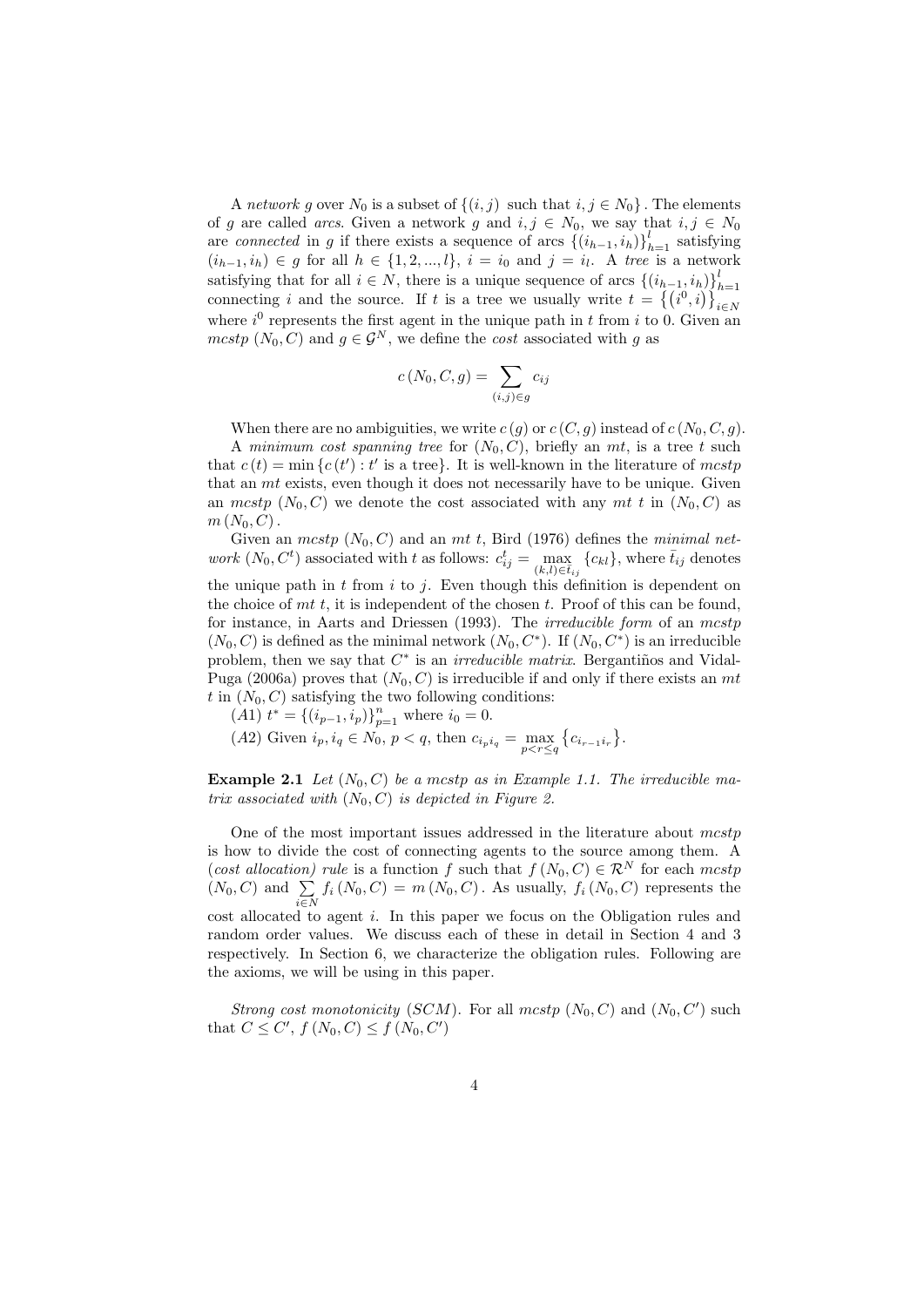SCM says that if a number of connection costs increase and the rest of connection costs (if any) remain the same, no agent can be better off.

SCM is called cost monotonicity in Tijs et al (2006) and solidarity in Bergantiños and Vidal-Puga (2006a).

Population monotonicity (PM). For all mestp  $(N_0, C)$ ,  $S \subset T \subset N$ , and  $i \in S$ , we have

$$
f_i(T_0, C) \leq f_i(S_0, C).
$$

PM says that if new agents join a "society" no agent from the "initial society" can be worse off.

The following property is a weak form of anonymity. It says that if two agents are identical in terms of their connection costs then their cost shares must be equal.

Equal Treatment of Equals (ETE). Let  $(N_0, C)$  be a mcstp such that for some i,  $j \in N$ ,  $c_{ki} = c_{kj}$  for all  $k \in N_0 \setminus \{i, j\}$ . ETE says that  $f_i(N_0, C)$  $f_i$   $(N_0, C)$ .

Next property was introduced in Branzei et al (2004).

Cone-wise positive linearity (CPL). Let  $(N_0, C)$  and  $(N_0, C')$  be two mestp satisfying that there exists an order  $\sigma: \{(i,j)\}_{i,j\in N_0,i$  $\frac{\binom{n+1}{2}}{2}$ such that for all  $i, j, k, l \in N_0$  satisfying that  $\sigma(i, j) \leq \sigma(k, l)$ , then  $c_{ij} \leq c_{kl}$ and  $c'_{ij} \leq c'_{kl}$ . Thus, for each  $x, x' \in \mathcal{R}_+$ 

$$
f(N_0, xC + x'C') = xf(N_0, C) + x'f(N_0, C').
$$

This property is an additivity property restricted to some subclass of problems.

It makes no sense to claim additivity in all  $mcstp$  because  $m(N_0, C + C')$ could be different from  $m(N_0, C) + m(N_0, C')$ . See Bergantiños and Vidal-Puga (2006b) for a detailed discussion on this issue.

Constant share of extra cost (CSEC).

Let  $(N_0, C)$ ,  $(N_0, C')$ ,  $(N_0, C^x)$  and  $(N_0, C'^x)$  be a set of mestp satisfying the following conditions:

- For all  $i \in N$ ,  $c_{0i} = c_0$ ,  $c'_{0i} = c'_0$ ,  $c_{0i}^x = c_0 + x$ , and  $c'^x_{0i} = c'_0 + x$  where  $x \in \mathcal{R}_{+}.$
- For all  $i, j \in N$ ,  $c_{ij} = c_{ij}^x \le c_0$  and  $c'_{ij} = c'_{ij}^x \le c'_0$ .

Thus,

$$
f_i(N_0, C^x) - f_i(N_0, C) = f_i(N_0, C'^x) - f_i(N_0, C').
$$

This property is interpreted as follows. A group of agents  $N$  faces two problems  $(N_0, C)$  and  $(N_0, C')$ . In both problems all agents have the same connection cost to the source  $(c_{0i} = c_0 \text{ and } c'_{0i} = c'_0)$ . Moreover, this cost is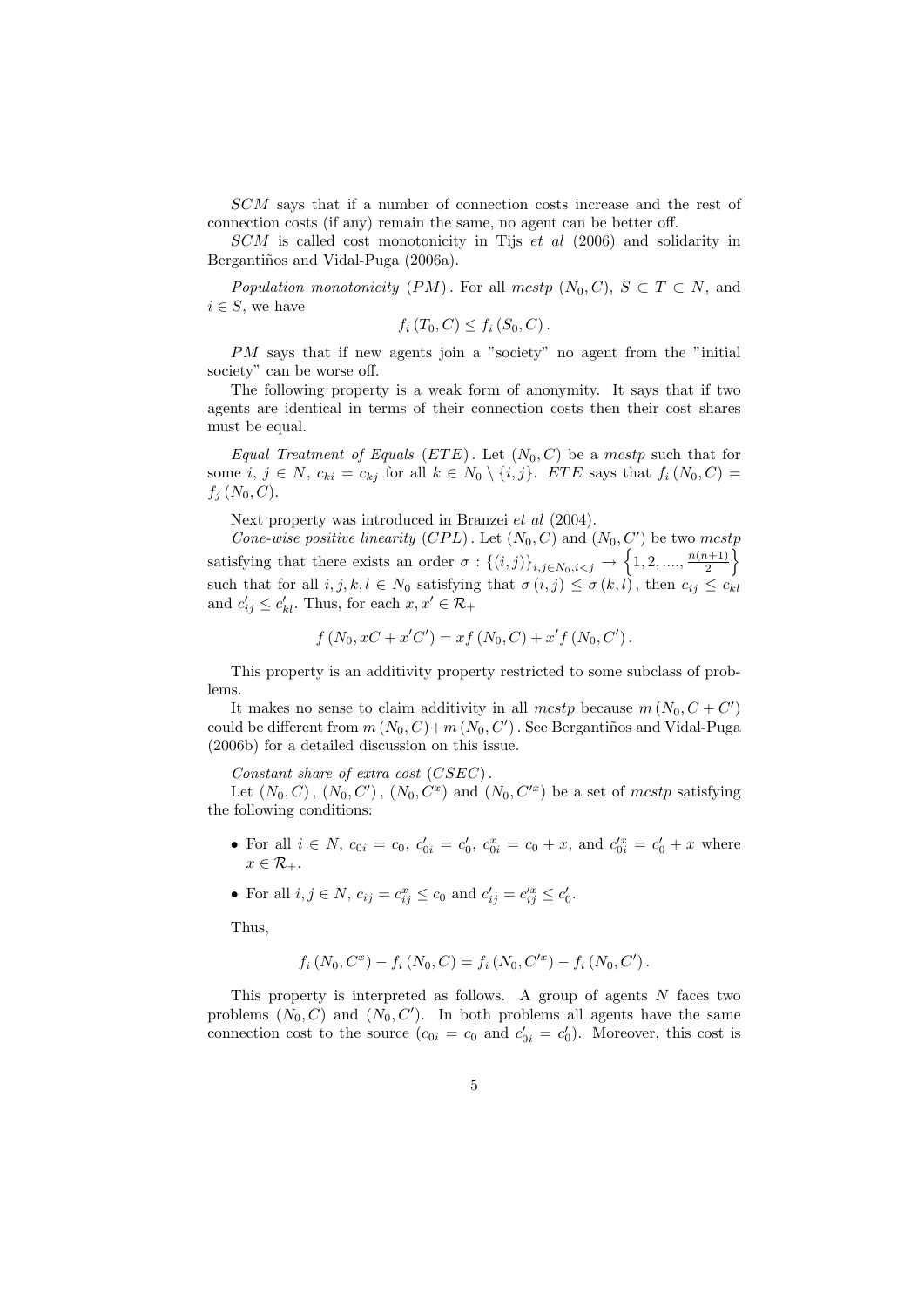greater than the connection costs between agents  $(c_{ij} \le c_0 \text{ and } c'_{ij} \le c'_0)$ . Under these circumstances, an mt implies that any one agent connects directly to the source, and that the rest connect to the source through this agent. Agents agree that the correct solution is  $f$ . Assume that an error was made and that the connection cost to the source is  $x$  units larger. CSEC states that agents should share this extra cost  $x$  in the same way in both problems.

This property is a generalization of the property of Equal Share of Extra Costs  $(ESEC)$  defined in Bergantiños and Vidal-Puga (2006a).  $ESEC$  says that  $x$  must be divided equally among agents.

A game with transferable utility, briefly a  $TU$  game, is a pair  $(N, v)$  where  $v: 2^N \to \mathcal{R}$  satisfies that  $v(\emptyset) = 0$ . Based on a *mcstp*, we can define a TU game as follows. Given  $(N_0, C)$ , for each coalition  $S \subseteq N$ , consider the aggregate cost of a minimum cost spanning tree. That is  $v_C(S) = m(S_0, C)$  for all  $S \subseteq N$ . Kar (2002) axiomatized the Shapley value of  $v<sub>C</sub>$ . On the other hand Bergantiños and Vidal-Puga (2006a) characterized the Shapley value of a game associated with the irreducible form. This game is defined as,  $v_{C^*}(S) = m(S_0, C^*)$  for all  $S \subseteq N$ . In this paper we will concentrate on the later and explore its relation with the obligation rules.

# 3 The random order values of the irreducible game

Weber (1988) defines the *random order values* of a TU game  $(N, v)$ . The idea is the following. Agents arrive sequentially. Each agent receives his marginal contribution to his predecessors. To each probability distribution over the set of possible orders, we can define the random order value giving to each agent his expected marginal contribution.

Let  $\Delta(\Pi_N)$  be the simplex in  $\mathcal{R}^{\Pi_N}$ . For each  $w = (w_\pi)_{\pi \in \Pi_N} \in \Delta(\Pi_N)$  we define the random order value  $ROV^w$  associated with w as follows. Given the TU game  $(N, v)$  and  $i \in N$ ,

$$
ROV_i^w(N, v) = \sum_{\pi \in \Pi_N} w_{\pi} \left( v \left( Pre\left(i, \pi\right) \cup \{i\} \right) - v \left( Pre\left(i, \pi\right) \right) \right)
$$

This definition can be easily rewritten as

$$
ROV_i^w(N, v) = \sum_{\pi \in \Pi_N} w_{\pi} \left[ v \left( Pre(i, \pi) \cup \{i\} \right) - v \left( Pre(i, \pi) \right) \right]
$$
  

$$
= \sum_{S \subseteq N \setminus \{i\}} \sum_{\{\pi \mid Pre(i, \pi) = S\}} w_{\pi} \left[ v \left( S \cup \{i\} \right) - v \left( S \right) \right]
$$
  

$$
= \sum_{S \subseteq N \setminus \{i\}} \left( \sum_{\{\pi \mid Pre(i, \pi) = S\}} w_{\pi} \right) \left[ v \left( S \cup \{i\} \right) - v \left( S \right) \right]
$$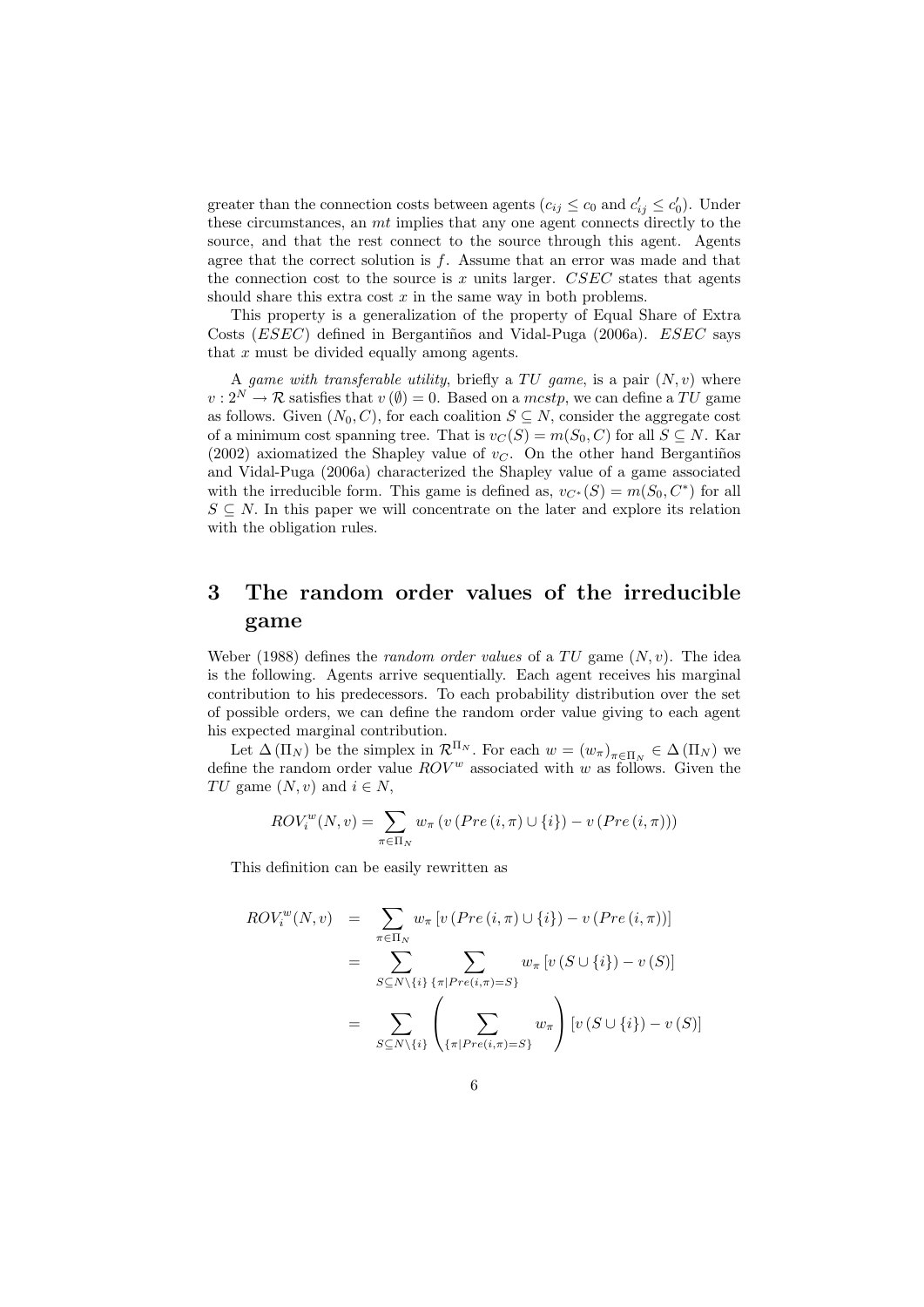We define the family of rules  $W$  in  $mctp$  as the random order values of the game  $v_{C^*}$ . That is, given  $w \in \Delta(\Pi_N)$ , we define  $f^w(N_0, C) = ROV^w(N, v_{C^*})$ for all  $mcstp$   $(N_0, C)$ . Formally,

$$
f_i^w(N_0, C) = \sum_{S \subseteq N \setminus \{i\}} \left( \sum_{\{\pi | Pre(i,\pi) = S\}} w_{\pi} \right) [v_{C^*} (S \cup \{i\}) - v_{C^*} (S)] \tag{1}
$$

and

$$
W = \{ f^w : w \in \Delta \left( \Pi_N \right) \}.
$$

A well known member of  $W$  is the Shapley value. Let us denote this rule by  $\Phi$ .  $\Phi = f^w$ , where w is such that all the orders have equal weight. That is  $w(\pi) = \frac{1}{|\Delta(\Pi_N)|}$  for all  $\pi \in \Delta(\Pi_N)$ . Bergantiños and Vidal-Puga (2006a) provides a characterization of  $\Phi$ , in terms of  $SCM$ , PM, and  $ESEC$ . Following is an example of random order values.

**Example 3.1** Let  $(N_0, C)$  be a mcstp as in Example 1.1. The TU game associated with  $C^*$  is as follows,

 $v_{C*}(\{1\}) = v_{C*}(\{2\}) = 4, v_{C*}(\{3\}) = 6, v_{C*}(\{1,2\}) = 6, v_{C*}(\{1,3\}) =$  $v_{C^*}(\{2,3\}) = 10, v_{C^*}(\{1,2,3\}) = 12.$ 

Let  $w(\pi) = \frac{1}{|\Delta(\Pi_N)|}$  for all  $\pi \in \Delta(\Pi_N)$ . Then,  $f_1^w(N_0, C) = f_2^w(N_0, C) = 3$ and  $f_3^w(N_0, C) = 6$ .

# 4 Obligation rules

Tijs et al (2006) introduce the family of obligation rules in *mcstp*. They prove that each obligation rule satisfy SCM and PM. In this section we present two axiomatic characterizations of obligation rules. In the first one we characterize obligation rules as the only rules satisfying  $SCM$ ,  $PM$ , and  $CPL$ . In the second one we characterize obligation rules as the only rules satisfying SCM, PM, and CSEC.

We first introduce obligation rules formally. We present this definition in a way a little bit different from Tijs et al (2006) in order to adapt it to the objectives of our paper.

Given a network g we define  $P(g) = {T_k(g)}_{k=1}^{n(g)}$  as the partition of  $N_0$ in *connected components* induced by g. Namely,  $P(g)$  is the only partition of  $N_0$  satisfying the following two properties: Firstly, if  $i, j \in T_k(q)$ , i and j are connected in g Secondly, if  $i \in T_k$ ,  $j \in T_l$  and  $k \neq l$ , i and j are not connected in  $q$ .

Given a network g, let  $S(P(g), i)$  denote the element of  $P(g)$  to which i belongs to.

Kruskal (1956) defines an algorithm for computing an mt. The idea of the algorithm is to construct a tree by sequentially adding arcs with the lowest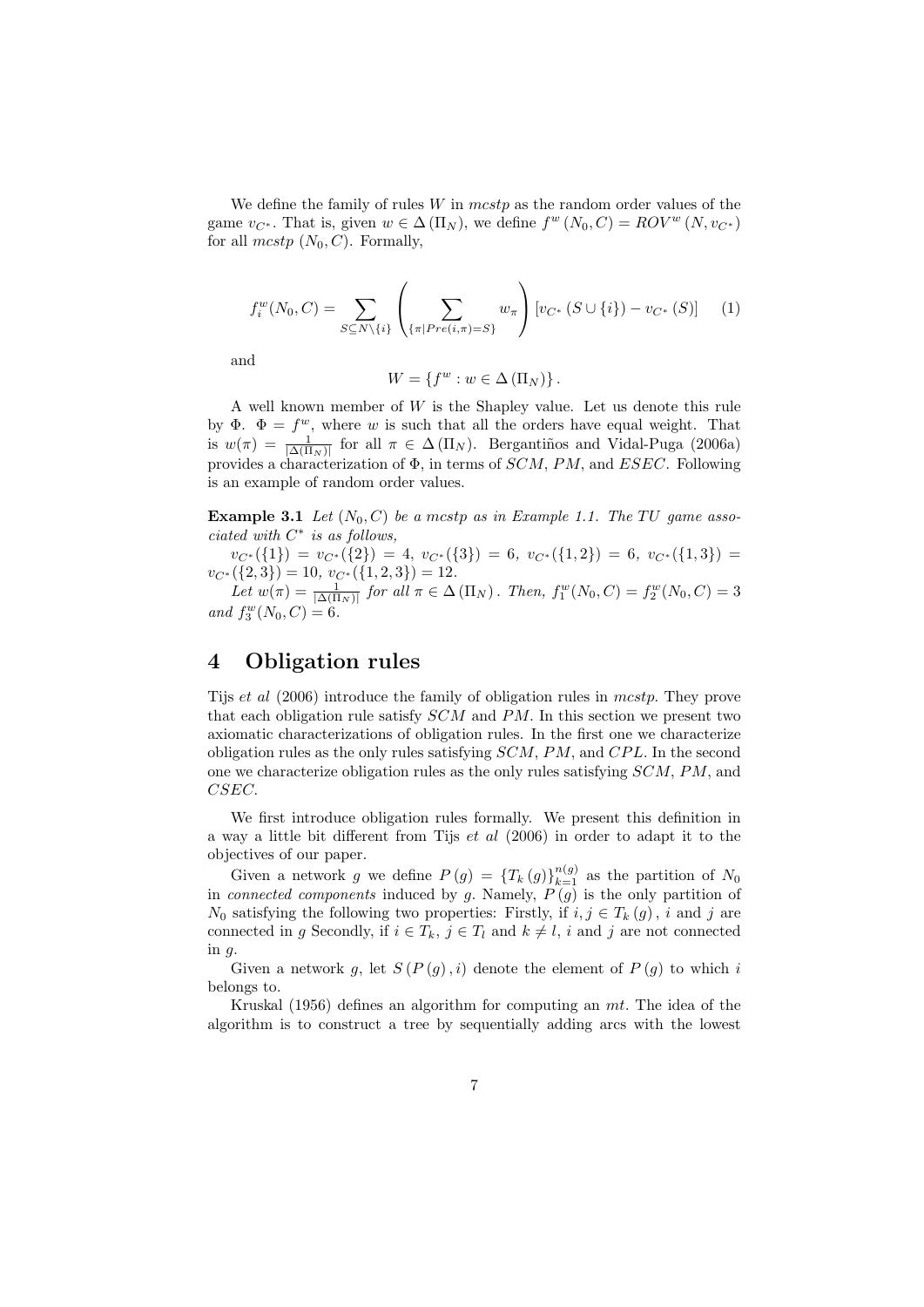cost and without introducing cycles. Formally, Kruskal's algorithm is defined as follows. We start with  $A(C) = \{i, j \in N_0 \mid i \neq j\}$  and  $g^0(C) = \emptyset$ .

Stage 1: Take an arc  $(i, j) \in A(C)$  such that  $c_{ij} = \min_{(k,l) \in A(C)} \{c_{kl}\}\.$  If there are several arcs satisfying this condition, select just one. Now  $(i^1(C), j^1(C))$  $(i, j)$ ,  $A(C) = A(C) \setminus \{(i, j)\}\$ and  $g^1(C) = \{(i^1(C), j^1(C))\}\$ .

Stage  $p+1$ . We have defined the sets  $A(\tilde{C})$  and  $g^p(C)$ . Take an arc  $(i, j) \in$  $A(C)$  such that  $c_{ij} = \min_{(k,l) \in A(C)} \{c_{kl}\}\.$  If there are several arcs satisfying this condition, select just one. Two cases are possible:

- 1.  $g^p(C) \cup \{(i,j)\}\)$  has a cycle. Go to the beginning of Stage  $p+1$  with  $A(C) = A(C) \setminus \{(i, j)\}\$ and  $g^p(C)$  the same.
- 2.  $g^p(C) \cup \{(i,j)\}\$ has no cycles. Take  $(i^{p+1}(C), j^{p+1}(C)) = (i, j), A(C) =$  $A(C) \setminus \{(i,j)\}\$ and  $g^{p+1}(C) = g^p(C) \cup \{(i^{p+1}(C), j^{p+1}(C))\}\$ . Go to Stage  $p+2$ .

This process is completed in |N| stages. We say that  $g^{|M|}(C)$  is a tree obtained following Kruskal's algorithm. Notice that this algorithm leads to a tree, but that this is not always unique.

When there is not ambiguity we write A,  $g^p$ , and  $(i^p, j^p)$  instead of  $A(C)$ ,  $g^p(C)$ , and  $(i^p(C), j^p(C))$  respectively.

Given  $N \subset \mathcal{N}$ , an *obligation function* for N is a map o assigning to each  $S \in 2^N \setminus \{\emptyset\}$  a vector  $o(S)$  which satisfies the following properties.

o-i)  $o(S) \in \Delta(S)$ .

**o-ii**) For each  $S, T \in 2^N \setminus \{\emptyset\}, S \subset T$  and  $i \in S$ ,  $o_i(S) \ge o_i(T)$ .

To each obligation function  $o$  we can associate an *obligation rule f<sup>o</sup>*. The idea is as follows. At each stage of Kruskal's algorithm an arc is added to the network. The cost of this arc will be paid by the agents who benefit from adding this arc. Each of these agents pays the difference between his obligation before the arc is added to the network and after it is added. See Tijs et al (2006) for a more detailed discussion.

We now define  $f^o$  formally. Given an  $mcstp$   $(N_0, C)$ , let  $g^{|N|}$  be a tree obtained applying Kruskal's algorithm to  $(N_0, C)$ . For each  $i \in N$ ,

$$
f_i^o(N_0, C) = \sum_{p=1}^{|N|} c_{i^p j^p} (o_i (S (P (g^{p-1}), i)) - o_i (S (P (g^p), i)))
$$

where, by convention,  $o_i(T) = 0$  if the source is in T.

We define the family of obligation rules as

 $O = \{f^o : o \text{ is an obligation function}\}\$ 

Let us clarify the idea of obligation rules with an example.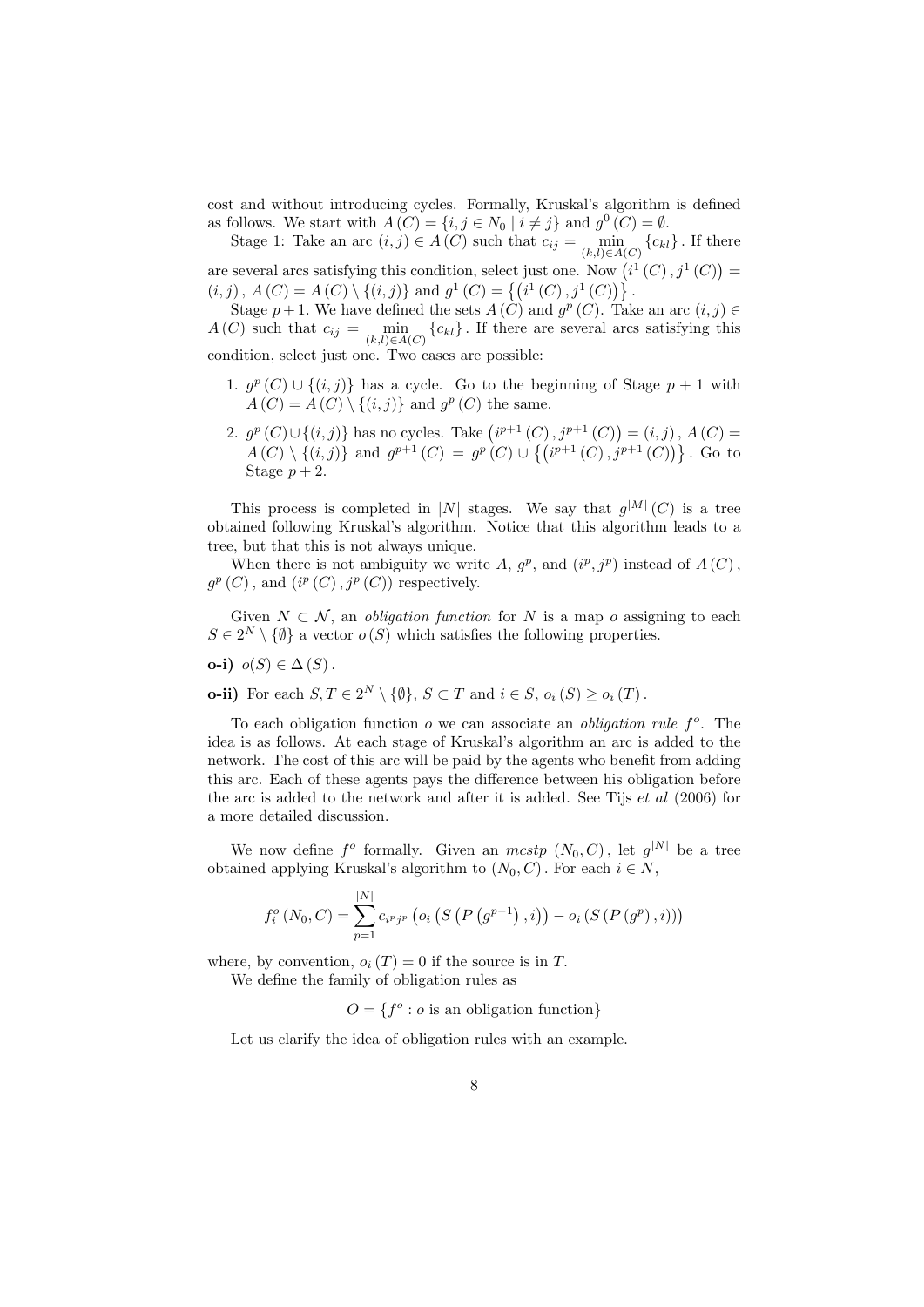**Example 4.1** Let  $(N_0, C)$  be a mostp as in Example 1.1. An obligation function o is as follows,  $o_i(S) = \frac{1}{|S|}$  for all  $i \in S$  and for all  $S \subseteq N$ . Let us follow Kruskal's algorithm and compute the cost allocation for C.

Step 1: The arc (1,2) is the cheapest. Thus  $\{(i^1(C), j^1(C))\} = \{(1, 2)\}.$ Step 2: The arc  $(1,0)$  is the cheapest among the rest. Thus  $\{(i^2(C), j^2(C))\}$ 

 ${(1, 0)}$ . Step 3: The arc  $(0, 2)$  is the cheapest among the rest, but this will form a cycle. Hence we pick the next cheapest arc, which is either  $(1, 3)$  or  $(2, 3)$ . There is a

tie, so let us select  $(1,3)$ . Thus  $\{(i^3(C), j^3(C))\} = \{(1,3)\}.$ Now, we can compute the allocation,

 $f_1^o(N_0, C) = c_{12} [o_1({1}) - o_1({1, 2})] + c_{10} [o_1({1, 2}) - 0] + c_{10} [0 - 0] = 3$ Similarly  $f_2^o(N_0, C) = 3$ . Finally,  $f_3^o(N_0, C) = c_{12} [o_3({3}) - o_3({3})] + c_{10} [o_3({3}) - o_3({3})] + c_{10} [o_3({3}) - 0] =$ 6

Next, we provide an alternative representation of obligation functions. This representation will be used later to establish the relationship between W and O.

#### 4.1 Alternative representation of obligation functions

Given  $N \subset \mathcal{N}$ , an *obligation function* for N is a map d assigning to each  $S \in 2^N \setminus \{\emptyset\}$  a vector  $d(S)$  which satisfies the following properties,

**d-i)** 
$$
\sum_{i \in N} d_i(N) = 1
$$
. For all  $S \subset N$ ,  $\sum_{i \in S} d_i(S) = \sum_{j \notin S} d_j(S \cup j)$ .

**d-ii**) For all  $i \in N$ ,  $d_i(N) \geq 0$ . For all  $S \subset N$ , for all  $k \in N \setminus S$  and for all  $i \in S$ ,  $\sum$  $\sum_{S \subseteq T \subseteq N \setminus k} d_i(T) \geq 0.$ 

In Theorem 4.1 we will show that above two definitions of an obligation function are equivalent. That is, given an  $\rho$ , one can identify a  $d$  and vice versa. We will denote these mappings by  $d^*(o)$  and  $o^*(d)$  respectively. Let us first describe  $d^*(o)$  and  $o^*(d)$ . We start with some new notations. Suppose o is an obligation function for N. Let  $\partial(\rho)$  (or  $\partial(d)$ ) denotes the set over which  $\rho$  (or d) is an obligation function. That is  $\partial(\rho) = N$ . For the rest of this paper, we will use  $\partial$ (o) and N interchangeably as per convenience. Let us also define a new mapping  $o^{-k}$  from the set  $[2^{N\setminus\{k\}} \setminus \{\emptyset\}]$  as follows.  $o^{-k}(T) = o(T)$  for all  $T \subseteq N \setminus \{k\}.$  It is immediate that  $o^{-k}$  is an obligation function for  $N \setminus \{k\}.$ Thus  $\partial(\varphi^{-k}) = N \setminus \{k\}.$ 

#### Description of  $d^*(o)$ :

For all  $i \in S$ ,  $d_i^*(S, o) = o_i(S)$  when  $|\partial(o) \setminus S| = 0$ <sup>1</sup>. Suppose we have already defined  $d_i^*(S, o)$ ,  $i \in S$ , for all obligation functions  $o$  and coalitions  $S$  such that

<sup>&</sup>lt;sup>1</sup>Which simply means, for all  $i \in N$ ,  $d_i^*(N, o) = o_i(N)$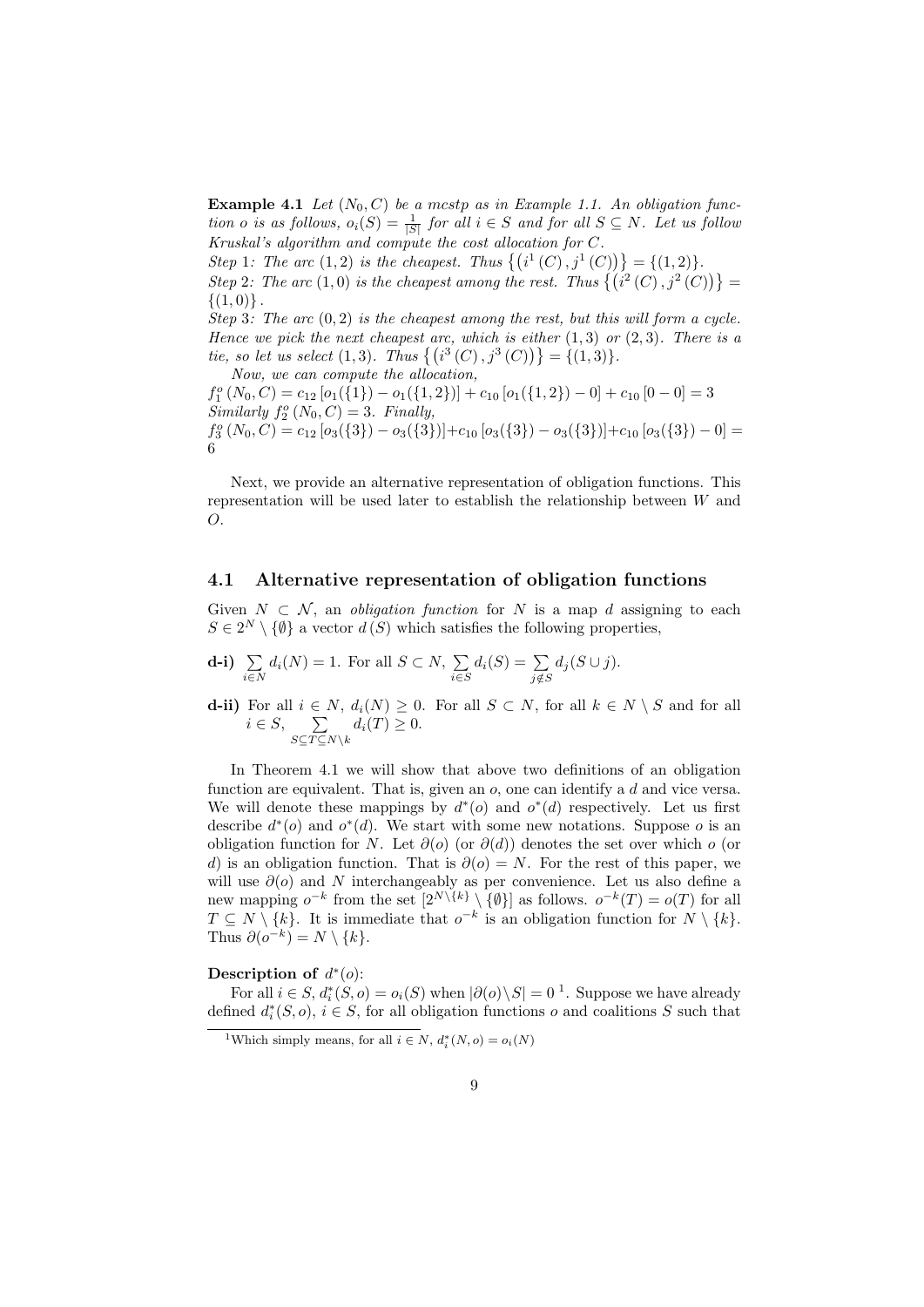$|\partial(o) \setminus S| < m$ . Now we define  $d_i^*(S, o), i \in S$ , for all coalitions  $S \subseteq \partial(o)$  such that  $|\partial(o) \setminus S| = m$ . Choose any  $k \in \partial(o) \setminus S$ ,

$$
d_i^*(S, o) = d_i^*(S, o^{-k}) - d_i^*(S \cup \{k\}, o)
$$
\n(2)

Note that,  $|\partial(o) \setminus S| = m$  implies  $|\partial(o^{-k}) \setminus S| < m$  and  $|\partial(o) - (S \cup \{k\})| < m$ and hence  $d_i^*(S, o^{-k})$  and  $d_i^*(S \cup \{k\}, o)$  are well defined.

To complete the description, let us illustrate that  $d$  does not depend on the choice of  $k \in \partial(\rho) \setminus S$  either. For  $|\partial(\rho) \setminus S| < 2$ , this is vacuously true. We can use induction to prove it in general. Assume that our assertion is correct for all  $o, S \subseteq \partial(o)$  such that  $|\partial(o) \setminus S| < m$ . Let us prove that the same is true for S, such that  $|\partial(\rho) \setminus S| = m$ . Since  $m \geq 2$ , there are at least two agents in  $\partial$ (o) \ S. Suppose  $k, l \in \partial$ (o) \ S. Now, we will show that for all  $i \in S$ ,  $d_i^*(S, o^{-k}) - d_i^*(S \cup \{k\}, o) = d_i^*(S, o^{-l}) - d_i^*(S \cup \{l\}, o)$ . Since  $|\partial(\overline{\overline{O}}^{-k}) \setminus S| = m - 1$  and  $|\partial(\overline{\overline{O}}) \setminus (S \cup \{k\})| = m - 1$ , by induction hypothesis  $d_i^*(S, o^{-k})$  and  $d_i^*(S \cup \{k\}, o)$  do not depend upon the choice of agent, so let us choose l.

$$
d_i^*(S, o^{-k}) - d_i^*(S \cup \{k\}, o)
$$
  
= 
$$
[d_i^*(S, (o^{-k})^{-l}) - d_i^*(S \cup l, o^{-k})] - [d_i^*(S \cup k, o^{-l}) - d_i^*(S \cup \{k, l\}, o)]
$$
 [by Equation 2]  
= 
$$
[d_i^*(S, (o^{-k})^{-l}) - d_i^*(S \cup k, o^{-l})] - [d_i^*(S \cup l, o^{-k}) - d_i^*(S \cup \{k, l\}, o)]
$$
  
= 
$$
[d_i^*(S, (o^{-l})^{-k}) - d_i^*(S \cup k, o^{-l})] - [d_i^*(S \cup l, o^{-k}) - d_i^*(S \cup \{k, l\}, o)]
$$
 
$$
[ (o^{-l})^{-k} = (o^{-k})^{-l} ]
$$
  
= 
$$
d_i^*(S, o^{-l}) - d_i^*(S \cup \{l\}, o)
$$
 [by Equation 2 and induction step]

Description of  $o^*(d)$ :

For all  $S \subseteq \partial(d)$ , for all  $i \in S$ ,

$$
o_i^*(S, d) = \sum_{S \subseteq T \subseteq \partial(d)} d_i(T) \tag{3}
$$

**Theorem 4.1** :  $o$  and  $d$  are equivalent. That is,

- 1.  $o^*(d^*(o)) = o$ .
- 2.  $d^*(o^*(d)) = d$ .
- 3.  $d^*(o)$  satisfies  $d$ -i and  $d$ -ii.
- 4.  $o^*(d)$  satisfies  $o$ -i and  $o$ -ii.

Proof. See Appendix 8.1.

Let us now provide an example to illustrate this equivalence.

**Example 4.2** :  $N = \{1, 2, 3, 4\}$ . An obligation function o is described as follows,  $o_i(S) = \frac{1}{|S|}$  for all  $i \in S$  for all  $S \subseteq N$ . Alternative representation of this *obligation function is as follows. For all*  $i \in S$ ,

$$
d_i(S) = \begin{cases} \frac{1}{4} & if \ |S| = 1, 4\\ \frac{1}{12} & if \ |S| = 2, 3 \end{cases}
$$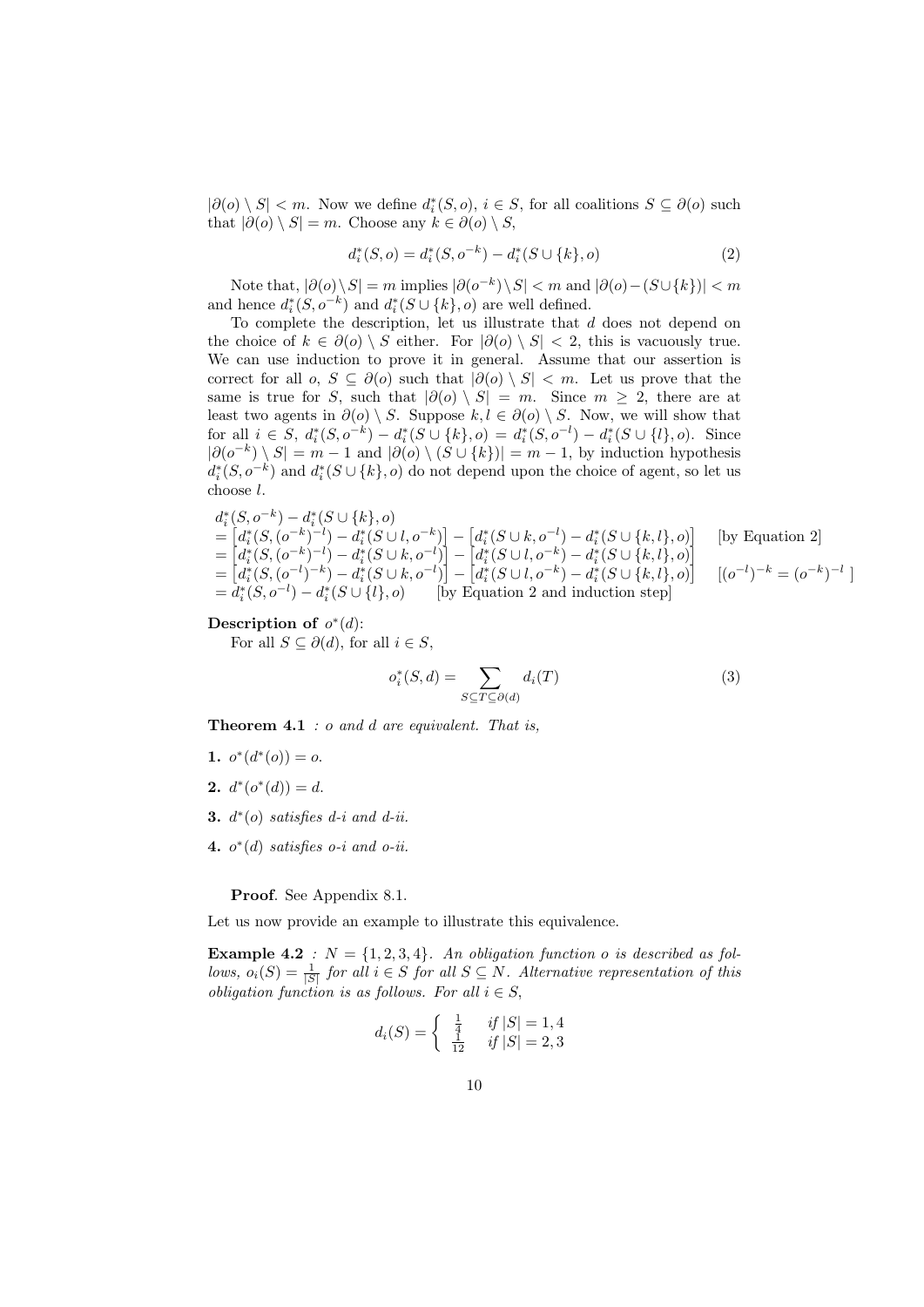One can verify that  $d^*(o) = d$  and  $o^*(d) = o$ . We illustrate these for a couple of subcoalitions, the rest is left to the readers.

$$
d_1^*(12, o)
$$
  
=  $d_1^*(\{1, 2\}, o^{-4}) - d_1^*(\{1, 2, 4\}, o)$   
=  $[d_1^*(\{1, 2\}, (o^{-4})^{-3}) - d_1^*(\{1, 2, 3\}, o^{-4})] - [d_1^*(\{1, 2, 4\}, o^{-4}) - d_1^*(\{1, 2, 3, 4\}, o)]$   
=  $[o_1(\{1, 2\}) - o_1(\{1, 2, 3\})] - [o_1(\{1, 2, 4\}) - o_1(\{1, 2, 3, 4\})]$   
=  $\left(\frac{1}{2} - \frac{1}{3} - \frac{1}{3} + \frac{1}{4}\right) = \frac{1}{12}$ 

On the other hand,

$$
o_1^*(\{1,2\},d) = o_1^*(\{1,2\},d) + o_1^*(\{1,2,3\},d) + o_1^*(\{1,2,4\},d) + o_1^*(\{1,2,3,4\},d)
$$
  
= 
$$
\left(\frac{1}{12} + \frac{1}{12} + \frac{1}{12} + \frac{1}{4}\right) = \frac{1}{2}
$$

The next example illustrates that it is not necessary to have  $d_i(S) \geq 0$  for all  $i \in S$  and for all  $S \subseteq N$ . This observation will play a crucial role while exploring the relationship between W and O.

Example 4.3 :  $N = \{1, 2, 3, 4\}$ . Consider an obligation function  $\hat{o}$ , as in Example 4.2 except for the set  $\{1, 2, 3\}$ .

$$
\hat{o}_i(\{1, 2, 3\}) = \begin{cases} \frac{1}{2} & if i = 1\\ \frac{1}{4} & Otherwise \end{cases}
$$

It is straightforward to check that o satisfies o-i and o-ii. Note that

$$
d_1^*(12, \hat{o}) = [\hat{o}_1(\{1, 2\}) - \hat{o}_1(\{1, 2, 3\})] - [\hat{o}_1(\{1, 2, 4\}) - \hat{o}_1(\{1, 2, 3, 4\})]
$$
  
=  $\left(\frac{1}{2} - \frac{1}{2} - \frac{1}{3} + \frac{1}{4}\right) = -\frac{1}{12}$ 

Since  $o$  and  $d$  are equivalent, for the rest of this paper, instead of  $d^*(o)$  and  $o^*(d)$ , we will simply write  $d(o)$  and  $o(d)$  respectively.

#### 4.2 Alternative representation of obligation rules

The alternative representation of obligation functions, that is  $d$ , gives rise to a new definition of the obligation rules. This representation will reveal the essential similarity between the obligation rules and the random order values. In the process, a natural interpretation of  $d$  also emerges. The main result of this section is the following theorem, which rewrites the obligation rules in terms of d.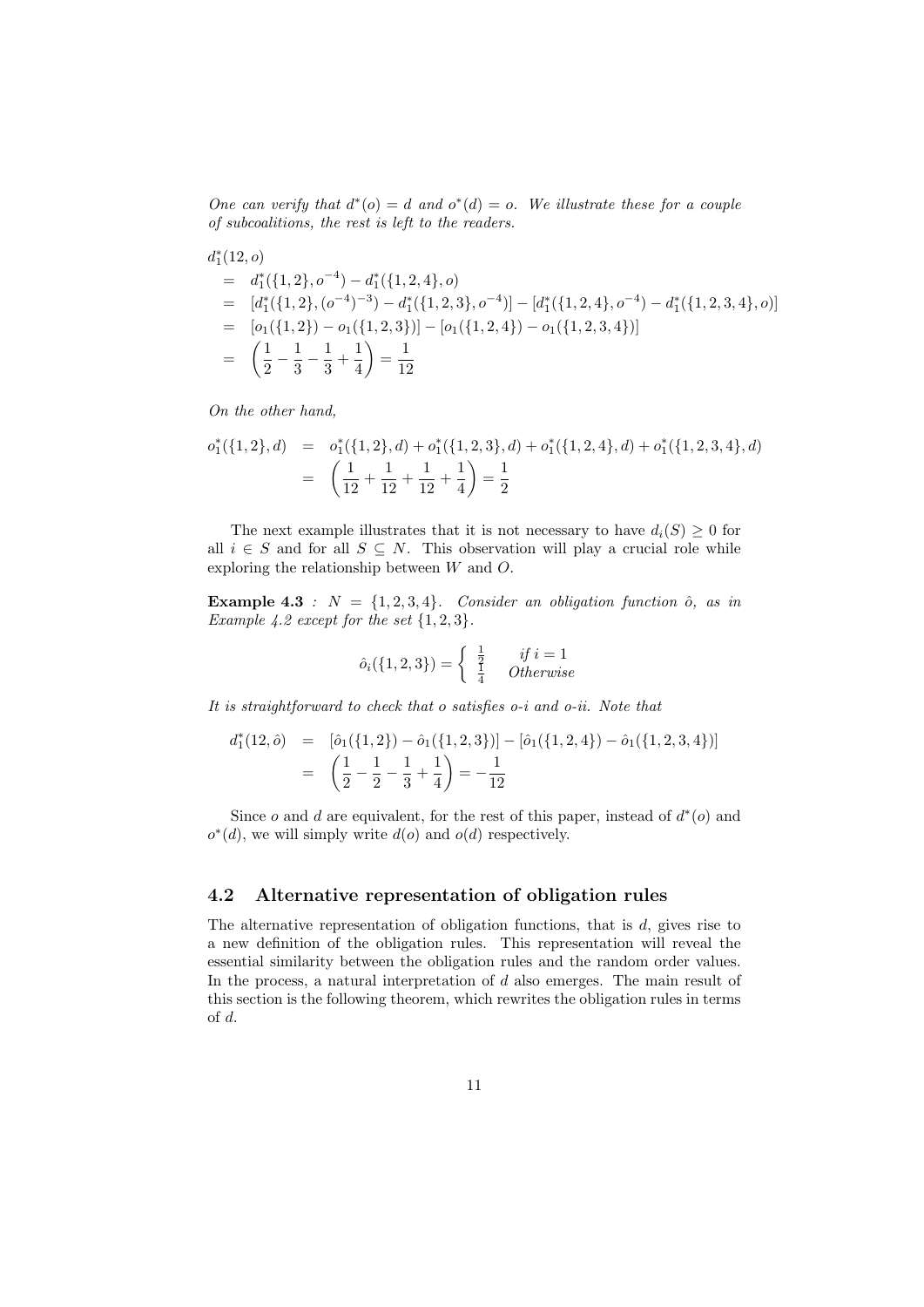**Theorem 4.2** : If  $f^o \in O$ , then for all  $i \in N$ , for all mestp  $(N_0, C)$ 

$$
f_i^o(N_0, C) = \sum_{S \subseteq N \setminus \{i\}} d_i(N \setminus S, o) \left[ v_{C^*} (S \cup \{i\}) - v_{C^*} (S) \right]
$$
 (4)

Proof. See Appendix 8.2.

A quick look at Equation 1 and Equation 4 confirms that they are closely related. Before proceeding to the next section, where this relation will be investigated thoroughly, let us end the current discussion with an interpretation of d. To this end, the following result will be extremely helpful.

Proposition 4.3 Let o be an obligation function. Then

$$
\sum_{S \subseteq N \setminus \{i\}} d_i \left( N \setminus S, o \right) = 1
$$

Proof. The proof is straightforward.

$$
\sum_{S \subseteq N \setminus \{i\}} d_i(N \setminus S, o) = \sum_{i \in T} d_i(T, o) = \sum_{\{i\} \subseteq T \subseteq N} d_i(T, o) = o_i(\{i\}, d)
$$

The last equality follows from Equation 3. By Theorem 4.1,  $o(d(o)) = o$ . Thus,

$$
\sum_{S \subseteq N \setminus \{i\}} d_i (N \setminus S, o) = o_i (\{i\}, d) = o_i (\{i\}) = 1.
$$

Proposition 4.3 tells us that  $\{d_i(N \setminus S, o) \mid S \subseteq N \setminus \{i\}\}\)$  acts as an weight system for  $f_i^o(N_0, C)$  in Equation 4. In the same spirit, Weber (1988) introduced a class of 'marginalist values' for transferrable utility games. In Section 7 we will formally introduce marginalist values and farther discuss their relation with obligation rules.

## 5 Relation between W and O

In the next theorem we study the relationship between  $W$  and  $O$ . The first part shows that obligation rules are nothing but generalized random order values. Next, we identify a necessary and sufficient condition to distinguish between obligation rules and random order values. In part  $(iii)$  we propose an obligation rule and show that it does not belong to the set of random order values when population size is strictly greater than 3. If population is less than or equal to 3, then random order values and obligation rules coincide. This is illustrated in corollary 5.1 as an immediate consequence of part  $(ii)$ .

**Theorem 5.1** : W and O are related as follows,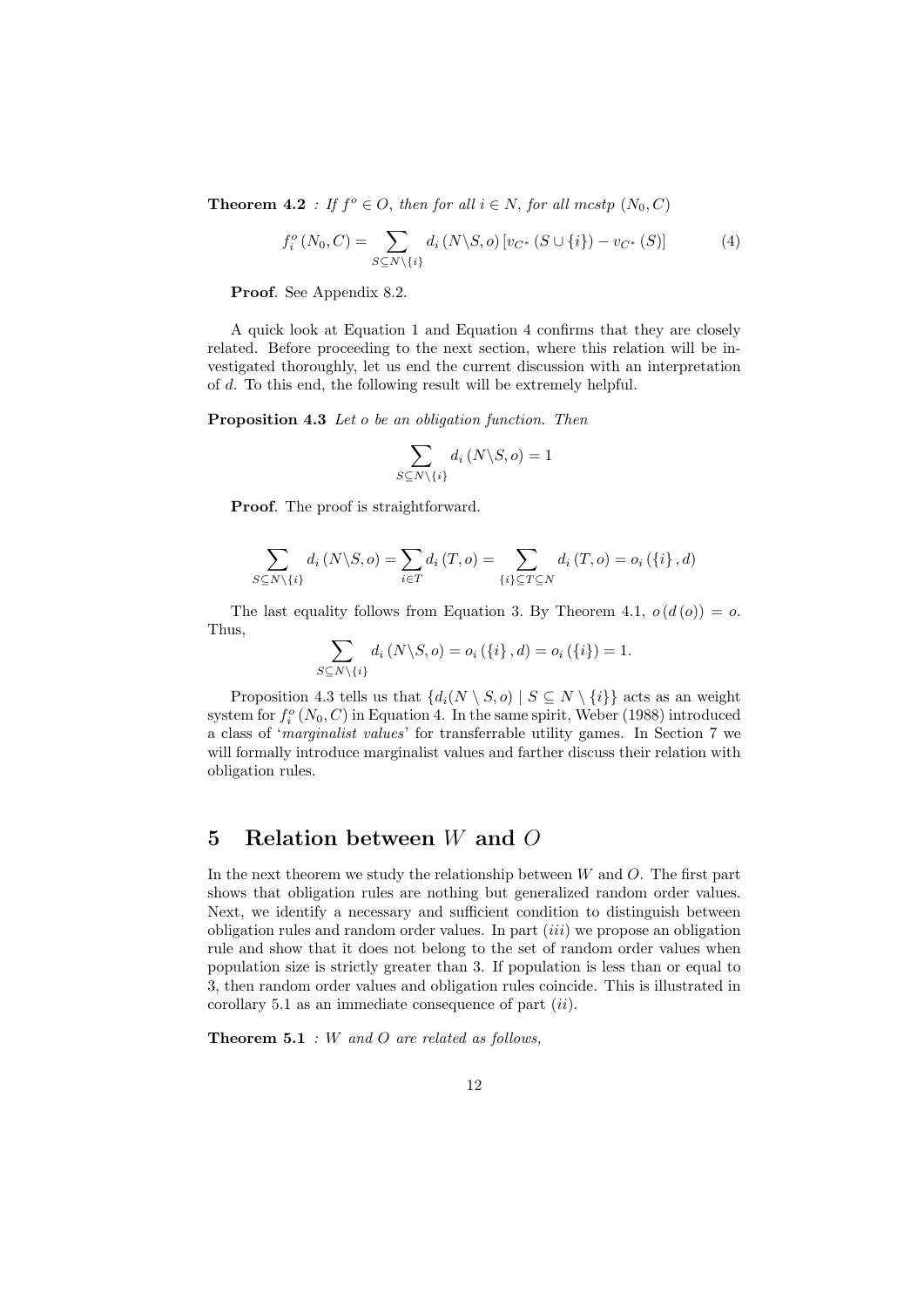- i)  $W \subseteq O$ .
- ii) Let o be an obligation function.  $f^{\circ} \in W \Leftrightarrow d_i(S, o) \geq 0$  for all  $i \in S$  and for all  $S \subseteq N$ .
- iii) If  $|N| > 3$ , then  $W \subset O$ .

Proof. See Appendix 8.3.

Corollary 5.1 If  $|N| \leq 3$ , then  $W = O$ .

**Proof:** Suppose  $N = \{1, 2, 3\}$  and o is an obligation function on N. By d-ii  $d_i(N, o) \geq 0$  for all  $i \in N$ . Now suppose  $S = \{1, 2\}$ . Let us show that  $d_1({1, 2}, 0) \geq 0$ . The proof is exactly the same for all S with  $|S| = 2$  and all  $i \in S$ .

$$
d_1({1, 2}, o) = [d_1({1, 2}, o^{-3}) - d_1({1, 2, 3}, o)] = [o_1({1, 2}) - o_1({1, 2, 3})] \ge 0
$$

The last inequality follows from o-ii. Next we show that  $d_1({1}, o) > 0$ . Again the proof is exactly the same for all S with  $|S| = 1$ .

$$
d_1(\{1\}, o) = [d_1(\{1\}, o^{-2}) - d_1(\{1, 2\}, o)]
$$
  
\n
$$
= [d_1(\{1\}, (o^{-2})^{-3}) - d_1(\{1, 3\}, o^{-2})] - d_1(\{1, 2\}, o)
$$
  
\n
$$
= [o_1(\{1\}) - o_1(\{1, 3\})] - [o_1(\{1, 2\}) - o_1(\{1, 2, 3\})]
$$
  
\n
$$
= [1 - o_1(\{1, 3\})] - [1 - o_2(\{1, 2\})] + [1 - o_2(\{1, 2, 3\}) - o_3(\{1, 2, 3\})]
$$
  
\n
$$
= [o_3(\{1, 3\}) + o_2(\{1, 2\})] - [o_2(\{1, 2, 3\}) + o_3(\{1, 2, 3\})]
$$
  
\n
$$
= [o_2(\{1, 2\}) - o_2(\{1, 2, 3\})] + [o_3(\{1, 3\}) - o_3(\{1, 2, 3\})] \ge 0
$$

Thus when  $|N| = 3$ , for all  $S \subseteq N$ , and for all  $i \in S$ ,  $d_i(S, o) \geq 0$ . By part (*iii*) of Theorem 5.1,  $f^{\circ} \in W$  implying  $O \subseteq W$ . Hence by part (*i*) of Theorem 5.1,  $W = O$ . When  $|N| \leq 2$  the proof is similar and thus omitted.

We say that  $\bar{o}$  is a *simple* obligation function if for each  $S \subset N$  and  $i \in S$ ,  $\overline{o}_i(S)$  is either 1 or 0. Let SO denote the family of all simple obligation functions.

Consider the family of obligation rules induced by obligation functions which are a convex combination of simple obligation functions. Next corollary says that this family is just W.

**Corollary 5.2**  $f \in W$  if and only if  $f = f^{\circ^\varpi}$  where for each  $S \subset N$  and  $i \in S$ ,  $o_i^{\varpi}(S) = \sum$  $\sum_{\bar{o}\in SO} \overline{\omega}_{\bar{o}}\bar{o}_i(S)$  and  $(w_{\bar{o}})_{\bar{o}\in SO} \in \Delta(SO)$ .

Proof: See Appendix 8.4

The idea of the proof is quite simple. Given a simple obligation function we can associate an order  $\pi \in \Pi_N$  and vice versa. Now it is easy to prove that W is the subfamily of O generated by convex hull of simple obligation functions.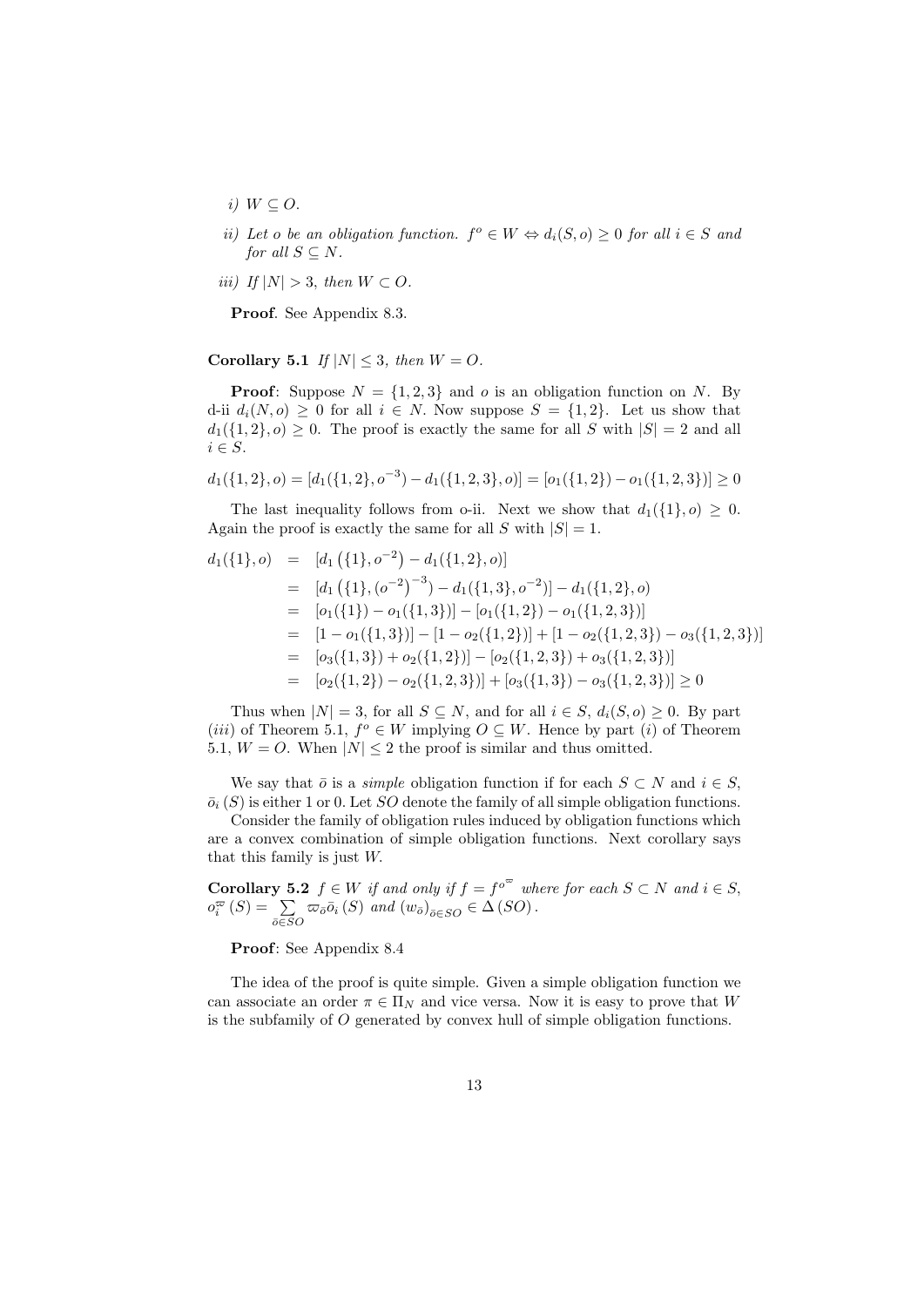# 6 Axiomatization of O

In the next theorem we give two axiomatic characterizations of obligation rules.

**Theorem 6.1** Let  $f$  be a rule in mestp.

- (a) f satisfies SCM, PM, and CPL if and only if  $f \in O$ .
- (b) f satisfies SCM, PM, and CSEC if and only if  $f \in O$ .

Proof. See Appendix 8.5.

.

Remark 6.1 The properties used in Theorem 6.1 are independent. See Appendix 8.6 for a proof.

Bergantiños and Vidal-Puga (2006b) introduce the property of Restricted Additivity  $(RA)$ . They prove that RA is stronger than  $CPL$ , *i.e.* if a rule f satisfies  $RA$ , f also satisfies  $CPL$ . Lorenzo-Freire and Lorenzo (2006) characterize obligation rules as the only rules satisfying RA and SCM. However, RA and  $CPL$  behaves in a different way.  $SCM$  is a consequence of RA and PM, whereas  $SCM$  is independent of  $CPL$  and PM. Moreover, the proof of the uniqueness part in both results is completely different. Based on our axiomatization of obligation rules, we present an alternative characterization of Φ.

Corollary 6.1 Let f be a rule in mestp. f satisfies SCM, PM, and CSEC and ETE if and only if  $f = \Phi$ .

Proof: See Appendix 8.7

# 7 Conclusion

In this paper, we have tried to bridge the gap between the two streams of literature, that have evolved recently, on minimum cost spanning tree games. We have explored the structural relation between the obligation rules and the random order values and established that random order values are a subset of the obligation rules. In this section we compare our results to Weber (1988). The following definitions are due to Weber.

A value f is called a *marginalistic value* if for each  $i \in N$  there exists  $p^i \in \mathcal{R}^{\{S: S \subset N \setminus \{i\}\}}$  such that  $\sum$  $S\subset N\backslash\{i\}$  $p^{i}(S) = 1$  and

$$
f_i(N, v) = \sum_{S \subset N \setminus \{i\}} p^i(S) (v(S \cup \{i\}) - v(S))
$$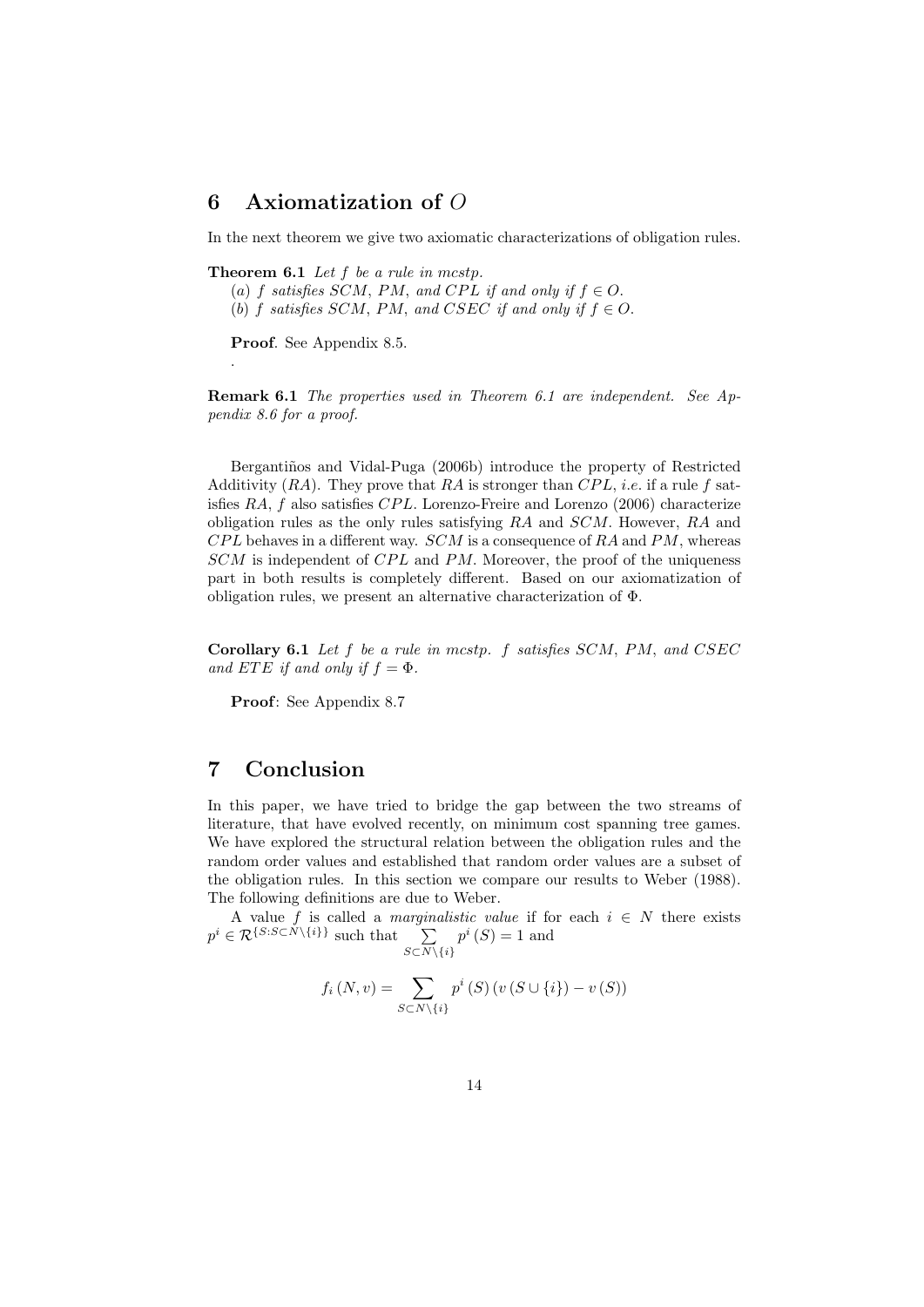A value f is called a *probabilistic value* if for each  $i \in N$  there exists a probability  $p^i \in \Delta(S : S \subset N \setminus \{i\})$  such that for all TU game  $(N, v)$ ,  $f_i(N, v)$ is the expected marginal contribution of i with respect to  $p<sup>i</sup>$ . Namely,

$$
f_i(N, v) = \sum_{S \subset N \setminus \{i\}} p^i(S) (v(S \cup \{i\}) - v(S))
$$

Usually, we denote by  $f^p$  the probabilistic value induced by  $p = \{p^i\}_{i \in N}$ .

Weber showed that the marginalistic values are the only rules to satisfy linearity and dummy axiom over  $\mathcal{S}U$ . He also proved that on top of linearity and dummy, if a value satisfy monotonicity axiom then it must be a probabilistic value.

A value  $\phi$  satisfies linearity if  $\phi(v_1+v_2) = \phi(v_1)+\phi(v_2)$  and  $\phi(c.v) = c.\phi(v)$ , where  $(N, v_1)$ ,  $(N, v_2)$ ,  $(N, v)$  are TU games and c is a scalar.

Suppose a TU game  $(N, v)$  is such that for all  $S \subseteq N \setminus \{i\}, v(S \cup \{i\}) =$  $v(S) + v({i}).$  A value  $\phi$  satisfies dummy if  $\phi_i(v) = v({i}).$ 

Suppose a TU game  $(N, v)$  is such that for all  $S \subseteq N \setminus \{i\}$ ,  $v(S \cup \{i\}) - v(S) \ge$ 0. A value  $\phi$  satisfies monotonicity if  $\phi_i(v) \geq 0$ .

Note that neither marginalistic values nor probabilistic values demand *efficiency*, that is  $\sum_{i \in N} \phi_i(v) = v(N)$ . The parallel between our results and Weber is captured in the following theorem.

Let the class of marginastic values for mcstp is defined as follows.  $MV =$  ${f^p \mid p^i \in \mathcal{R}^{\{S:S\subset N\setminus\{i\}\}} \text{ and } \sum}$  $S\subset N\backslash\{i\}$  $p^{i}(S) = 1$  where

$$
f_i(N_0, C) = \sum_{S \subset N \setminus \{i\}} p^i(S) \left[ v_{C^*} (S \cup \{i\}) - v_{C^*} (S) \right]
$$

Similarly the class of probabilistic values for mcstp will be denoted as,  $PV =$  $\{f^p | p^i \in \Delta S : S \subset N \setminus \{i\}\}\$  where

$$
f_i(N_0, C) = \sum_{S \subset N \setminus \{i\}} p^i(S) \left[ v_{C^*} (S \cup \{i\}) - v_{C^*} (S) \right]
$$

**Theorem 7.1** (a)  $O \subseteq MV$ . Moreover, for all  $i \in N$  and all  $S \subset N \setminus \{i\}$ ,  $p^i(S) = d_i(N\backslash S, o).$ (b)  $O \cap PV = W$ 

This is an immediate consequence of Theorem 5.1.

In this paper we have emphasized the importance of the obligation rules for minimum cost spanning tree problems and explored its link with other standard allocation methods. A future research agenda will be to define and characterize obligation rules for the general  $TU$  games.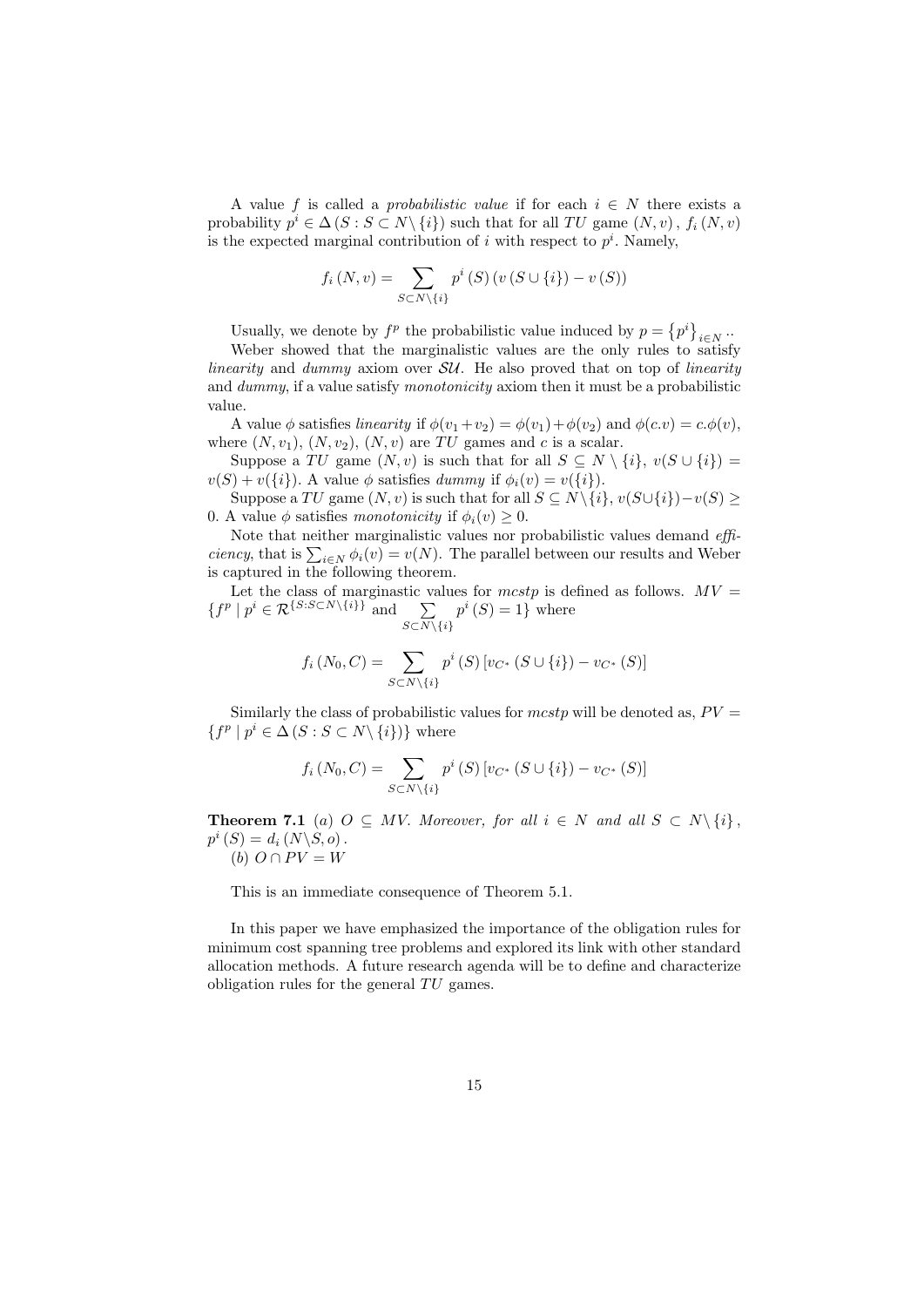# 8 Appendix

We prove the results stated in the paper.

## 8.1 Proof of Theorem 4.1

We prove this result in several steps. These are as follows,

Step 1:  $o^*(d^*(o)) = o$ . Step 2:  $d^*(o^*(d)) = d$ . Step 3:  $d^*(o)$  satisfies d-i. Step 4:  $d^*(o)$  satisfies d-ii. Step 5:  $o^*(d)$  satisfies o-i. Step 6:  $o^*(d)$  satisfies o-ii.

**Proof of step 1:** We want to show that for all  $S \subseteq N$ , for all  $i \in S$ ,  $o_i^*(S, d^*(o)) = o_i(S)$ . This is trivially true when  $|\partial(o) \setminus S| = 0$ , because by Equation 3 and the fact that  $\partial(d^*(o)) = \partial(o)$ , we have,  $o_i^*(\partial(o), d^*(o)) =$ P  $\partial(o) \subseteq T \subseteq \partial(d^*(o))$  $d_i^*(T, o) = d_i^*(\partial(o), o) = o_i(\partial(o))$ . We will use induction on  $|\partial(\rho) \setminus S|$  to prove this result. Suppose our assertion is correct for all S, for all  $i \in S$ , such that  $|\partial(o) \setminus S| < \kappa$ . We will show that the same is true when  $|\partial(\rho) \setminus S| = \kappa$ . Without loss of generality assume that  $k \notin S$ . By Equation 3,

$$
o_i^*(S, d^*(o)) = \sum_{S \subseteq T \subseteq \partial(o)} d_i^*(T, o) = \sum_{S \subseteq T \subseteq [\partial(o) \setminus \{k\}]} d_i^*(T, o) + \sum_{S \subseteq T \subseteq [\partial(o) \setminus \{k\}]} d_i^*(T \cup \{k\}, o)
$$

By Equation 2, this can be written as follows,

$$
o_i^*(S, d^*(o))
$$
\n
$$
= \sum_{S \subseteq T \subseteq [\partial(o) \setminus \{k\}]} d_i^*(T, o) + \sum_{S \subseteq T \subseteq [\partial(o) \setminus \{k\}]} d_i^*(T \cup \{k\}, o)
$$
\n
$$
= \sum_{S \subseteq T \subseteq [\partial(o) \setminus \{k\}]} [d_i^*(T, o^{-k}) - d_i^*(T \cup \{k\}, o)] + \sum_{S \subseteq T \subseteq [\partial(o) \setminus \{k\}]} d_i^*(T \cup \{k\}, o)
$$
\n
$$
= \sum_{S \subseteq T \subseteq [\partial(o) \setminus \{k\}]} d_i^*(T, o^{-k}) - \sum_{S \subseteq T \subseteq [\partial(o) \setminus \{k\}]} d_i^*(T \cup \{k\}, o) + \sum_{S \subseteq T \subseteq [\partial(o) \setminus \{k\}]} d_i^*(T \cup \{k\}, o)
$$
\n
$$
= \sum_{S \subseteq T \subseteq [\partial(o) \setminus \{k\}]} d_i^*(T, o^{-k}) = o_i^*(S, d^*(o^{-k})) = o_i^{-k}(S) \quad \text{(by induction hypothesis)}
$$
\n
$$
= o_i(S)
$$

**Proof of step 2:** We want to prove that for all  $S \subseteq N$ , for all  $i \in S$ ,  $d_i^*(S, o^*(d)) = d_i(S)$ . This is trivially true when  $|\partial(d) \setminus S| = 0$ , because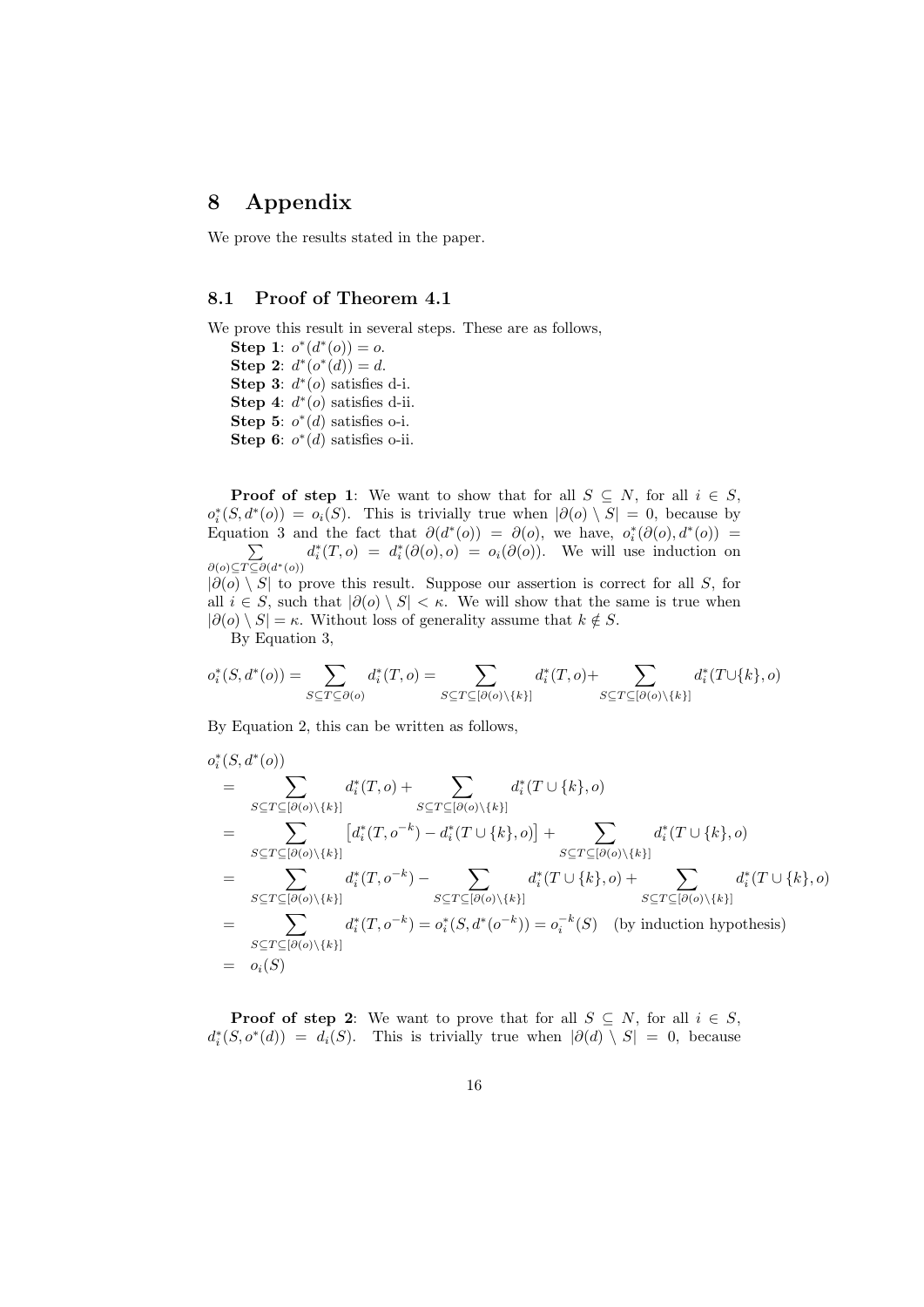$d_i^*(\partial(d), o^*(d)) = o_i^*(\partial(d), d) = \sum$  $\sum_{\partial(d)\subseteq T\subseteq \partial(d)} d_i(T) = d_i(\partial(d)).$  We will use in-

duction on  $|\partial(\rho) \setminus S|$  to prove this result. Suppose our assertion is correct for all S, for all  $i \in S$ , such that  $|\partial(o) \setminus S| < \kappa$ . We will show that the same is true when  $|\partial(o) \setminus S| = \kappa$ .

From step 1, we have,  $o^*(d^*(o)) = o$ . Letting  $o = o^*(d)$ , we get  $o^*(d^*(o^*(d))) =$  $o^*(d)$ . That is for all S, for all  $i \in S$ ,  $o_i^*(S, d^*(o^*(d))) = o_i^*(S, d)$ . By Equation 3, this implies

$$
\sum_{\substack{S \subseteq T \subseteq \partial(d) \\ d_i^*(S, o^*(d))}} d_i^*(T, o^*(d)) = \sum_{\substack{S \subseteq T \subseteq \partial(d) \\ d_i^*(T, o^*(d))}} d_i(T)
$$
\n
$$
\Rightarrow d_i^*(S, o^*(d)) + \sum_{\substack{S \subseteq T \subseteq \partial(d) \\ d_i(S)}} d_i^*(T, o^*(d)) = d_i(S) + \sum_{\substack{S \subseteq T \subseteq \partial(d) \\ d_i^*(S, o^*(d))}} d_i(T)
$$

The last step follows from the induction step, which implies  $d_i^*(T, o^*(d)) =$  $d_i^*(T)$ , for all T such that  $S \subset T \subseteq \partial(d)$ .

**Proof of step 3:** It is easy to check that  $\Sigma$ i∈N  $d_i^*(\partial(o), o) = \sum$  $\sum_{i\in N} o_i(\partial(o)) = 1.$ We will use induction to prove  $\Sigma$ i∈S  $d_i^*(S,o) = \sum$ j /∈S  $d_j^*(S \cup \{j\}, o)$  for all  $S \subset$  $\partial(\rho)$ . Let us first show that the above is true when  $|\partial(\rho) \setminus S| = 1$ . Without loss of generality we can assume that P  $\partial$ (o) \ S = {k}. By Equation 2, i∈S  $d_i^*(S,o) = \sum$ i∈S  $d_i^*(S, o^{-k}) - \sum$ i∈S  $d_i^*(S \cup \{k\}, o) = \sum$  $i ∈ ∂(o<sup>-k</sup>)$  $d_i^*(\partial(o^{-k}), o^{-k}) \sum$  $i\in\partial(o)\backslash\{k\}$  $d_i^*(\partial(o), o)$  (because  $\partial(o^{-k}) = S$  and  $\partial(o) = S \cup \{k\}$ ). Thus by the first result of step 3,  $\Sigma$ i∈S  $d_i^*(S, o) = 1 - [1 - d_k^*(\partial(o), o)] = d_k^*(\partial(o), o) =$  $d_k^*(S \cup \{k\}, o) = \sum$ j /∈S  $d_j^*(S \cup \{j\}, o).$ 

Now, suppose that we have proved this result for all S such that  $|\partial(\rho) \setminus S|$  < κ. We will prove the same when  $|\partial(\rho)\backslash S| = \kappa$ . Without loss of generality, assume that  $k \in \partial(\varrho) \backslash S$ . By Equation 2,  $\sum$ i∈S  $d_i^*(S, o) = \sum$ i∈S  $d_i^*(S, o^{-k}) - \sum$ i∈S  $d_i^*(S \cup \{k\}, o).$ Since  $|\partial(\rho^{-k}) \setminus S| < \kappa$  and  $|\partial(\rho) - (S \cup k)| < \kappa$ , by the induction hypothesis,

$$
\sum_{i \in S} d_i^*(S, o^{-k}) - \sum_{i \in S} d_i^*(S \cup \{k\}, o)
$$
\n
$$
= \left[ \sum_{i \in S} d_i^*(S, o^{-k}) - \sum_{i \in S \cup k} d_i^*(S \cup \{k\}, o) \right] + d_k^*(S \cup \{k\}, o)
$$
\n
$$
= \left[ \sum_{j \in \partial(o) \setminus (S \cup k)} d_j^*(S \cup \{j\}, o^{-k}) - \sum_{i \in \partial(o) \setminus (S \cup k)} d_j^*(S \cup \{k, j\}, o) \right] + d_k^*(S \cup \{k\}, o)
$$

Thus by Equation 2,

$$
\sum_{i \in S} d_i^*(S, o)
$$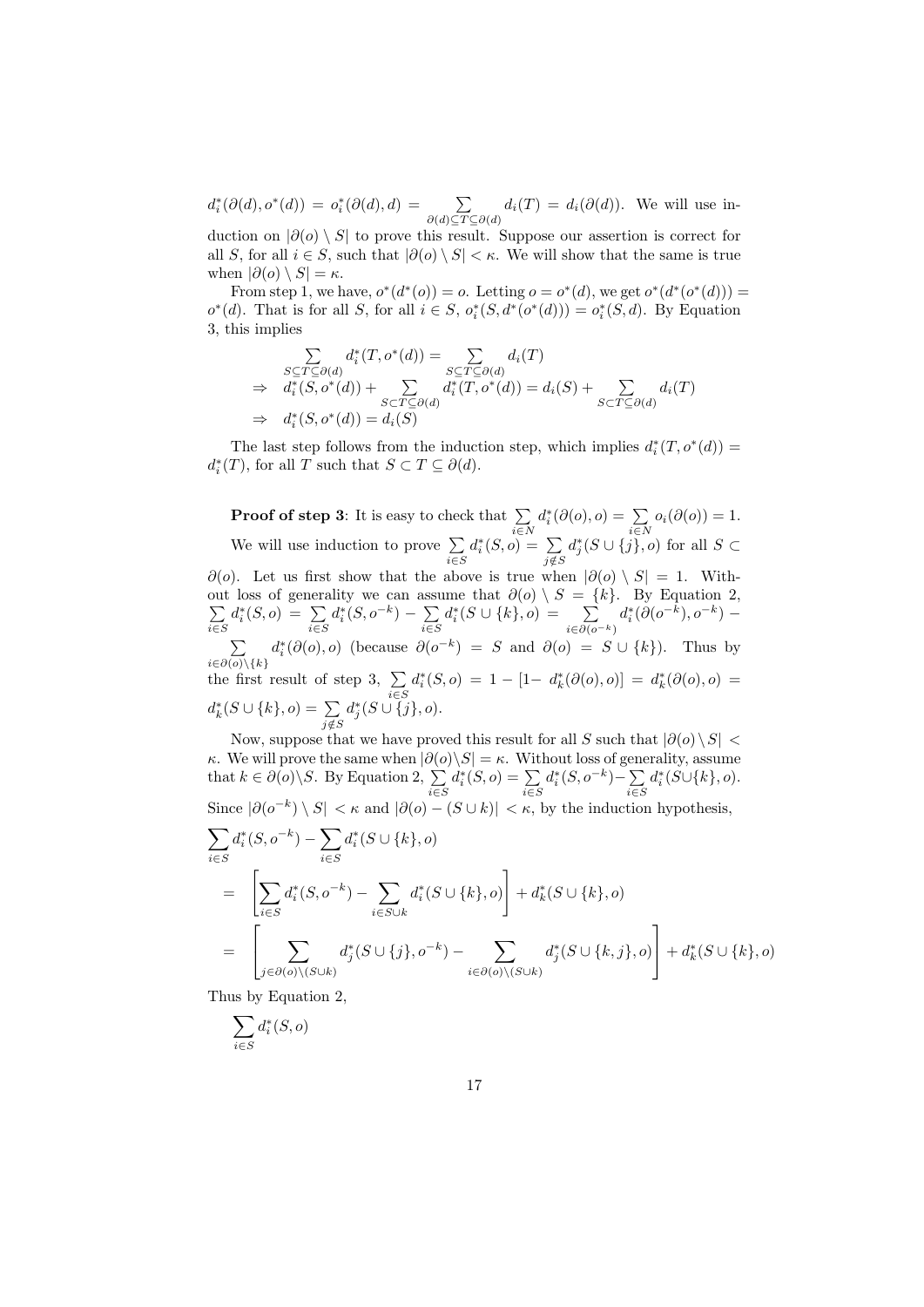$$
= \sum_{j \in \partial(o) \setminus (S \cup k)} [d_j^*(S \cup \{j\}, o^{-k}) - d_j^*(S \cup \{k, j\}, o)] + d_k^*(S \cup \{k\}, o)
$$
  

$$
= \sum_{j \in \partial(o) \setminus (S \cup k)} d_j^*(S \cup \{j\}, o) + d_k^*(S \cup \{k\}, o) = \sum_{j \notin S} d_j^*(S \cup \{j\}, o)
$$

This completes step 3.

**Proof of step 4**: We know that for all  $i \in \partial(0)$ ,  $d_i^*(\partial(0), 0) = o_i(\partial(0)) \ge 0$ (by o-i). For all  $S \subset \partial(o)$ , for all  $i \in S$  and for all  $k \in \partial(o) \setminus S$ 

$$
\sum_{S \subseteq T \subseteq [\partial(o) \setminus \{k\}]} d_i^*(T, o) = \sum_{S \subseteq T \subseteq \partial(o)} d_i^*(T, o) - \sum_{S \subseteq T \subseteq [\partial(o) \setminus \{k\}]} d_i^*(T \cup \{k\}, o)
$$
\n
$$
= o_i^*(S, d^*(o)) - o_i^*(S \cup \{k\}, d^*(o)) \quad \text{(by Equation 3)}
$$
\n
$$
= o_i(S) - o_i(S \cup \{k\}) \quad \text{(by step 1)}
$$
\n
$$
\geq 0 \quad \text{(by o-ii)}
$$

**Proof of step 5**: We need to prove that for all  $S \subseteq \partial(d)$ ,  $o^*(S, d) \in \Delta(S)$ . We will show it in two parts. First, we show that  $o_i^*(S, d) \geq 0$  for all  $i \in S$ . If  $S = \partial(d)$ , this is trivially true, because  $o_i^*(\partial(d), d) = d_i(\partial(d))$  (by Equation 3)≥ 0 (by d-ii). We will use induction on  $|\partial(d) \setminus S|$ . Suppose our assertion is correct for all S such that  $|\partial(d) \setminus S| < \kappa$ . Let us show the same when  $|\partial(d) \setminus S| = \kappa.$ 

$$
o_i^*(S, d) = \sum_{S \subseteq T \subseteq \partial(d)} d_i(T) \quad \text{(by Equation 3)}
$$
  
= 
$$
\sum_{S \subseteq T \subseteq [\partial(d) \setminus \{k\}]} d_i(T) + \sum_{S \subseteq T \subseteq [\partial(d) \setminus \{k\}]} d_i(T \cup \{k\})
$$
  
= 
$$
\sum_{S \subseteq T \subseteq [\partial(d) \setminus \{k\}]} d_i(T) + o_i^*(S \cup \{k\}, d) \quad \text{(by Equation 3)}
$$
  

$$
\geq 0
$$

The last step follows from d-ii, which implies  $\sum$  $\sum_{S \subseteq T \subseteq [\partial(d) \setminus \{k\}]} d_i(T) \geq 0$  and the induction step, which implies  $o_i^*(S \cup \{k\}, d) \geq 0$ .

Now, let us show that  $\Sigma$ i∈S  $o_i^*(S, d) = 1$ . Again, this is easy to prove when  $S = \partial(d)$ . Using d-i and Equation 3, we get,  $\sum$  $i \in \partial(d)$  $o_i^*(\partial(d), d) = \sum$  $\sum_{i\in\partial(d)}d_i(\partial(d))=$ 1. Now, consider any  $S \subset N$ . By Equation 3,

$$
\sum_{i \in S} o_i^*(S, d) = \sum_{i \in S} \sum_{S \subseteq T \subseteq \partial(d)} d_i(T)
$$
\n
$$
= \sum_{\{T | S \subseteq T \subseteq \partial(d), |T \setminus S| \ge 1\}} \sum_{i \in S} d_i(T) + \sum_{i \in S} d_i(S)
$$
\n
$$
= \sum_{\{T | S \subseteq T \subseteq \partial(d), |T \setminus S| \ge 1\}} \sum_{i \in S} d_i(T) + \sum_{\{T | S \subseteq T \subseteq \partial(d), |T \setminus S| = 0\}} \sum_{i \in T} d_i(T)
$$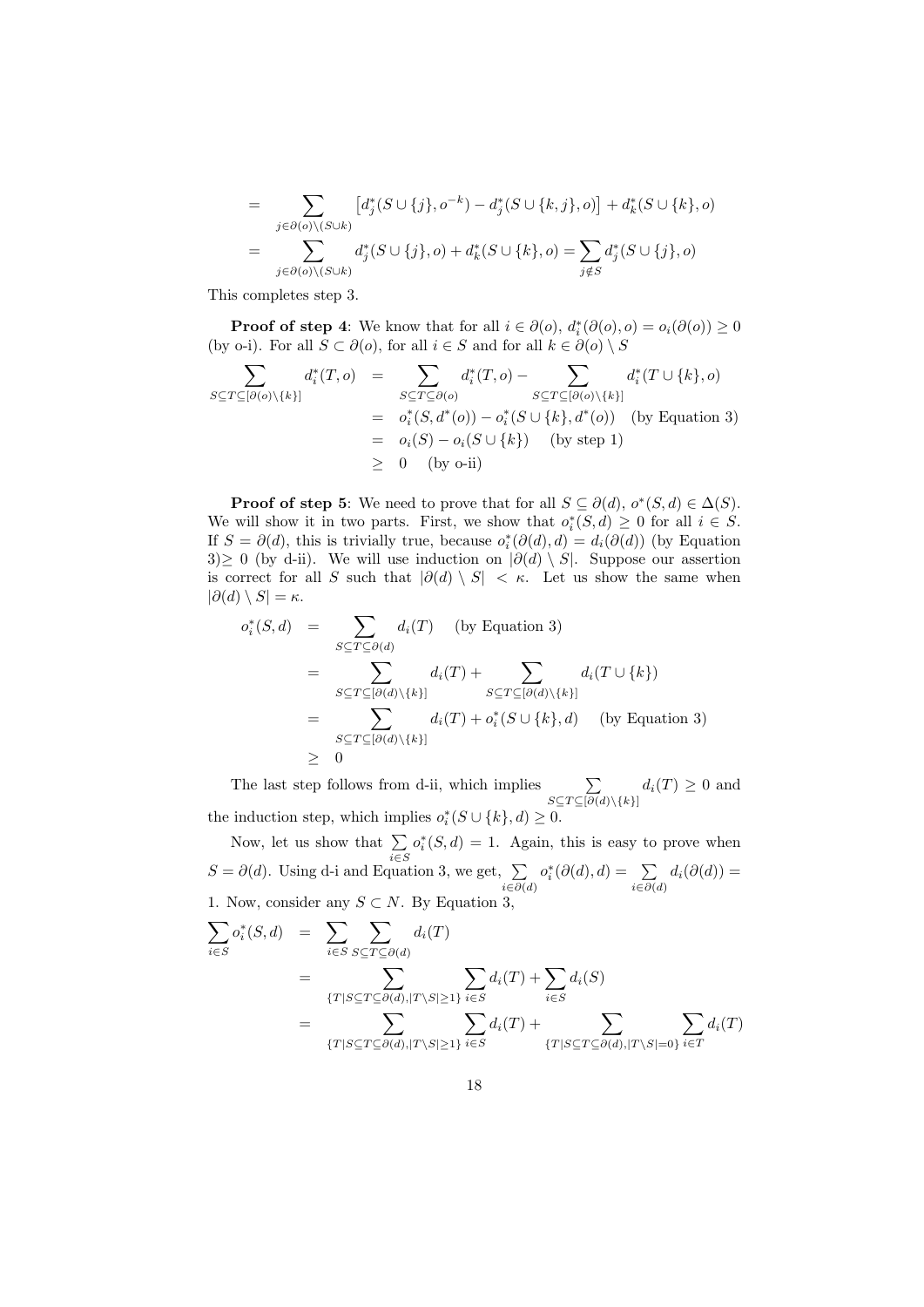If we can prove that for all  $l,$  such that  $1 \leq l \leq (|\partial(d) \setminus S| - 1)$ 

$$
\sum_{\{T|S\subseteq T\subseteq\partial(d),|T\setminus S|\geq l\}}\sum_{i\in S}d_i(T) + \sum_{\{T|S\subseteq T\subseteq\partial(d),|T\setminus S|=(l-1)\}}\sum_{i\in T}d_i(T)
$$
\n
$$
= \sum_{\{T|S\subseteq T\subseteq\partial(d),|T\setminus S|\geq (l+1)\}}\sum_{i\in S}d_i(T) + \sum_{\{T|S\subseteq T\subseteq\partial(d),|T\setminus S|=l\}}\sum_{i\in T}d_i(T) \tag{5}
$$

then by repeated use Equation 3, we can conclude

$$
\sum_{i \in S} o_i^*(S, d)
$$
\n
$$
= \sum_{\{T|S \subseteq T \subseteq \partial(d), |T \setminus S| = |\partial(d) \setminus S|\}} \sum_{i \in S} d_i(T) + \sum_{\{T|S \subseteq T \subseteq \partial(d), |T \setminus S| = |\partial(d) \setminus S| - 1\}} \sum_{i \in T} d_i(T)
$$
\n
$$
= \sum_{i \in S} d_i(\partial(d)) + \sum_{\{T|S \subseteq T \subseteq \partial(d), |\partial(d) \setminus T| = 1\}} d_{\partial(d)}(T)
$$
\n
$$
= \sum_{i \in S} d_i(\partial(d)) + \sum_{\{T|S \subseteq T \subseteq \partial(d), |\partial(d) \setminus T| = 1\}} d_{\partial(d)}(T)
$$
\n
$$
= \sum_{i \in S} d_i(\partial(d)) + \sum_{i \in \partial(d) \setminus S} d_i(\partial(d)) = \sum_{i \in \partial(d)} d_i(\partial(d)) = 1
$$

To conclude step 5, now we will prove Equation 3. First, note that

$$
\sum_{\{T|S\subseteq T\subseteq\partial(d),|T\setminus S|=(l-1)\}} \sum_{i\in T} d_i(T)
$$
\n
$$
= \sum_{\{T|S\subseteq T\subseteq\partial(d),|T\setminus S|=(l-1)\}} \sum_{i\in\partial(d)\setminus T} d_i(T \cup \{i\}) \quad \text{(by d-i)}
$$
\n
$$
= \sum_{\{T|S\subseteq T\subseteq\partial(d),|T\setminus S|=(l-1)\}} \sum_{\{R|T\subseteq R\subseteq\partial(d)||R\setminus T|=1\}} d_{R\setminus T}(R)
$$
\n
$$
= \sum_{\{R|S\subseteq R\subseteq\partial(d),|R\setminus S|=\{i\}} \sum_{i\in R\setminus S} d_i(R)
$$
\n
$$
= \sum_{\{R|S\subseteq R\subseteq\partial(d),|R\setminus S|=\{i\}} \sum_{i\in R\setminus S} d_i(R)
$$

Therefore,

$$
\sum_{\{T|S\subseteq T\subseteq\partial(d),|T\setminus S|\geq l\}}\sum_{i\in S}d_i(T) + \sum_{\{T|S\subseteq T\subseteq\partial(d),|T\setminus S|=(l-1)\}}\sum_{i\in T}d_i(T)
$$
\n
$$
= \sum_{\{T|S\subseteq T\subseteq\partial(d),|T\setminus S|\geq l+1\}}\sum_{i\in S}d_i(T) + \sum_{\{T|S\subseteq T\subseteq\partial(d),|T\setminus S|=l\}}\sum_{i\in S}d_i(T)
$$
\n
$$
+ \sum_{\{T|S\subseteq T\subseteq\partial(d),|T\setminus S|=l\}}\sum_{i\in T\setminus S}d_i(T)
$$
\n
$$
= \sum_{\{T|S\subseteq T\subseteq\partial(d),|T\setminus S|\geq l+1\}}\sum_{i\in S}d_i(T) + \sum_{\{T|S\subseteq T\subseteq\partial(d),|T\setminus S|=l\}}\sum_{i\in T}d_i(T)
$$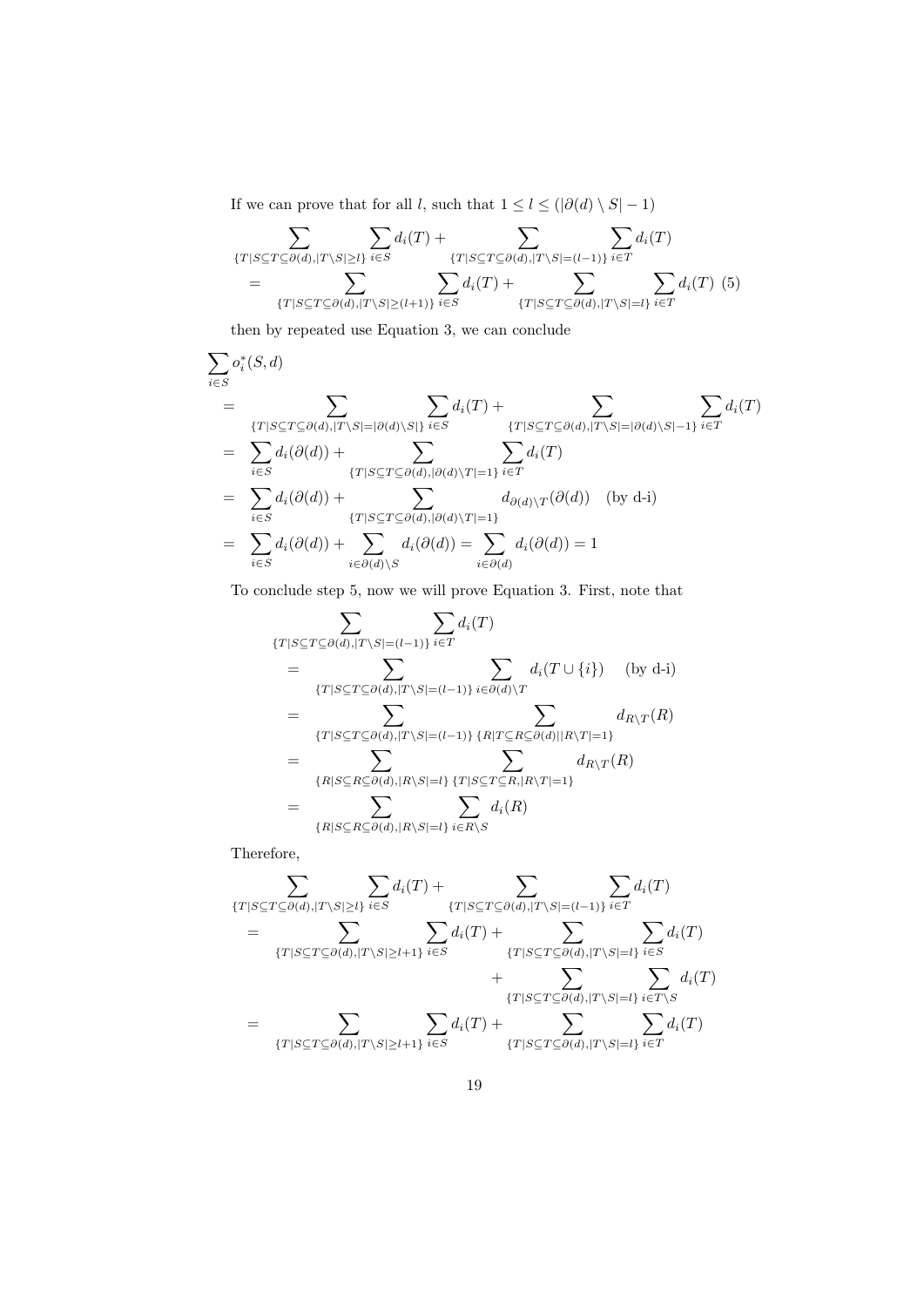This proves Equation 3 and completes step 5.

**Proof of step 6:** We want to prove that for all  $S \subset T \subseteq \partial(d)$  and for all  $i \in S$ ,  $o_i^*(S, d) \geq o_i^*(T, d)$ . It is enough to show that  $o_i^*(S, d) \geq o_i^*(S \cup \{k\}, d)$ , which then can be used repeatedly to complete this step. Now,

$$
o_i^*(S, d) - o_i^*(S \cup \{k\}, d) = \sum_{S \subseteq T \subseteq \partial(d)} d_i(T) - \sum_{[S \cup \{k\}] \subseteq T \subseteq \partial(d)} d_i(T)
$$
  
= 
$$
\sum_{S \subseteq T \subseteq [\partial(d) \setminus \{k\}]} d_i(T)
$$
  

$$
\geq 0 \quad \text{(by d-ii)}
$$

### 8.2 Proof of Theorem 4.2

First, let us introduce some new notations and lemmata, which will be used later in the main body of proof.

**Lemma 8.1** If  $(N_0, C)$  is an irreducible mostp,  $t = \{(i_{p-1}, i_p)\}_{p=1}^n$  is the mt satisfying (A1) and (A2), and  $S = \{i_{s(1)}, ..., i_{s(|S|)}\}$ , then

(a) 
$$
v_C(S) = \sum_{q=1}^{|S|} c_{i_{s(q-1)}i_{s(q)}}
$$
 where we denote  $s(0) = 0$ .

(b)  $v_C(S) - v_C(S \setminus \{i_{s(p)}\}) = \min \{c_{i_{s(p-1)}i_{s(p)}}, c_{i_{s(p)}i_{s(p+1)}}\}$  if  $p < |S|$  and  $v_{C}\left(S\right)-v_{C}\left(S\setminus\left\{ i_{s\left(\left|S\right|\right)}\right\} \right)=c_{i_{s\left(\left|S\right|-1\right)}i_{s\left(\left|S\right|\right)}}.$ 

**Proof of Lemma 8.1**: The proof of this result appears in Bergantiños and Vidal-Puga (2006a).

Suppose g is a network on  $N_0$ . A simple mcstp  $(N_0, C<sup>g</sup>)$  induced by the network g is defined as follows,  $c_{ij}^g = 1$  if  $(i, j) \in g$  and  $c_{ij}^g = 0$  otherwise.

**Lemma 8.2** For each mcstp  $(N_0, C)$ , there exists a family  $\left\{ (N_0, C^{g^q}) \right\}_{q=1}^{\tau(C)}$  of simple mestp and a family  $\{x^q\}_{q=1}^{\tau(C)}$  of non-negative real numbers satisfying two conditions:

(1) 
$$
C = \sum_{q=1}^{\tau(C)} x^q C^{g^q}
$$

(2) There exists an order  $\sigma : \{(i,j)\}_{i,j \in N_0} \to \{1,2,...,\frac{n(n+1)}{2}\}$  $\left\{\frac{n+1}{2}\right\}$  such that given  $\{i, j, k, l\} \subseteq N_0$  with  $\sigma(i, j) \leq \sigma(k, l)$  we have that  $c_{ij} \leq c_{kl}$  and  $c_{ij}^{g^q} \leq c_{kl}^{g^q}$ kl for each  $q \in \{1, ..., \tau(C)\}.$ 

**Proof of Lemma 8.2:** The proof of this result appears in Norde *et al* (2004).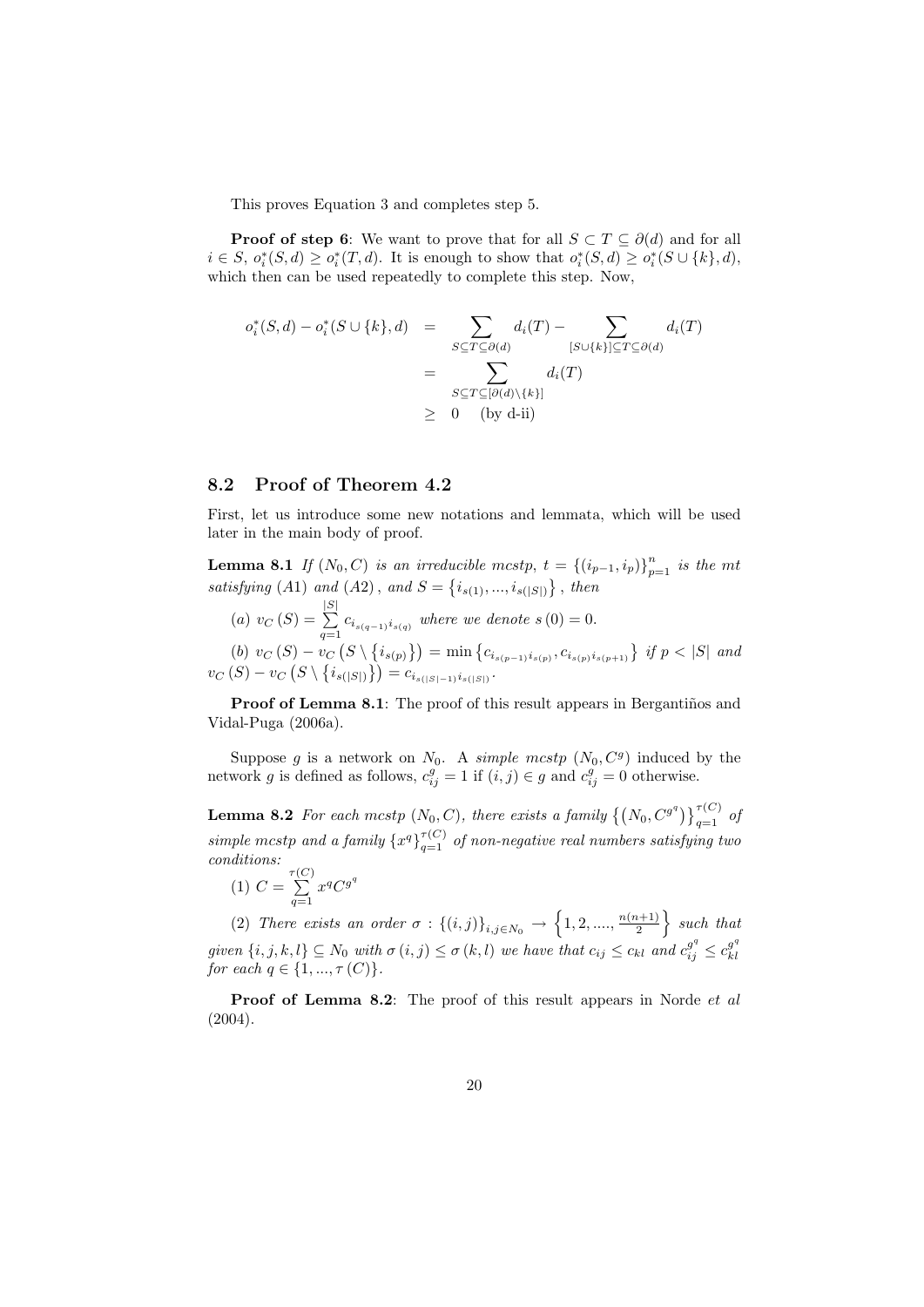**Lemma 8.3** For each mcstp  $(N_0, C)$ , there exists a family  $\left\{ (N_0, C^{g^q}) \right\}_{q=1}^{\tau(C)}$  of simple mestp and a family  $\{x^q\}_{q=1}^{\tau(C)}$  of non-negative real numbers such that

(1) 
$$
C^* = \sum_{q=1}^{\tau(C)} x^q (C^{g^q})^*
$$
  
\n(2) For all  $S \subseteq N$ ,  $v_{C^*}(S) = \sum_{q=1}^{\tau(C)} x^q v_{C^{g^q}}^*(S)$ 

Proof of Lemma 8.3: From Lemma 8.2, we know that given a mcstp  $(N_0, C)$ , there exists a family  $\{(N_0, C^{g^q})\}_{q=1}^{\tau(C)}$  of simple mcstp and a family  ${x^q}_{q=1}^{\tau(C)}$  of non-negative real numbers satisfying,  $C = \sum_{i=1}^{\tau(C)}$  $\sum_{q=1}^{\infty} x^q C^{g^q}$  and  $\{c_{ij} \leq$  $c_{kl} \Leftrightarrow c_{ij}^{g^q} \leq c_{kl}^{g^q}$  for all  $\{i, j, k, l\} \subset N_0$  and for all  $q \in \{1, ..., \tau(C)\}$ . Let us use Prim's algorithm on C and  $C^{g^q}$  for all  $q \in \{1, ..., \tau(C)\}$ . Since cost of the edges follow the same order over these cost matrices, they must have the same minimum cost spanning trees. Let us pick one of these minimum cost spanning trees (say t) and calculate  $C^*$  and  $(C^{g^q})^*$ . Take any  $\{k, l\} \subseteq N_0$ .  $\overline{t}_{kl}$  denotes the unique path from  $k$  to  $l$  on  $t$ . Now,

$$
c_{kl}^{*} = \max_{(kl) \in \bar{t}_{kl}} c_{ij}
$$
  
\n
$$
= \max_{(kl) \in \bar{t}_{kl}} \left[ \sum_{q=1}^{\tau(C)} x^{q} c_{ij}^{q} \right]
$$
 (by (1) of Lemma 8.2)  
\n
$$
= \sum_{q=1}^{\tau(C)} x^{q} \left[ \max_{(kl) \in \bar{t}_{kl}} c_{ij}^{q^{q}} \right]
$$
 (by (2) of Lemma 8.2)  
\n
$$
= \sum_{q=1}^{\tau(C)} x^{q} \left( c_{kl}^{q^{q}} \right)^{*}
$$
 (6)

Therefore  $C^* = \sum_{i=1}^{\tau(C)}$  $\sum_{q=1}^{N(V)} x^q (C^{q^q})^*$ . One can also easily check that  ${c_{ij}^* \leq c_{kl}^* \Leftrightarrow}$  $(c_{ij}^{g^q})^* \leq (c_{kl}^{g^q})^*$ } for all  $\{i, j, k, l\} \subset N_0$  and for all  $q \in \{1, ..., \tau(C)\}.$ 

Now by Lemma 8.1,  $(N_0, C^*)$  has an  $mt$ ,  $t^* = \{(i_{p-1}, i_p)\}_{p=1}^n$ . Since cost of the edges follow the same order over  $C^*$  and  $(C^{g^q})^*$ ,  $t^*$  is also an mt for  $(N_o, (C^{g^q})^*)$  where  $q \in \{1, ..., \tau(C)\}$ . Suppose,  $S = \{i_{s(1)}, ..., i_{s(|S|)}\}$ . Then,

$$
v_{C^*}(S) = \sum_{q=1}^{|S|} c^*_{i_{s(q-1)}i_{s(q)}} \qquad \text{(by Lemma 8.1)}
$$
  
= 
$$
\sum_{q=1}^{|S|} \sum_{q=1}^{\tau(C)} x^q \left( c^q_{i_{s(q-1)}i_{s(q)}} \right)^* \qquad \text{(by Equation 6)}
$$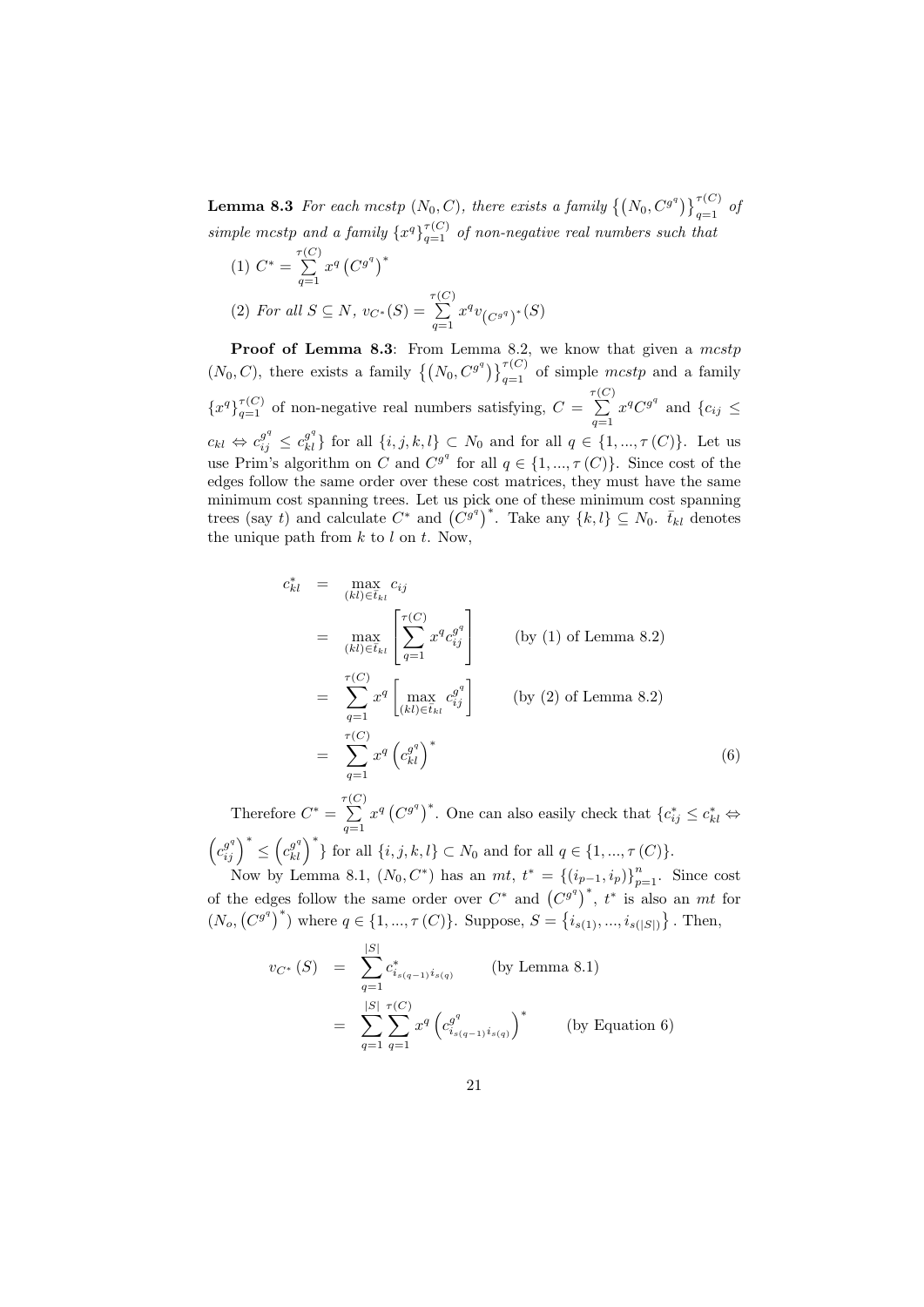$$
= \sum_{q=1}^{\tau(C)} x^q \left[ \sum_{q=1}^{|S|} \left( c_{i_{s(q-1)} i_{s(q)}}^{q^q} \right)^* \right]
$$
  

$$
= \sum_{q=1}^{\tau(C)} x^q v_{(C^{q^q})^*}(S) \qquad \text{(by Lemma 8.1)}
$$

**Lemma 8.4** For each mcstp  $(N_0, C)$ , there exists a family  $\left\{ (N_0, C^{g^q}) \right\}_{q=1}^{\tau(C)}$ of simple mestp and a family  $\{x^q\}_{q=1}^{\tau(C)}$  of non-negative real numbers such that  $f^o(N_0, C) = \sum_{n=0}^{\tau(C)}$  $\sum_{q=1}^{\infty} x^q f^o(N_0, C^{g^q}).$ 

**Proof of Lemma 8.4**: From Lemma 8.2, we know that given a mestp  $(N_0, C)$ , there exists a family  $\{(N_0, C^{g^q})\}_{q=1}^{\tau(C)}$  of simple mcstp and a family  ${x^q}_{q=1}^{\tau(C)}$  of non-negative real numbers satisfying,  $C = \sum_{i=1}^{\tau(C)}$  $\sum_{q=1}^{\infty} x^q C^{g^q}$  and  $\{c_{ij} \leq$  $c_{kl} \Leftrightarrow c_{ij}^{g^q} \leq c_{kl}^{g^q}$  for all  $\{i, j, k, l\} \subset N_0$  and for all  $q \in \{1, ..., \tau(C)\}$ . Now, we will use Kruskal's algorithm on C and  $C^{g^q}$  for all  $q \in \{1, ..., \tau(C)\}$ . Since cost of the edges follow the same order over these cost matrices, Kruskal's algorithm will also follow the same path. Formally, at every stage p,  $g^p(C) = g^p(C^g)$  and  $\{(i^{p+1}(C), j^{p+1}(C))\} = \{(i^{p+1}(C^{g^q}), j^{p+1}(C^{g^q}))\}$  for all  $q \in \{1, ..., \tau(C)\}.$ Therefore, for all  $i \in N$ ,

$$
f_i^o(N_0, C) = \sum_{p=1}^{|N|} c_{i^p j^p} \left[ o_i \left( S \left( P \left( g^{p-1}(C) \right), i \right) \right) - o_i \left( S \left( P \left( g^p(C) \right), i \right) \right) \right]
$$
  
\n
$$
= \sum_{p=1}^{|N|} \left( \left[ o_i \left( S \left( P \left( g^{p-1}(C) \right), i \right) \right) - o_i \left( S \left( P \left( g^p(C) \right), i \right) \right) \right] \sum_{q=1}^{\tau(C)} x^q c_{i^p j^p}^{q^q} \right)
$$
  
\n
$$
= \sum_{q=1}^{\tau(C)} x^q \left( \sum_{p=1}^{|N|} c_{i^p j^p}^{q^q} \left[ o_i \left( S \left( P \left( g^{p-1}(C) \right), i \right) \right) - o_i \left( S \left( P \left( g^p(C) \right), i \right) \right) \right] \right)
$$
  
\n
$$
= \sum_{q=1}^{\tau(C)} x^q \left( \sum_{p=1}^{|N|} c_{i^p j^p}^{q^q} \left[ o_i \left( S \left( P \left( g^{p-1}(C^{g^q}) \right), i \right) \right) - o_i \left( S \left( P \left( g^p(C^{g^q}) \right), i \right) \right) \right] \right)
$$
  
\n
$$
= \sum_{q=1}^{\tau(C)} x^q f_i^o(N_0, C^{g^q})
$$

Now, we are ready to prove Theorem 4.2.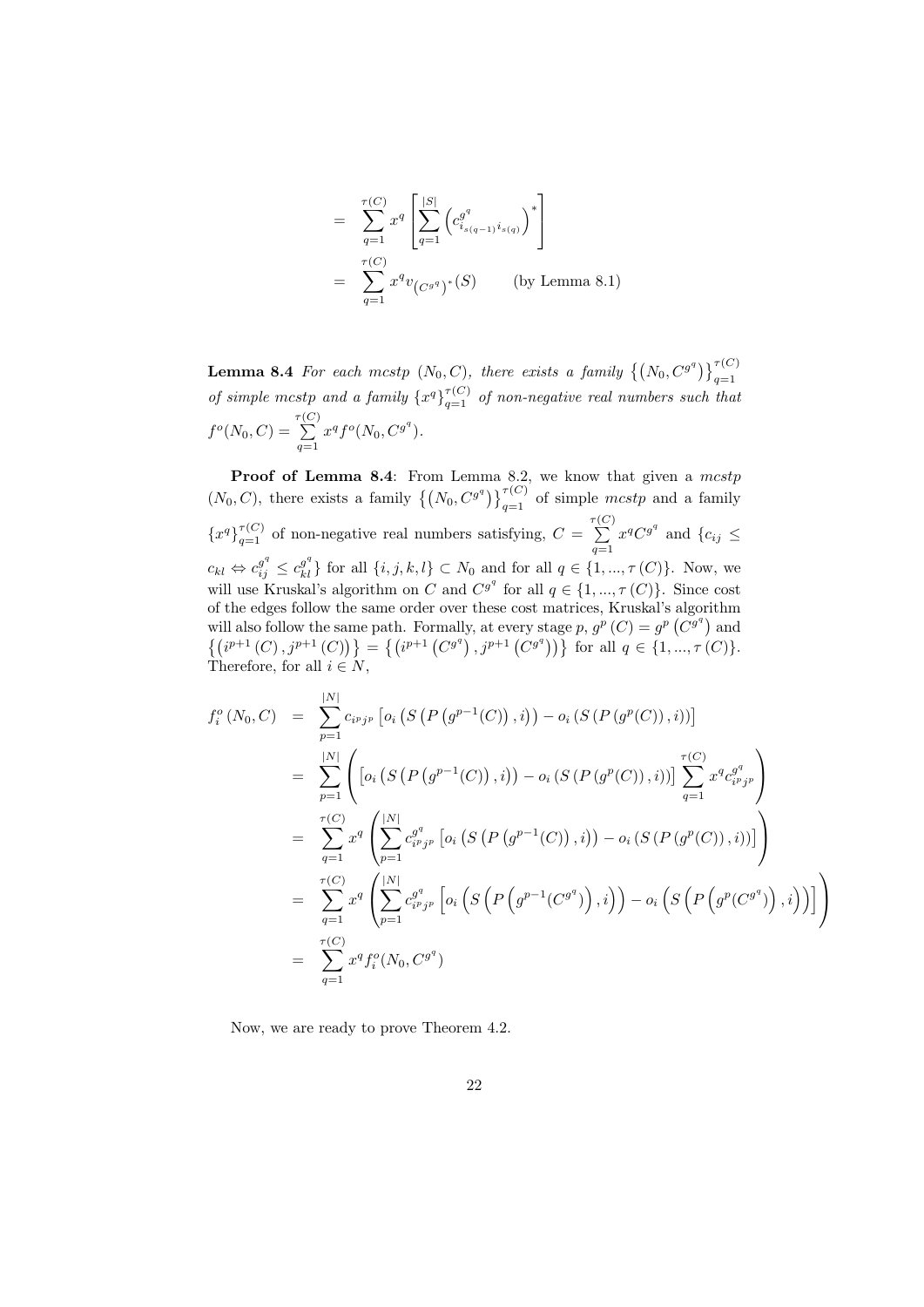Proof of Theorem 4.2: Let us denote

$$
f'_{i}(N_{0}, C) = \sum_{S \subseteq N \setminus \{i\}} d_{i}^{*}(N \setminus S, o) [v_{C^{*}}(S \cup \{i\}) - v_{C^{*}}(S)]
$$

We must prove that for any mcstp  $(N_o, C)$ ,  $f'(N_o, C) = f^o(N_o, C)$ .

By Lemma 8.2, there exists a family  $\{(N_0, C^{g^q})\}_{q=1}^{\tau(C)}$  of simple mcstp and a family  $\{x^q\}_{q=1}^{\tau(C)}$  of non-negative real numbers such that  $C = \sum_{n=1}^{m(C)}$  $\sum_{q=1}^{\infty} x^q C^q$ . By Lemma 8.4,  $f^o(N_0, C) = \sum_{r(S)}^{r(C)}$  $\sum_{q=1}^{\infty} x^q f^o(N_0, C^{g^q})$ . On the other hand, by Lemma 8.3, we have,  $v_{C^*}(S) = \sum_{i=1}^{\tau(C)}$  $\sum_{q=1}^{\infty} x^q v_{(C^{g^q})^*}(S)$  for all  $S \subseteq N$ . Thus,

$$
f'_{i}(N_{0},C) = \sum_{S \subseteq N \setminus \{i\}} d_{i}^{*}(N \setminus S, o) [v_{C^{*}}(S \cup \{i\}) - v_{C^{*}}(S)]
$$
  
\n
$$
= \sum_{S \subseteq N \setminus \{i\}} d_{i}^{*}(N \setminus S, o) \left[ \sum_{q=1}^{\tau(C)} x^{q} \left( v_{(C^{g^{q}})^{*}}(S \cup \{i\}) - v_{(C^{g^{q}})^{*}}(S \cup \{i\}) \right) \right]
$$
  
\n
$$
= \sum_{q=1}^{\tau(C)} x^{q} \left( \sum_{S \subseteq N \setminus \{i\}} d_{i}^{*}(N \setminus S, o) \left[ \left( v_{(C^{g^{q}})^{*}}(S \cup \{i\}) - v_{(C^{g^{q}})^{*}}(S \cup \{i\}) \right) \right] \right)
$$
  
\n
$$
= \sum_{q=1}^{\tau(C)} x^{q} f'_{i} \left( N_{0}, C^{g^{q}} \right)
$$

Hence it will be enough to prove that  $f^o(N_0, C) = f'(N_0, C)$  when C is a simple problem.

C partition  $N_0$  into  $(S_0, S_1, ..., S_m)$  as follows. If  $i, j \in S_k$ , then  $c_{ij} = 0$ . If  $i \in S_k$ ,  $j \in S_l$ , and  $k \neq l$ , then  $c_{ij} = 1$ . Without loss of generality we can assume that  $0 \in S_0$ . It is trivial to see that  $f_i^o(N_0, C) = 0$  if  $i \in S_0$  and  $f_i^o(N_0, C) = o_i(S_k)$  if  $i \in S_k, k \neq 0$ .

We now compute  $f'_{i}(N_0, C)$ . Assume that  $i \in S_0$ . Since  $v_{C^*}(S \cup \{i\}) =$  $v_{C^*}(S)$  for all  $S \subseteq N \setminus \{i\}$ , we have that

$$
f'_{i}(N_{0}, C) = 0 = f_{i}^{o}(N_{0}, C).
$$

Assume that  $i \in S_k$ ,  $k \neq 0$ . Since  $v_{C^*} (S \cup \{i\}) = v_{C^*} (S)$  when  $S \cap S_k \neq \emptyset$ ,

$$
f'_{i}(N_{0}, C) = \sum_{S \cap S_{k} = \emptyset} d_{i}^{*}(N \backslash S, o) \left[ v_{C^{*}}(S \cup \{i\}) - v_{C^{*}}(S) \right]
$$

Since  $v_{C^*}(S \cup \{i\}) - v_{C^*}(S) = 1$  when  $S \cap S_k = \emptyset$ ,

$$
f'_{i}(N_{0}, C) = \sum_{S \cap S_{k} = \emptyset} d_{i}^{*}(N \setminus S, o) = \sum_{S_{k} \subseteq T \subseteq N} d_{i}^{*}(T, o) = o_{i}(S_{k})
$$

where the last equality follows from Equation 3.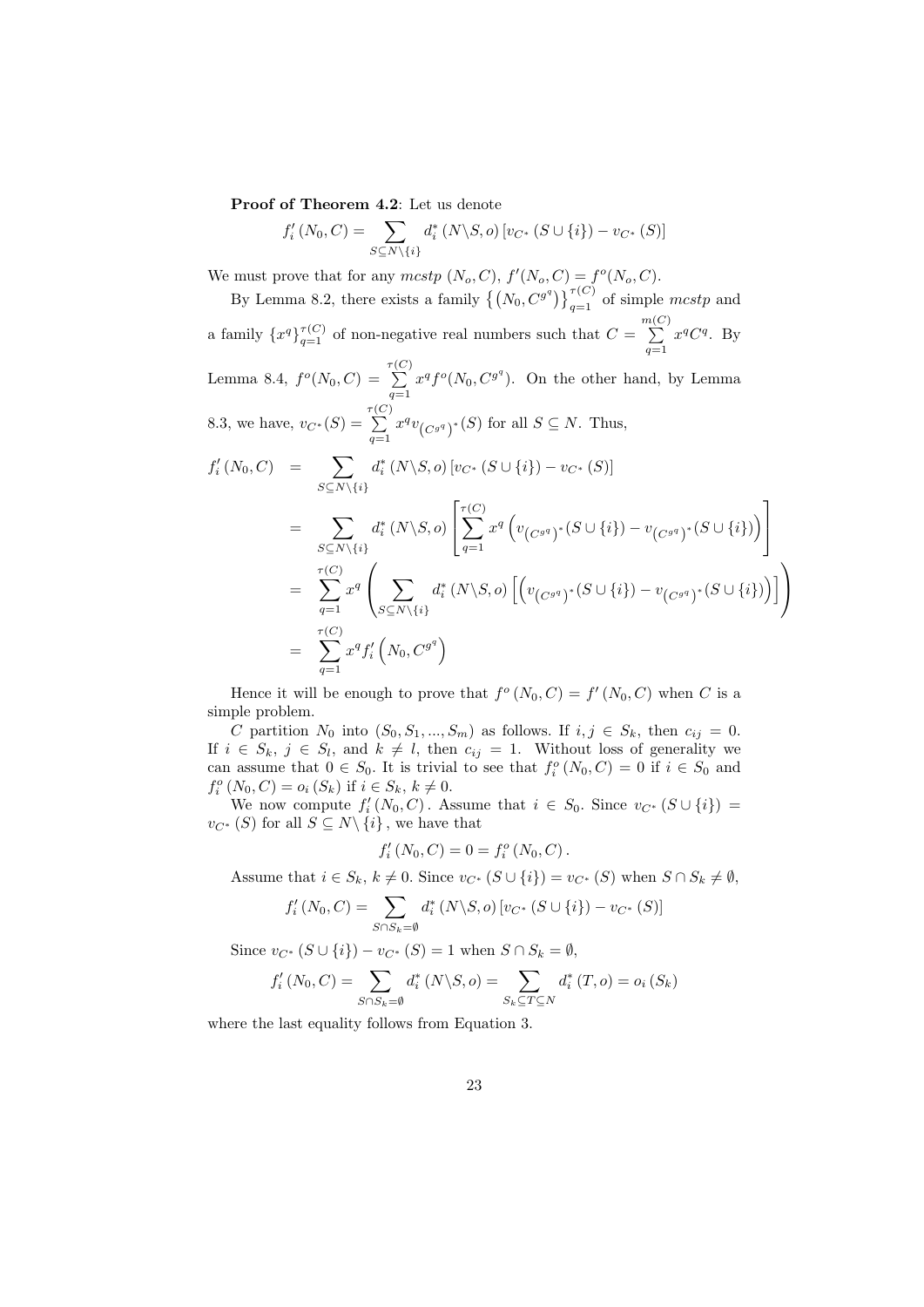### 8.3 Proof of Theorem 5.1

The following lemmata will be used in the proof of part  $(ii)$ .

**Lemma 8.5** Let  $o^t$  be an obligation function for N, for all  $t \in \{1, 2, \dots, \kappa\}.$ Suppose o is a convex combination of these obligation functions. That is, for all  $i \in S$  and for all  $S \subseteq N$ ,  $o_i(S) = \sum_{t=1}^{\kappa} \alpha^t o_i^t(S)$ , where  $\sum_{t=1}^{\kappa} \alpha^t = 1$ . Then  $d(o) = \sum_{t=1}^{\kappa} \alpha^t d(o^t)$ . Alternatively, if  $d = \sum_{t=1}^{\kappa}$  $\sum_{t=1} \alpha^t d^t$ , where  $d^t$  is an obligation function for N, for all  $t = 1, 2, \dots, \kappa$ , then  $o(d) = \sum_{t=1}^{\kappa} \alpha^t o(d^t)$ .

Proof of Lemma 8.5: One can easily check that indeed o is a valid obligation function for  $N$ , that is it satisfies o-i and o-ii. Thus  $d(o)$  is also well defined. We will use induction to show that for  $i \in S$  and for all  $S \subseteq$  $\partial(\rho)^2$ ,  $d_i(S, \rho) = \sum_{t=1}^{\kappa} \alpha^t d_i(S, \rho^t)$ . This is easy to show when  $S = \partial(\rho)$ , because  $d_i(\partial(o), o) = o_i(\partial(o)) = \sum_{t=1}^{\kappa} \alpha^t o_i^t(\partial(o)) = \sum_{t=1}^{\kappa} \alpha^t d_i(\partial(o), o^t)$ . Suppose we have proved this result for all  $\overline{S}$ , such that  $|\partial(\overline{o}) \setminus S| < \kappa$ . We will prove the same when  $|\partial(\rho) \setminus S| = \kappa$ . Without loss of generality assume that  $k \notin S$ . Since  $o = \sum_{k=1}^{\infty}$  $\sum_{t=1}^{\kappa} \alpha^t o^t$ , we must have  $o^{-k} = \sum_{t=1}^{\kappa}$  $\sum_{t=1}^{k} \alpha^{t} (\sigma^{t})^{-k}$ . Thus

$$
d_i(S, o) = d_i(S, o^{-k}) - d_i(S \cup \{k\}, o)
$$
 (by Equation 2)  
\n
$$
= \sum_{t=1}^{\kappa} \alpha^t d_i(S, (o^t)^{-k}) - \sum_{t=1}^{\kappa} \alpha^t d_i(S \cup \{k\}, o^t)
$$
 (by induction)  
\n
$$
= \sum_{t=1}^{\kappa} \alpha^t \left[ d_i(S, (o^t)^{-k}) - d_i(S \cup \{k\}, o^t) \right]
$$
  
\n
$$
= \sum_{t=1}^{\kappa} \alpha^t d_i(S, o^t)
$$
 (by Equation 2)

Alternatively, suppose  $d = \sum_{k=1}^{\kappa}$  $\sum_{t=1} \alpha^t d^t$ , That is for all  $S \subseteq \partial(d)$  and for all  $i \in S$ ,  $d_i(S) = \sum_{t=1}^{\kappa} \alpha^t d^t(S)$ . By Equation 3,

$$
o_i(S, d) = \sum_{S \subseteq T \subseteq \partial(d)} d_i(T) = \sum_{S \subseteq T \subseteq \partial(d)} \sum_{t=1}^{\kappa} \alpha^t d_i^t(T) = \sum_{t=1}^{\kappa} \alpha^t \sum_{S \subseteq T \subseteq \partial(d)} d_i^t(T) = \sum_{t=1}^{\kappa} \alpha^t o_i(S, d^t)
$$

This completes the proof of Lemma 8.5.

 $^{2}\partial(o) = N$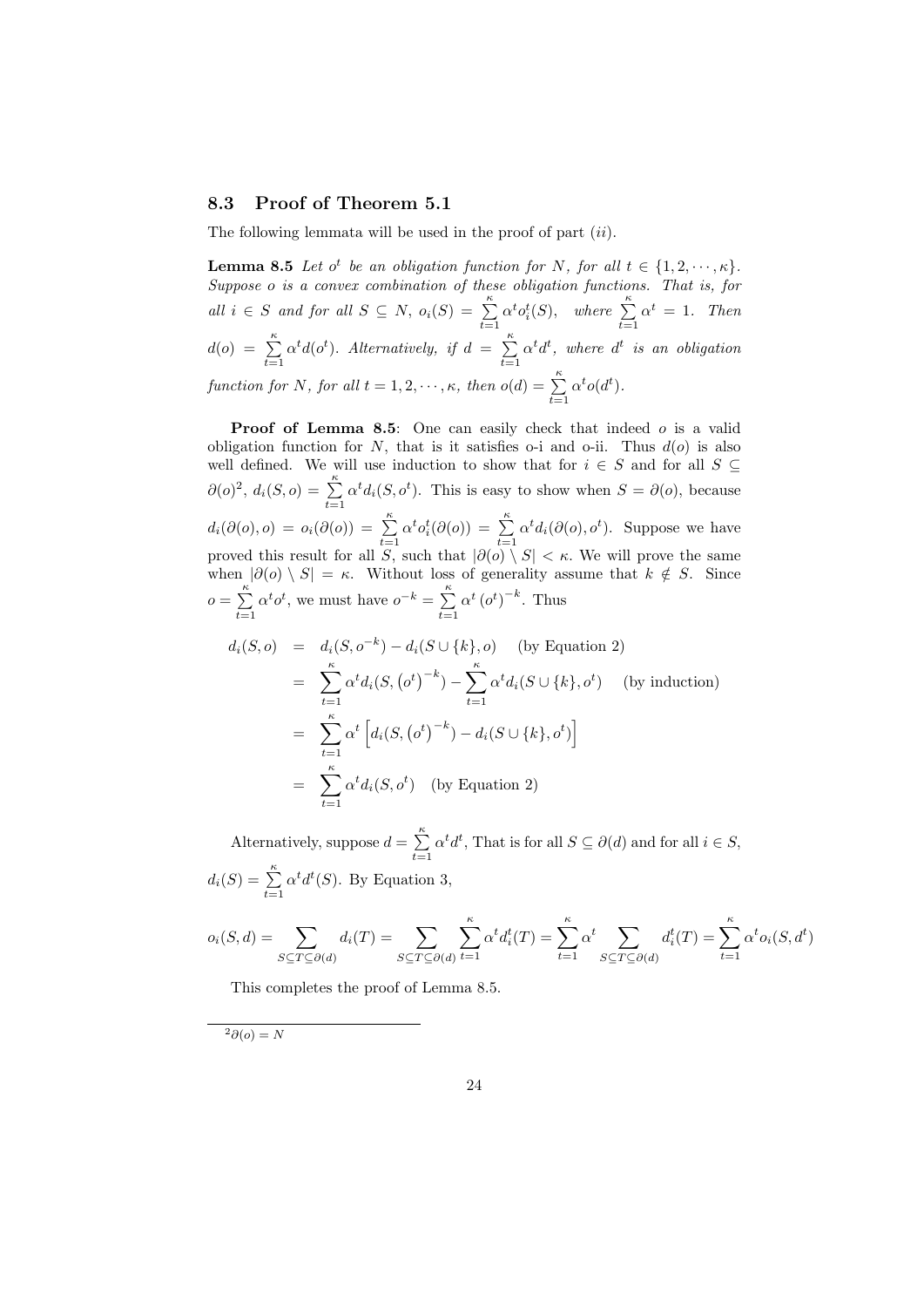**Lemma 8.6** Suppose there are two sets of nonnegative real numbers  $\{\theta_1, \theta_2, \dots, \theta_s\}$ and  $\{\theta^1, \theta^2, \cdots, \theta^t\}$  such that  $\sum^s$  $\sum_{i=1}^s \theta_i = \sum_{j=1}^t$  $j=1$  $\theta^j$ . Then for all  $i \leq s$  and for all  $j \leq t$ , we can find nonnegative real numbers  $\theta_i^j$  which satisfy the following conditions. (a) For all  $j \leq t$ ,  $\sum_{i=1}^{s}$  $i=1$  $\theta_i^j = \theta^j$ . (b) For all  $i \leq s$ ,  $\sum_{i=1}^t$  $j=1$  $\theta_i^j = \theta_i.$ 

**Proof of Lemma 8.6:** We will prove this result by induction on s. If  $s = 1$ , we can choose  $\theta_1^j = \theta^j$  for all  $j \leq t$ . Thus condition (*a*) is trivially satisfied. Since  $\theta^j \geq 0$ , we have  $\theta_1^j \geq 0$ . Condition (b) is satisfied because  $\theta_1 = \sum_{i=1}^t \theta_i^j$  $j=1$  $\theta^j = \sum^t$  $j=1$  $\theta_1^j$ . Let us now assume that our hypothesis is true for all  $s < \kappa$ . We will prove that the same for  $s = \kappa$ . Let us first divide  $\theta_s$  into  $\{\theta_s^j\}_{j=1}^t$  as follows. Let  $\theta_s^1 = \min(\theta_s, \theta^1)$ . If  $\theta_s < \theta^1$ , that is  $\theta_s^1 = \theta_s$ , then there is nothing to be distributed among  $\{\theta_s^j\}_{j=2}^t$  and hence  $\theta_s^j = 0$  for all  $j = 2, 3, \dots, t$ . Otherwise  $\theta_s^1 = \theta^1$  and we distribute the residual of  $\theta_s$ , that is  $(\theta_s - \theta^1)$  among  $\{\theta_s^j\}_{j=2}^t$ . We follow this procedure repeatedly and at each step set  $\theta_s^j = \min(\text{residual of})$  $\theta_s$ ,  $\theta^j$ ). Whenever the residual is 0 all the following  $\theta_s^j$  are set to 0. Formally, for all  $j \leq t$ 

$$
\theta_s^j = \min\left(\max\left([\theta_s - \sum_{k=1}^{j-1} \theta^k], 0\right), \theta^j\right)
$$

Since  $\sum_{i=1}^{s}$  $\sum_{i=1}^s \theta_i = \sum_{j=1}^t$  $j=1$  $\theta^j$  and  $\{\theta_i\}_{i=1}^s$  are nonnegative, we must have  $\theta_s \leq \sum_{i=1}^t$  $j=1$  $\theta^j,$ that is there will be no residuals left after the  $t$ −th step. In other words,  $\sum_{i=1}^{t}$  $j=1$  $\theta_s^j = \theta_s$ . Also note that by construction,  $\theta_s^j \geq 0$  for all  $j \leq t$ . This reduces the construction to a smaller problem where we can use induction. Formally, the residual problem is represented by  $\{\theta_1, \theta_2, \dots, \theta_{s-1}\}\$  and {  $\bar{\theta}^1, \bar{\theta}^2, \cdots, \bar{\theta}^t\},$  where for all  $j \leq t$ ,  $\bar{\theta}^j = (\theta^j - \theta_s^j)$ . Note that  $\sum^{(s-1)}$  $\sum_{i=1}^{s-1} \theta_i = \sum_{i=1}^{s}$  $\sum_{i=1}^s \theta_i - \theta_s = \sum_{j=1}^t$  $j=1$  $\theta^j - \sum^t$  $j=1$  $\theta_s^j =$  $\sum_{i=1}^{t}$  $j=1$  $\bar{\theta}^j$ . By induction hypothesis, there exists nonnegative  $\theta_i^j$  for all  $i \leq (s-1)$ j and  $j \leq t$  such that  $(a)$  and  $(b)$  are satisfied for the residual problem. Now it is easy to check that these  $\{\theta_i^j\}_{i \leq (s-1), j \leq t}$  along with  $\{\theta_s^j\}_{j \leq t}$  constitute a possible construction for the original problem. (a) For all  $j \leq t$ ,  $\sum_{i=1}^{s}$  $\theta_i^j = \theta_s^j + \sum\limits_{i = 1}^{(s-1)}$  $\theta_i^j = \theta_s^j + \bar{\theta}^j = \theta^j$ . Note that  $\sum^{(s-1)}$  $\theta_i^j = \bar{\theta}^j$ 

 $i=1$  $i=1$  $i=1$ is ensured by the induction hypothesis. (b) Similarly by induction hypothesis  $\sum_{i=1}^{t}$  $\theta_i^j = \theta_i$  for all  $i < s$ . It has been

 $j=1$ 

already shown that  $\sum_{i=1}^{t}$  $j=1$  $\theta_s^j = \theta_s.$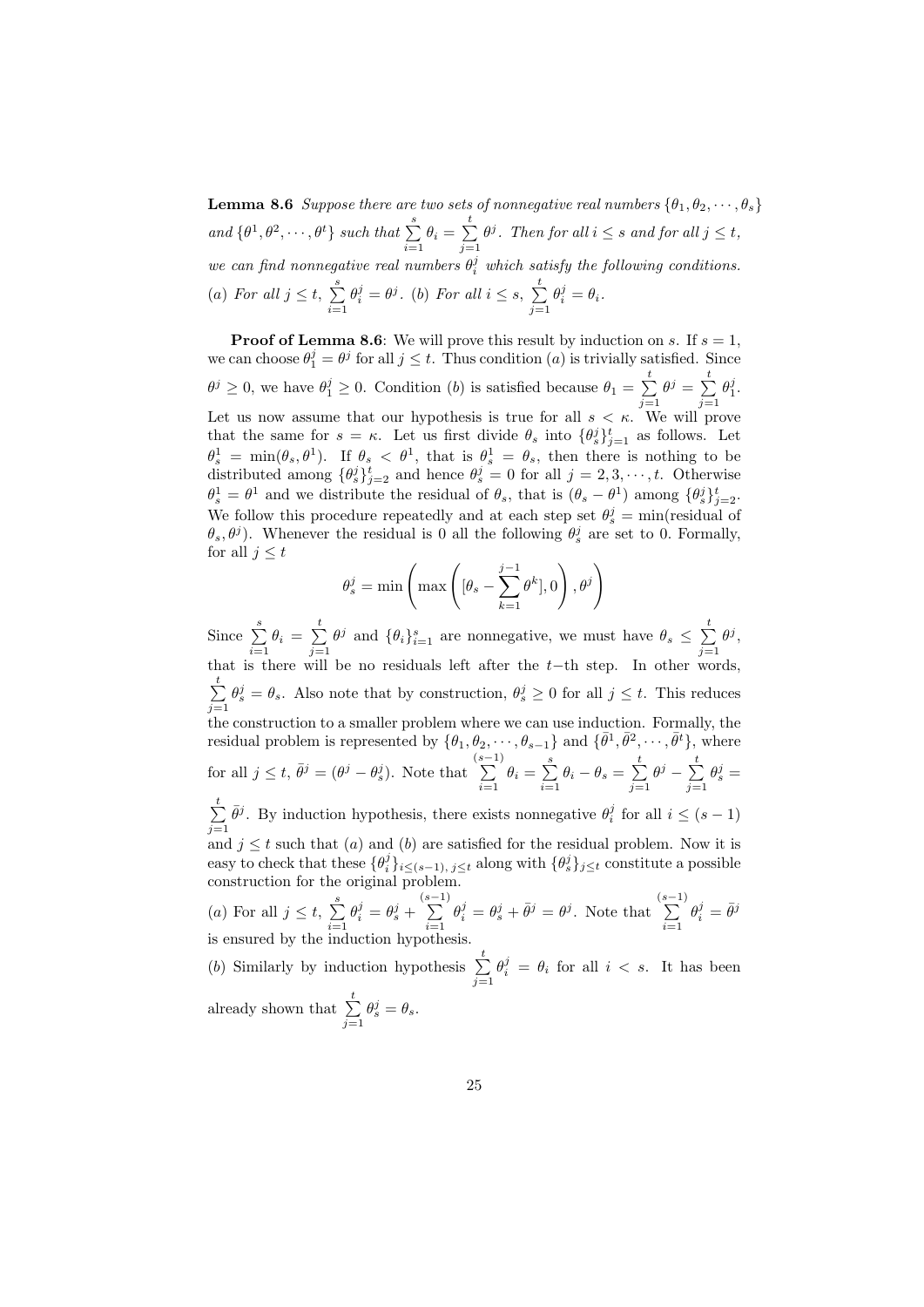**Lemma 8.7** Let  $\pi \in \Pi_N$ . An obligation function  $o^{\pi}$  is defined as follows. For each  $S \subset N$  and  $i \in S$ ,

$$
o_i^{\pi}(S) = \begin{cases} 1 & if \pi(i) = \min_{j \in S} {\{\pi(j)\}} \\ 0 & otherwise \end{cases}
$$
 (7)

Then,

$$
d_i(S, o^{\pi}) = \begin{cases} 1 & \text{if } S = \{j | \pi(j) \ge |N \setminus S| \} \text{ and } \pi(i) = \min_{j \in S} \pi(j) \\ 0 & otherwise \end{cases}
$$

**Proof of Lemma 8.7**: Once again we use induction on  $|\partial(\rho^{\pi}) \setminus S|$ . This is easily done when  $|\partial(\sigma^{\pi}) \setminus S| = 0$ , because  $d_i(\partial(\sigma^{\pi}), \sigma^{\pi}) = o_i^{\pi}(\partial(\sigma^{\pi}))$ , which is 1 for *i* such that  $\pi(i) = \min_{j \in \partial(\sigma^{\pi})} \pi(j)$  and 0 otherwise. Suppose our assertion is true for all S such that  $|\partial(\overline{\rho}^{\pi}) \setminus S| < \kappa$ . We will show the same when  $|\partial(\rho^{\pi}) \setminus S| = \kappa$ . Choose any  $k \notin S$ . Let us define an order  $\pi^{-k}$  on  $N \setminus \{k\}$  as follows. For all  $i, j \in N \setminus \{k\}, \pi^{-k}(i) < \pi^{-k}(j) \Leftrightarrow \pi(i) < \pi(j)$ . One can easily check that  $o^{(\pi^{-k})} = (o^{\pi})^{-k}$ . Therefore

$$
d_i(S, o^{\pi}) = \left[ d_i(S, (o^{\pi})^{-k}) - d_i(S \cup \{k\}, o^{\pi}) \right] \quad \text{(by Equation 3)}
$$

$$
= \left[ d_i(S, o^{(\pi^{-k})}) - d_i(S \cup \{k\}, o^{\pi}) \right]
$$

Now, if  $S = \{j | \pi(j) \geq |\partial(\sigma^{\pi}) \setminus S| \}$  then  $\pi(k) < \pi(j)$  for all  $j \in S$ . Hence  $S =$  $\left\{j|\pi^{-k}(j) \geq |\partial \left(o^{(\pi^{-k})}\right) \setminus S|\right\}$  and  $\pi(k) = \min_{j \in S \cup \{k\}} \pi(j)$ . Thus by induction hypothesis,

$$
d_i(S, o^{\pi}) = [d_i(S, o^{(\pi^{-k})}) - d_i(S \cup \{k\}, o^{\pi})] = \begin{cases} (1 - 0) = 1 & \text{if } \pi(i) = \min_{j \in S} \pi(j) \\ (0 - 0) = 0 & \text{otherwise} \end{cases}
$$

For all other S, if possible let us pick an k, such that  $\pi(k) < \pi(j)$  for all  $j \in S$ . Once again  $\pi(k) = \min_{j \in S \cup \{k\}} \pi(j)$ , but  $S \neq \left\{ j | \pi^{-k}(j) \geq |\partial \left( o^{(\pi^{-k})} \right) \setminus S| \right\}$ . By induction, for all  $i \in S$ ,

$$
d_i(S, o^{\pi}) = [d_i(S, o^{(\pi^{-k})}) - d_i(S \cup \{k\}, o^{\pi})] = 0 - 0 = 0
$$

Finally, all S such that  $S = \partial(o) \setminus \{k\}$ , where  $k \neq \min_{i \in \partial(o)} \pi(j)$  are not covered by the previous cases. For these sets,  $S = \partial \left( o^{(\pi^{-k})} \right)$  and  $S \cup \{k\} = \partial o$ . Thus  $S = \left\{j|\pi^{-k}(j) \geq |\partial \left(o^{(\pi^{-k})}\right) \setminus S|\right\}$  and  $S \cup \{k\} = \left\{j|\pi(j) \geq |\partial(o^{\pi}) \setminus (S \cup S)|\right\}$  ${k}$ )|}. Moreover, since  $\hat{k} \neq \min_{j \in \partial(o)} \pi(j)$ , we have  $\pi(i) = \min_{j \in S} \pi(j) \Leftrightarrow$  $\pi(i) = \min_{j \in S \cup \{k\}} \pi(j)$ . Therefore by induction

$$
d_i(S, o^{\pi}) = [d_i(S, o^{(\pi^{-k})}) - d_i(S \cup \{k\}, o^{\pi})] = \begin{cases} (1-1) = 0 & \text{if } \pi(i) = \min_{j \in S} \pi(j) \\ (0-0) = 0 & \text{otherwise} \end{cases}
$$

This completes the proof of Lemma 8.7.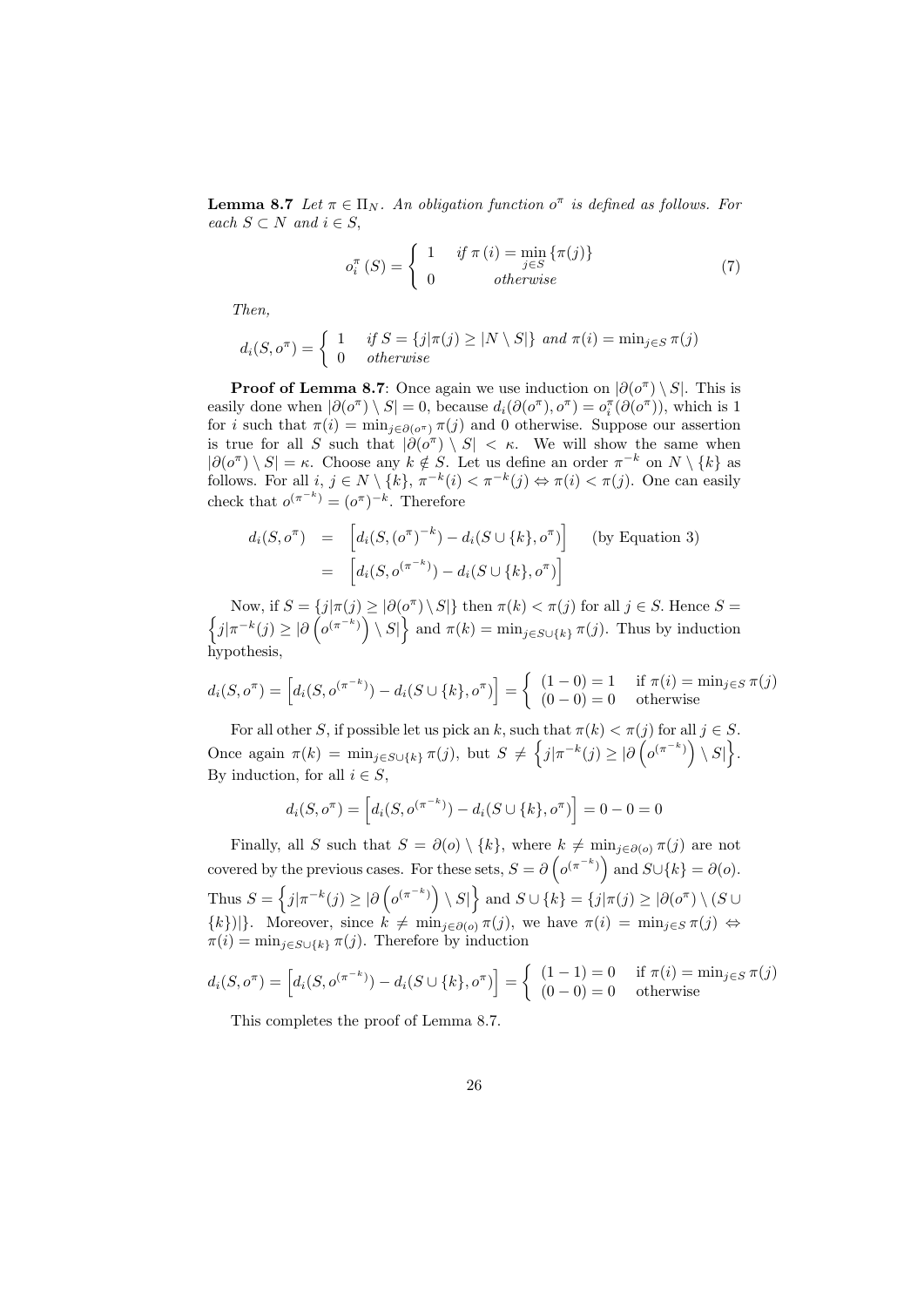**Lemma 8.8** Let  $\bar{\pi} \in \Pi_N$ . An obligation function  $o^{\bar{\pi}}$  is defined as in Equation 7. Then  $f^{\circ^{\bar{\pi}}} \in W$ .

Proof of Lemma 8.8: From Equation 1, we know that if we can find a weight system  $(\hat{w}_{\pi})_{\pi \in \Pi_N} \in \Delta(\Pi_N)$  such that

$$
f_i^{o^{\pi}}(N_0, C) = \sum_{S \subseteq N \setminus \{i\}} \left( \sum_{\{\pi | Pre(i,\pi) = S\}} \hat{w}_{\pi} \right) [v_{C^*} (S \cup \{i\}) - v_{C^*} (S)]
$$

for all  $i \in N$  and for all  $mcstp (N_0, C)$  then we are done. By Equation 4, for all  $i \in N$  and for all  $mcstp(N_0, C)$ 

$$
f_i^{\sigma^{\bar{\pi}}}(N_0, C) = \sum_{S \subseteq N \setminus \{i\}} d_i \left( N \setminus S, \sigma^{\bar{\pi}} \right) [v_{C^*}(S \cup \{i\}) - v_{C^*}(S)]
$$

Thus all we need to find is a weight system  $(\hat{w}_{\pi})_{\pi \in \Pi_N} \in \Delta(\Pi_N)$ , such that for all  $i \in S$  and for all  $S \subseteq N$ ,

$$
d_i\left(S, o^{\bar{\pi}}\right) = \sum_{\{\pi \mid Pre(i,\pi) = N \setminus S\}} \hat{w}_{\pi}
$$

Let us consider the following weight system  $(\hat{w}_{\pi})_{\pi \in \Pi_N}$ ,

$$
\hat{w}_{\pi} = \begin{cases} 1 & \text{if } \pi = \bar{\pi} \\ 0 & \text{otherwise} \end{cases}
$$

Therefore, for all  $i \in S$  and for all  $S \subseteq N$ 

$$
\sum_{\{\pi \mid Pre(i,\pi) = N \setminus S\}} \hat{w}_{\pi} = \begin{cases} 1 & \text{if } S = \{j | \bar{\pi}(j) \ge |N \setminus S| \} \text{ and } \bar{\pi}(i) = \min_{j \in S} \bar{\pi}(j) \\ 0 & \text{otherwise} \end{cases}
$$

$$
= d_i (S, o^{\bar{\pi}}) \qquad \text{(by Lemma 8.7)}
$$

**Lemma 8.9** Let  $w \in \Delta(\Pi_N)$  and  $o^w = \sum$  $\sum_{\pi \in \Pi_N} w_{\pi} o^{\pi}$  and  $o^{\pi}$  is given by Equation 7. Then  $f^{o^w} \in W$ .

Proof of Lemma 8.9: From the definition of the obligation rules using Kruskal's algorithm, for all  $i \in N$  and for all  $mcstp$   $(N_0, C)$ 

$$
f_i^{o^w} (N_0, C) = \sum_{p=1}^{|N|} c_{i^p j^p} \left[ o_i^w \left( S \left( P \left( g^{p-1} \right), i \right) \right) - o_i^w \left( S \left( P \left( g^p \right), i \right) \right) \right]
$$
  
\n
$$
= \sum_{p=1}^{|N|} c_{i^p j^p} \left[ \sum_{\pi \in \Pi_N} w_{\pi} o_i^{\pi} \left( S \left( P \left( g^{p-1} \right), i \right) \right) - \sum_{\pi \in \Pi_N} w_{\pi} o_i^{\pi} \left( S \left( P \left( g^p \right), i \right) \right) \right]
$$
  
\n
$$
= \sum_{\pi \in \Pi_N} w_{\pi} \left[ \sum_{p=1}^{|N|} c_{i^p j^p} \left[ o_i^{\pi} \left( S \left( P \left( g^{p-1} \right), i \right) \right) - o_i^{\pi} \left( S \left( P \left( g^p \right), i \right) \right) \right] \right]
$$
  
\n
$$
= \sum_{\pi \in \Pi_N} w_{\pi} f_i^{o^{\pi}} (N_0, C)
$$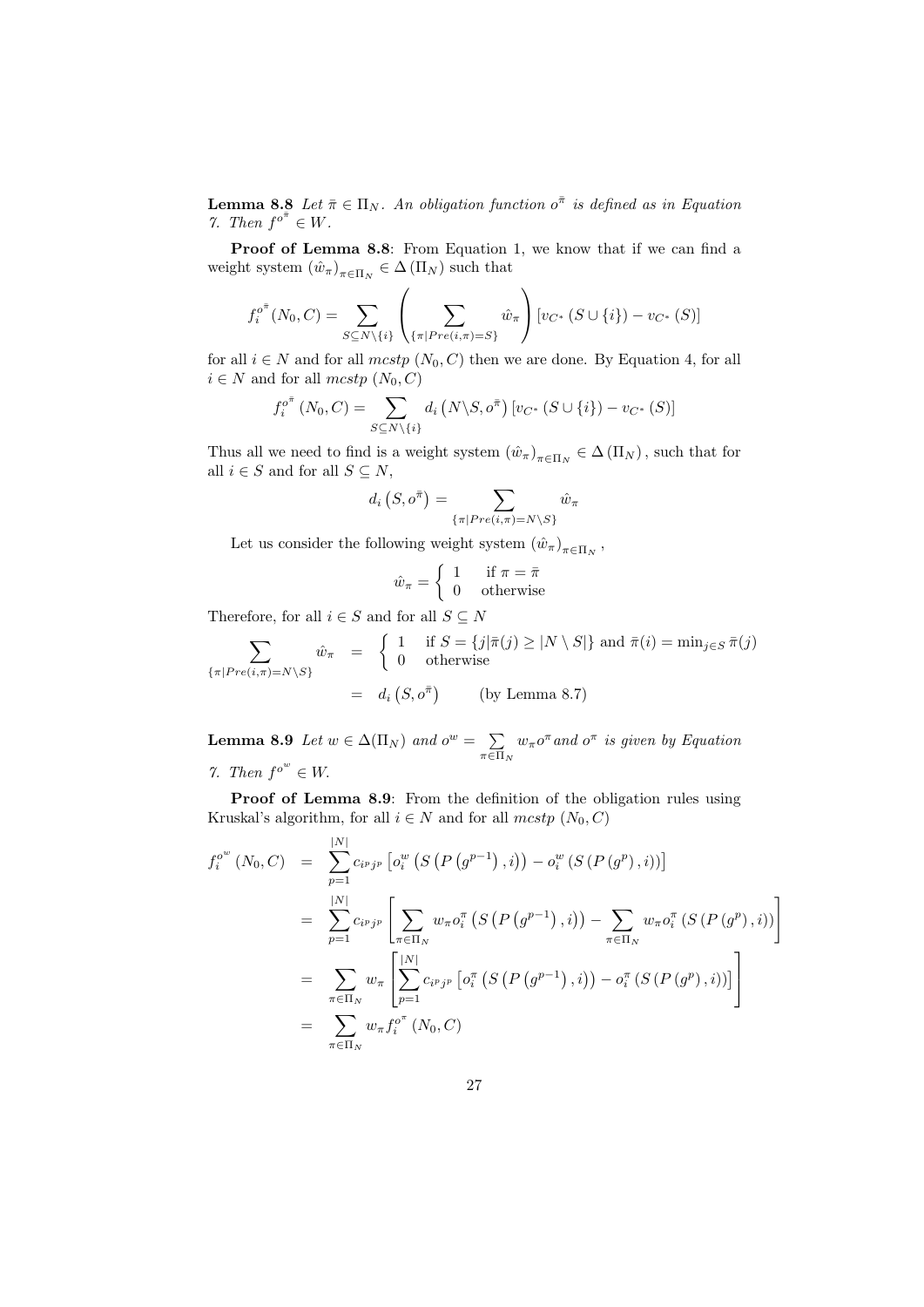The result follows immediately from Lemma 8.8 and the fact that  $W$  is a convex set.

Now we are ready to prove Theorem 5.1.

Proof of Theorem 5.1: This proof has three steps.

- (i)  $W \subseteq O$ .
- (ii) Let *o* be an obligation function.  $f^o \in W \Leftrightarrow d_i(S, o) \geq 0$  for all  $i \in S$  and for all  $S \subseteq N$ .
- (iii) If  $|N| > 3$ , then  $W \subset O$ .

**Proof of (i):** Suppose  $f^w \in W$ . Let  $(N_0, C)$  be a mestp. From Equation 1, we know that

$$
f_i^w(N_0, C) = \sum_{S \subseteq N \setminus \{i\}} \left( \sum_{\{\pi | Pre(i,\pi) = S\}} w_{\pi} \right) [v_{C^*} (S \cup \{i\}) - v_{C^*} (S)]
$$

Let us define for all  $S \subseteq N$  and for all  $i \in N \setminus S,$ 

$$
\hat{d}_i\left(N\backslash S, o\right) = \sum_{\{\pi \mid Pre(i,\pi)=S\}} w_{\pi}
$$

Thus

$$
f_i^w(N_0, C) = \sum_{S \subseteq N \setminus \{i\}} \hat{d}_i (N \setminus S, o) [v_{C^*} (S \cup \{i\}) - v_{C^*} (S)]
$$

To complete the proof, we need to show that  $\hat{d}$  is an obligation rule, that is, it satisfies d-i and d-ii.

Checking d-i:

$$
\sum_{i \in N} \hat{d}_i(N) = \sum_{i \in N} \sum_{\{\pi | Pre(i,\pi) = \emptyset\}} w_{\pi}
$$

$$
= \sum_{i \in N} \sum_{\{\pi | \pi(i) = 1\}} w_{\pi}
$$

$$
= \sum_{\pi \in \Pi_N} w_{\pi} = 1
$$

Also for all  $S \subset N$ ,

$$
\sum_{j \in N \setminus S} \hat{d}_j(S \cup \{j\})
$$
\n
$$
= \sum_{j \in N \setminus S} \left[ \sum_{\{\pi | Pre(j,\pi) = N \setminus [S \cup \{j\}]\}} w_{\pi} \right]
$$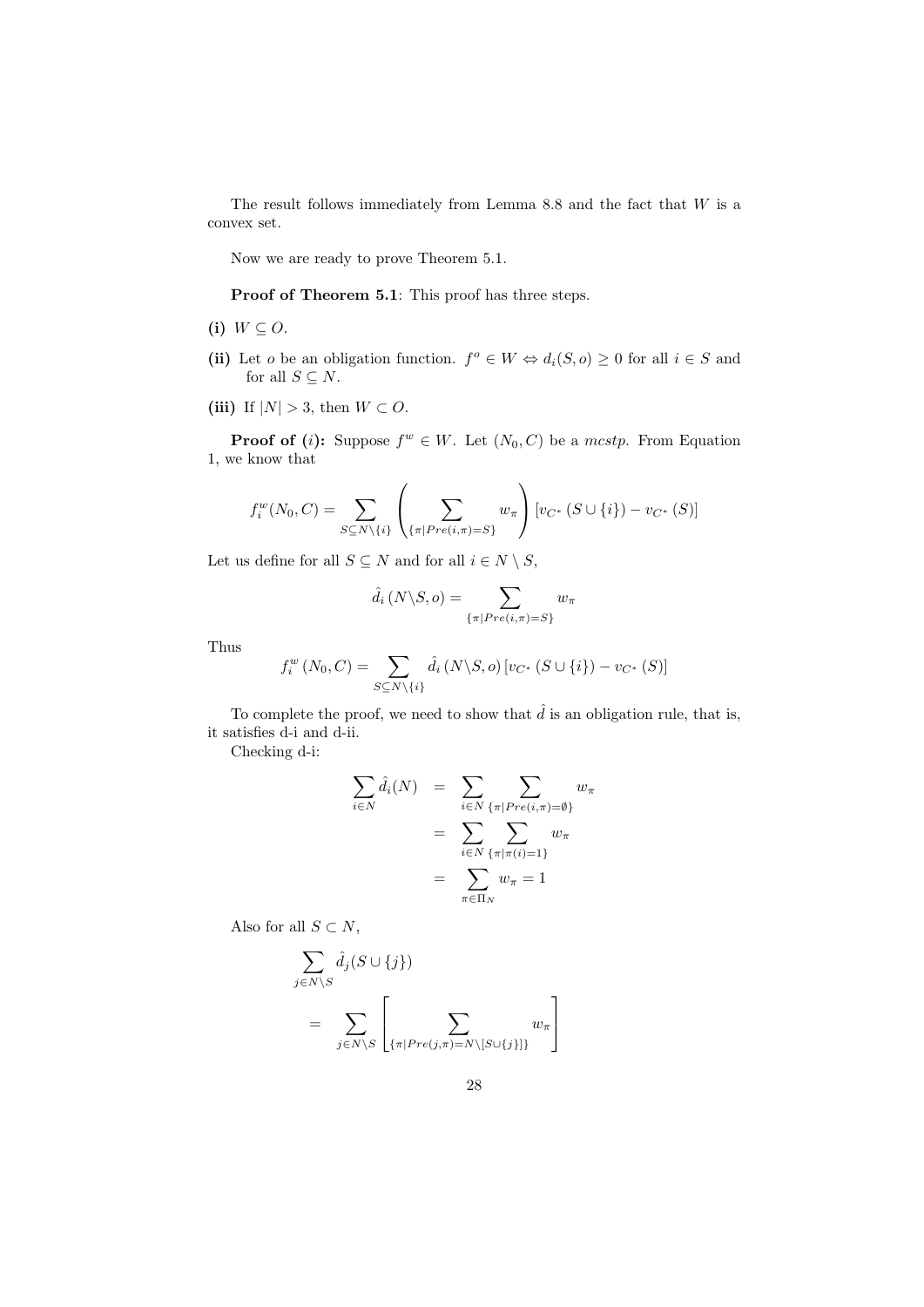$$
= \sum_{j \in N \setminus S} \left[ \sum_{i \in S} \left[ \sum_{f \in S \setminus S} \left[ \sum_{Pre(j,\pi) = N \setminus [S \cup \{j\}]} w_{\pi} \right] \right] \right]
$$

$$
= \sum_{i \in S} \left[ \sum_{j \in N \setminus S} \left[ \sum_{Pre(i,\pi) = N \setminus S} w_{\pi} \right] \right]
$$

$$
= \sum_{i \in S} \left[ \sum_{\{\pi | Pre(i,\pi) = N \setminus S\}} w_{\pi} \right] = \sum_{i \in S} \hat{d}_{i}(S)
$$

Checking d-ii: This follows trivially from the fact that  $w_{\pi} \geq 0$  for all  $\pi \in \Pi_N$ .

#### Proof of  $(ii)$ :

*Proof of* "  $\Rightarrow$ ": This follows immediately from part (*i*). For all  $S \subseteq N$  and for all  $i \in S$ ,  $d_i(S, o) = \sum_{\{\pi | Pre(i, \pi) = N \setminus S\}} w_{\pi} \ge 0$  because  $w_{\pi} \ge 0$  for all  $\pi \in \Pi_N$ .

*Proof of* " $\Leftarrow$ ": Let *o* be an obligation function on *N* such that

$$
d_i(S, o) \ge 0 \text{ for all } i \in S \text{ and for all } S \subseteq N \tag{8}
$$

If we can show that  $o = o^w$  for some  $w \in \Delta(\Pi_N)$ , where  $o^w = \sum$  $\sum_{\pi \in \Pi_N} w_{\pi} o^{\pi}$  and  $o^{\pi}$ is given by Equation 7, then by Lemma 8.9,  $f^{\circ} \in W$ . In the rest of this proof we use induction on |N| to show,  $o = \sum$  $\sum_{\pi \in \Pi_N} w_{\pi} o^{\pi}$  for some  $w \in \Delta(\Pi_N)$ .

Suppose  $|N| = 2$ . Without loss of generality we can assume  $N = \{1, 2\}$ . From d-i we know that  $d_1({1, 2}, 0) + d_2({1, 2}, 0) = 1$ . Moreover  $d_1({1}, 0) =$  $d_2({1, 2}, o)$  and  $d_2({2}, o) = d_1({1, 2}, o)$ . By assumption 8,  $d_1({1}, o)$ ,  $d_2({2}, o)$ ,  $d_1({1, 2}, o)$  and  $d_2({1, 2}, o)$  are all non negative<sup>3</sup>. It can be easily checked that o can be written as follows,

$$
o = d_1(\{1, 2\}, o) \cdot o^{\pi_1} + d_2(\{1, 2\}, o) \cdot o^{\pi_2}
$$

where  $\pi_1$  and  $\pi_2$  denote the natural order and it's reverse respectively. Now, let us assume that our assertion is true for all N such that  $|N| < \kappa$ . We show that the same is true when  $|N| = \kappa$ . Once again we use a chain of claims to establish

this result. The scheme of the proof is as follows.

*Claim 7*: There exist obligation functions  $\{d^k\}$  $\sum$  $\}_{k\in\mathbb{N}}$  on N such that  $d(o)$  =  $\sum_{k \in N} d_k(N, o) \cdot d^k$ , where for all  $k \in N$ ,  $d^k$  satisfies the following conditions.

<sup>3</sup>By d-ii these are anyway non negative, afact which we explore in corollary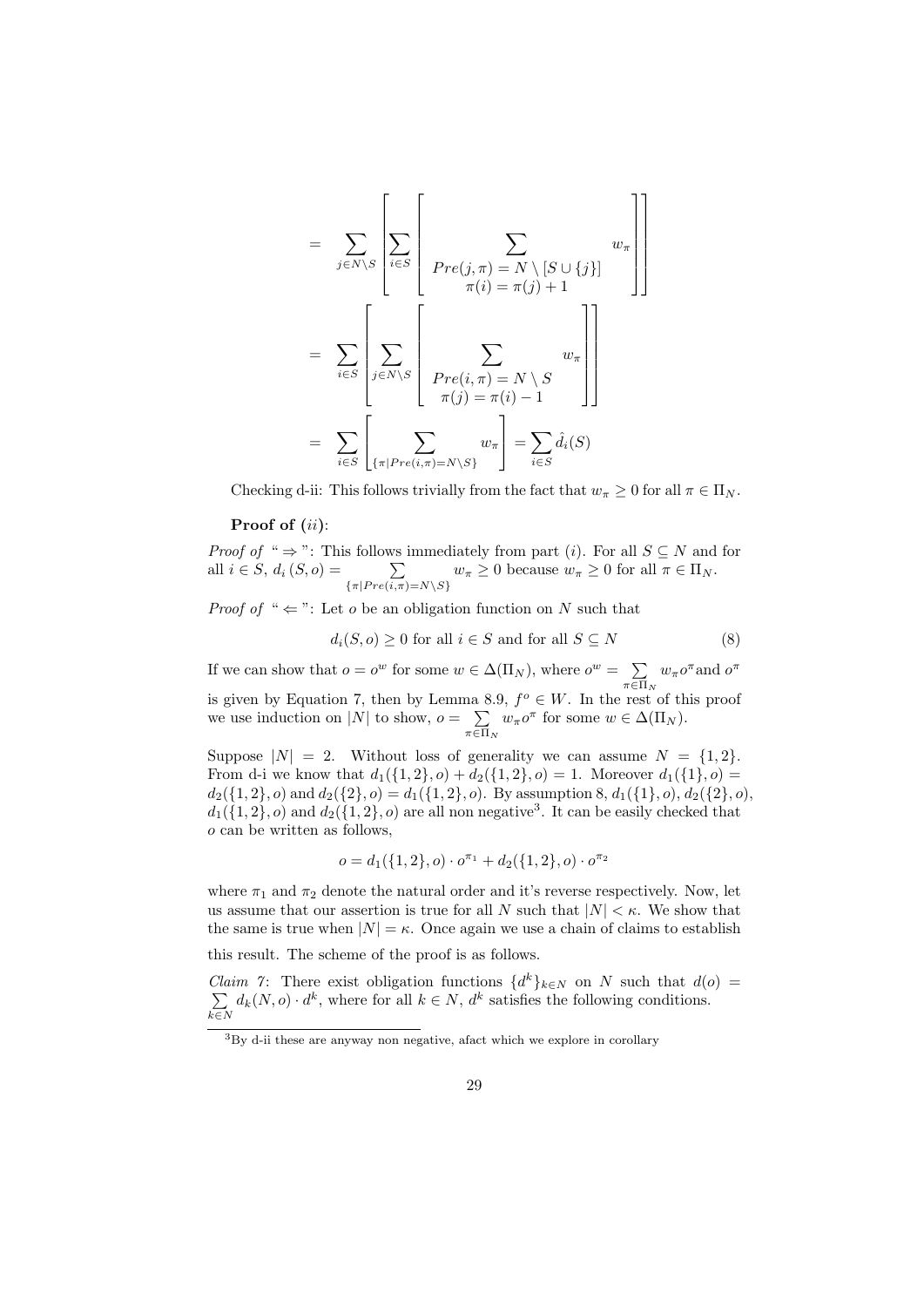- (a) For all  $S \subseteq N$  and for all  $i \in S$ ,  $d_i^k(S) \geq 0$ .
- (b)  $d_i^k(N) = \begin{cases} 1 & \text{if } i = k \\ 0 & \text{otherwise} \end{cases}$ 0 otherwise (c) If  $k \in S \subset N$ , then for all  $i \in S$ ,  $d_i^k(S) = 0$

*Claim* 8: Suppose  $(d^k)^{-k}$  represents the restriction of  $d^k$  on  $N \setminus \{k\}$ . That is for all  $S \subseteq N \setminus \{k\}$  and for all  $i \in S$ ,  $(d^k)^{-k} \choose i (S) = d^k_i(S)$ . Then  $(d^k)^{-k}$  is an obligation function on  $N \setminus \{k\}$ . In fact  $o((d^k)^{-k}) = [o(d^k)]^{-k}$ .

Supposing claim 7 and claim 8 are true, we can proceed as follows. Note that by claim 7,  $(d^k)^{-k}$   $(S) = d_i^k(S) \geq 0$ . Since  $(d^k)^{-k}$  is an obligation function on  $N \setminus \{k\}$ , by induction hypothesis and claim 8, we have

$$
[o(d^k)]^{-k} = o((d^k)^{-k}) = \sum_{\pi^{-k} \in \Pi_N \setminus \{k\}} w_{\pi^{-k}} \cdot o^{(\pi^{-k})}
$$
(9)

where  $\Pi_{N\setminus\{k\}}$  is the set of all orders on  $N\setminus\{k\}$  and  $w\in\Delta(\Pi_{N\setminus\{k\}})$ . Now, we can use  $\pi^{-k}$  to define a new order  $(k, \pi^{-k})$  on N.  $(k, \pi^{-k})$  starts with k and then follows exactly the same sequence as in  $\pi^{-k}$ . For all  $k \in N$  and for all  $\pi^{-k} \in \Pi_{N \setminus \{k\}}$  we can define obligation functions  $o^{(k,\pi^{-k})}$  by Equation 7.

$$
Claim\ 9: o(d^k) = \sum_{\pi^{-k} \in \Pi_N \setminus \{k\}} w_{\pi^{-k}} \cdot o^{(k, \pi^{-k})}
$$

By claim 7, we have  $d(o) = \sum$  $\sum_{k \in N} d_k(N, o) \cdot d^k$ . Using Lemma 8.5,

$$
o = \sum_{k \in N} d_k(N, o) \cdot o(d^k)
$$
  
\n
$$
= \sum_{k \in N} d_k(N, o) \left[ \sum_{\pi^{-k} \in \Pi_{N \setminus \{k\}}} w_{\pi^{-k}} \cdot o^{(k, \pi^{-k})} \right]
$$
 (By claim 9)  
\n
$$
= \sum_{k \in N} \sum_{\pi^{-k} \in \Pi_{N \setminus \{k\}}} [d_k(N, o) \cdot w_{\pi^{-k}}] o^{(k, \pi^{-k})}
$$
  
\n
$$
= \sum_{\pi \in \Pi_N} [d_k(N, o) \cdot w_{\pi^{-k}}] o^{\pi}
$$

The last inequality follows from the fact  $\Pi_N = \bigcup_{k \in N} {\pi | \pi(k) = 1}$  $\cup_{k \in N} \{ (k, \pi^{-k}) | \pi^{-k} \in \Pi_{N \setminus \{k\}} \}.$ 

For all  $\pi \in \Pi_N$ , let us denote the coefficient of  $o^{\pi}$  by  $\bar{w}_{\pi}$ . That is  $\bar{w}_{\pi} =$  $d_k(N, o) \cdot w_{\pi^{-k}}$ . Since,  $d_k(N, o) \geq 0$  and  $w_{\pi^{-k}} \geq 0$ , we have  $\bar{w}_{\pi} \geq 0$ . Moreover

$$
\sum_{\pi \in \Pi_N} \bar{w}_{\pi} = \sum_{\pi \in \Pi_N} [d_k(N, o) \cdot w_{\pi^{-k}}]
$$

$$
= \sum_{k \in N} \sum_{\pi^{-k} \in \Pi_N \setminus \{k\}} [d_k(N, o) \cdot w_{\pi^{-k}}]
$$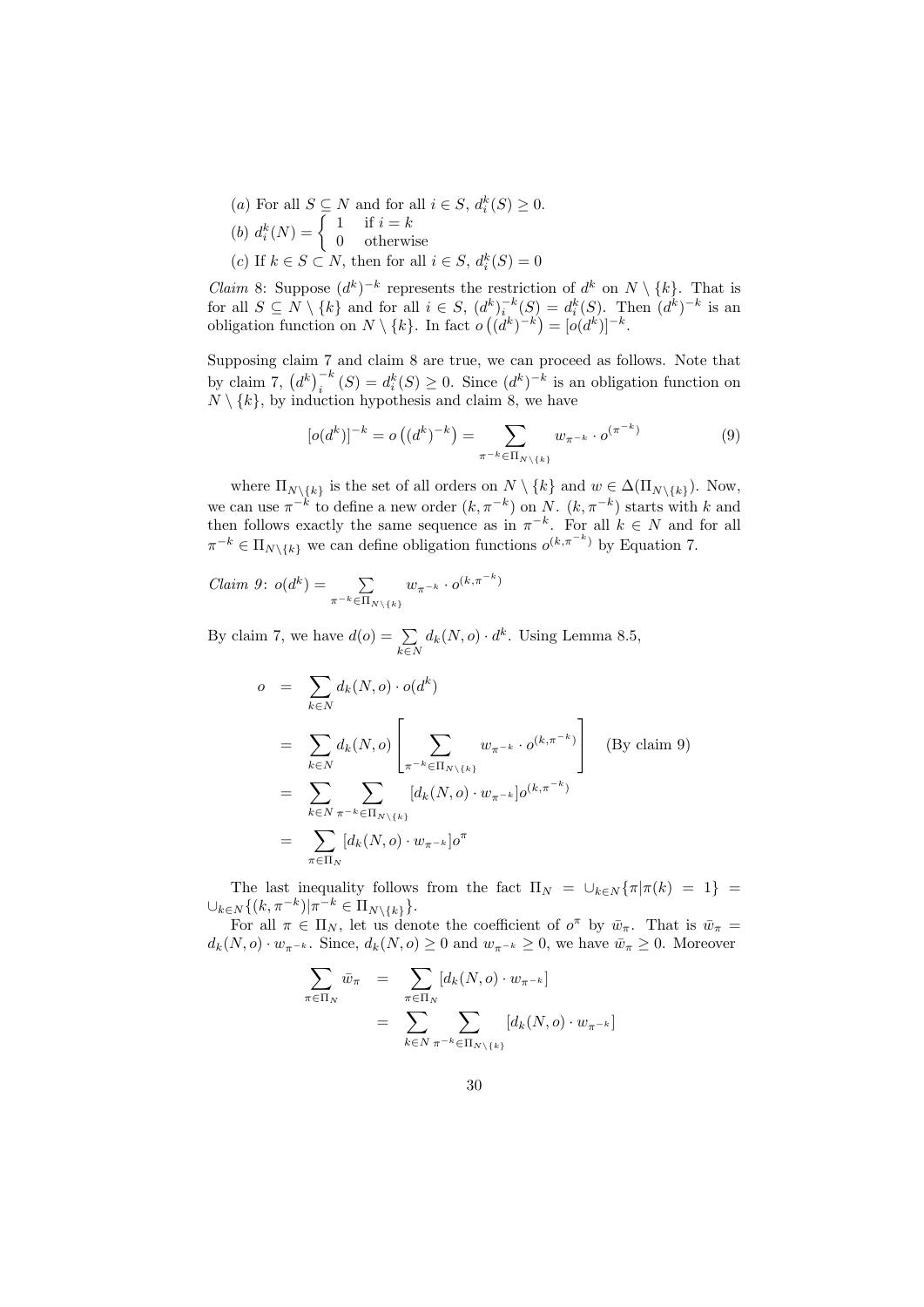$$
= \sum_{k \in N} d_k(N, o) \sum_{\pi^{-k} \in \Pi_{N \setminus \{k\}}} w_{\pi^{-k}}
$$
  

$$
= \sum_{k \in N} d_k(N, o) \quad (\text{as } w \in \Delta(\Pi_{N \setminus \{k\}}))
$$
  

$$
= 1 \quad \text{(by d-i)}
$$

Thus indeed  $\bar{w} \in \Delta(\Pi_N)$  and  $o = \sum$  $\sum_{\pi \in \Pi_N} \bar{w}_{\pi} o^{\pi}$ . To complete the proof of part  $(iii)$ , now we get back to the proves of claim 7, 8 and 9.

*Proof of claim 7*: Without loss of generality we can assume that  $d_k(N, o) > 0$ for all  $k \in N$  (otherwise, if there exist an l such that  $d_l(N, o) = 0$ , then choose any obligation function  $d^l$  satisfying  $(a)$ ,  $(b)$  and  $(c)$  and apply rest of the proof on  $N \setminus \{l\}$ ). We need to show that there exist obligation functions  $\{d^k\}_{k \in N}$  on N such that  $d(o) = \sum$  $\sum_{k \in N} d_k(N, o) \cdot d^k$ , where for all  $k \in N$ ,  $d^k$  satisfies properties (a), (b) and (c). Note that if we can construct such  $\{d^k\}_{k\in\mathbb{N}}$ , then each  $d^k$  will trivially satisfy the property d-ii of obligation rules because of  $(a)^4$ . Moreover property (b) will ensure  $\Sigma$ i∈N  $d_i^k(N) = 1$ . So while constructing  $\{d^k\}_{k \in N}$ , apart

from  $(a)$ ,  $(b)$  and  $(c)$ , we need to ensure the following properties

- (d) A part of property d-i, which is,  $\Sigma$ i∈S  $d_i^k(S) = \sum$ j /∈S  $d_j^k(S \cup j)$  for all  $S \subset N$ for all  $k \in N$ .
- $(e) \sum$  $\sum_{k \in N} [d_k(N, o) \cdot d_i^k(S)] = d_i(S, o)$ , for all  $i \in S$  and for all  $S \subseteq N$ .

We will use induction on |S|. If  $S = N$ , then the possibility of such a construction is easy to check. Take any  $i \in N$ . By  $(b)$ ,  $\sum$  $\sum_{k\in N} [d_k(N,o)\cdot d_i^k(S)] =$  $d_i(N, o) \cdot d_i^i(S) = d_i(N, o)$ . Suppose we have been able to construct  $\{d^k(S)\}_{k \in N}$ for all  $|S| > \kappa$ , satisfying the properties listed above. We will now construct the same for  $S \subset N$  such that  $|S| = \kappa$ . Let us fix such an S.

To satisfy (c), we set  $d_i^k(S) = 0$  for all  $i \in S$  and  $k \in S$ . This will change requirements  $(d)$  and  $(e)$  as follows,

 $(d) \sum$ i∈S  $d_i^k(S) = \sum$ j /∈S  $d_j^k(S \cup j)$  for all  $k \in N \setminus S$ . For  $k \in S$ , this is trivially true, as by construction  $\Sigma$ i∈S  $d_i^k(S) = 0 = \sum$  $j \notin S$  $d_j^k(S \cup j)$ . The second inequality follows from the induction step, property (c) and the fact that  $k \in S \Rightarrow$  $k \in S \cup \{j\}$  for all  $j \notin S$ .

<sup>&</sup>lt;sup>4</sup>Property (a) implies that  $d_i^k(N) \geq 0$  for all  $i \in N$ . Similarly for all  $S \subset N$ , for all  $l \in N \setminus S$  and for all  $i \in S$ ,  $\sum$  $S\subseteq T\subseteq N\setminus\{l\}$  $d_i^k(T) \geq 0.$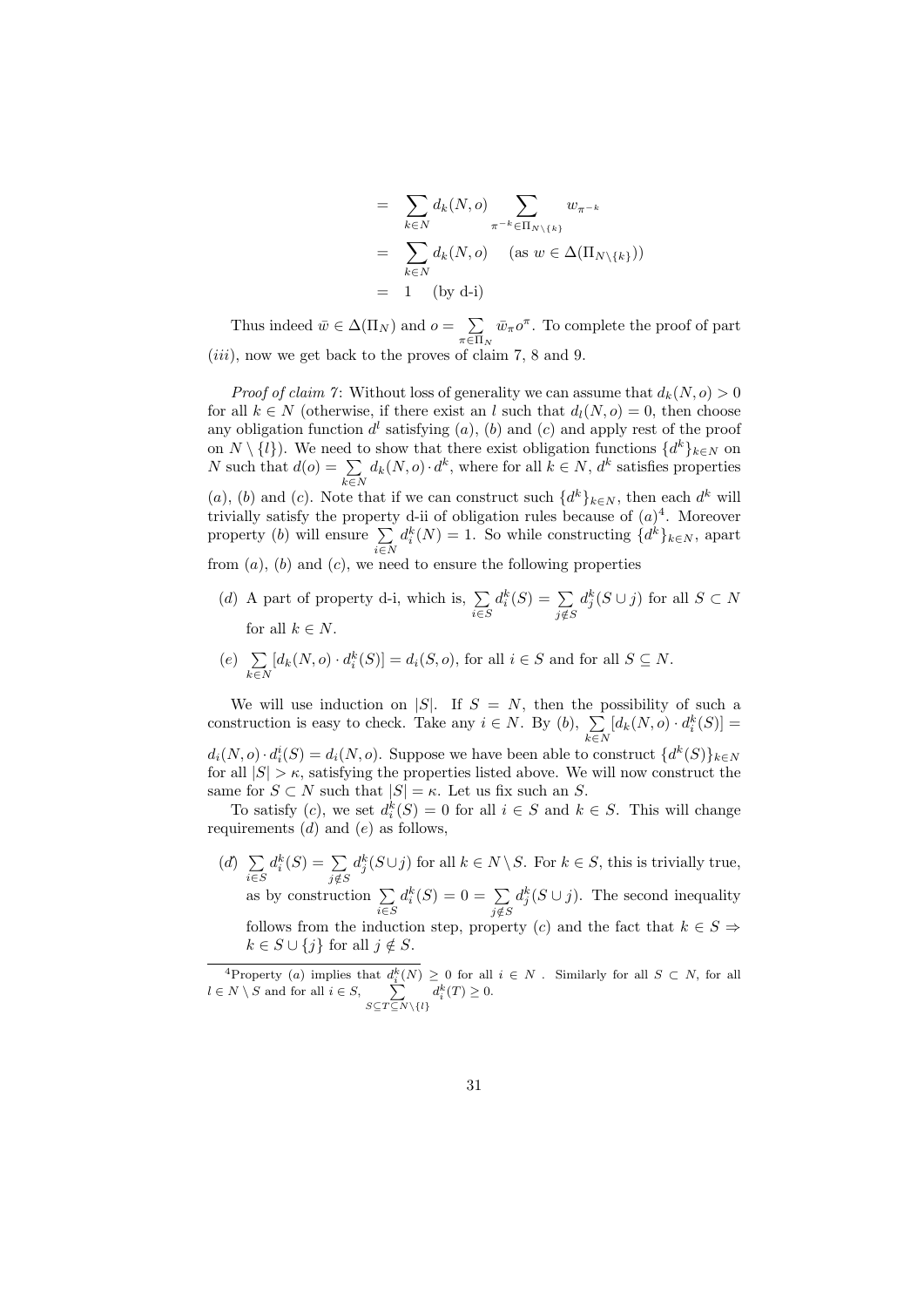$$
(e) d_i(S, o) = \sum_{k \in N} [d_k(N, o) \cdot d_i^k(S)] = \sum_{k \in N \setminus S} [d_k(N, o) \cdot d_i^k(S)] + \sum_{k \in S} [d_k(N, o) \cdot d_i^k(S)] = \sum_{k \in N \setminus S} [d_k(N, o) \cdot d_i^k(S)].
$$

Now we construct the remaining elements, that is  $\{d_i^k(S)\}_{i\in S, k\in N\setminus S}$ . Let  $\theta^k = d_k(N,o) \cdot \sum$  $j \notin S$  $d_j^k(S \cup j)$  for all  $k \in N \setminus S$ . Let  $\theta_i = d_i(S, o)$  for all  $i \in S$ .

Note that, by Equation 8  $\{\theta_i\}_{i\in S}$  are nonnegative numbers and by induction hypothesis  $\{\theta^k\}_{k \in N \setminus S}$  are also nonnegative. Moreover,

$$
\sum_{k \in N \setminus S} \theta^k = \sum_{k \in N \setminus S} d_k(N, o) \left[ \sum_{j \notin S} d_j^k(S \cup j) \right]
$$
\n
$$
= \sum_{j \notin S} \sum_{k \in N \setminus S} d_k(N, o) \cdot d_j^k(S \cup j)
$$
\n
$$
= \sum_{j \notin S} \left[ \sum_{k \in N \setminus S} d_k(N, o) \cdot d_j^k(S \cup j) + \sum_{k \in S} d_k(N, o) \cdot d_j^k(S \cup j) \right]
$$

The last equality follows from the induction hypothesis and property  $(c)$ , as  $k \in S$  implies  $d_j^k(S \cup j) = 0$  for all  $j \notin S$ . Thus

$$
\sum_{k \in N \setminus S} \theta^k = \sum_{j \notin S} \left[ \sum_{k \in N \setminus S} d_k(N, o) \cdot d_j^k(S \cup j) + \sum_{k \in S} d_k(N, o) \cdot d_j^k(S \cup j) \right]
$$
  
\n
$$
= \sum_{j \notin S} \left[ \sum_{k \in N} d_k(N, o) \cdot d_j^k(S \cup j) \right]
$$
  
\n
$$
= \sum_{j \notin S} d_j(S \cup j, o) \quad \text{(by induction hypothesis and (e))}
$$
  
\n
$$
= \sum_{i \in S} d_i(S, o) \quad \text{(by property d-i of the obligation function } d(o))
$$
  
\n
$$
= \sum_{i \in S} \theta_i
$$

Applying Lemma 8.6 on  $\{\theta_i\}_{i\in S}$ ,  $\{\theta^k\}_{k\in N\setminus S}$ , we can find nonnegative real numbers  $\{\theta_i^k\}_{i \in S, k \in N \setminus S}$  such that  $\sum_{i \in S}$  $\theta_i^k = \theta^k$  for all  $k \in N \setminus S$  and  $\sum$  $k\in N\setminus S$  $\theta_i^k = \theta_i$ for all  $i \in S$ . For all  $i \in S$  and  $k \in N \setminus S$ , let  $d_i^k(S) = \frac{\theta_i^k}{d_k(N,o)}$ . This completes the description of  $\{d^k(S)\}_{k\in\mathbb{N}}$ . By construction, they satisfy properties  $(a)$ ,  $(b)$ and  $(c)$ . To complete the induction step, we now show that  $(d)$  and  $(e)$  are also satisfied.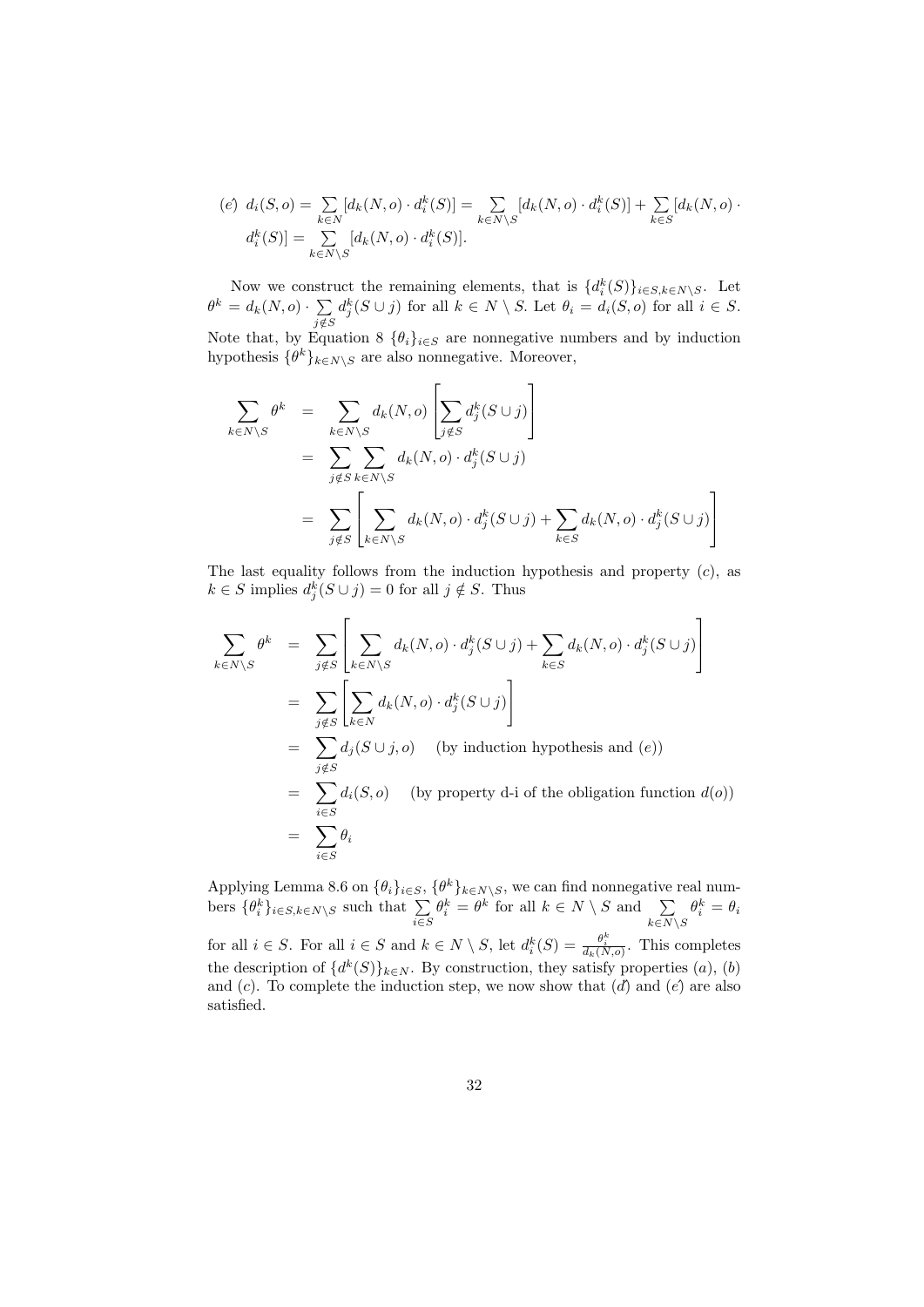Checking (d'): For  $k \in N \backslash S$ ; we have  $\Sigma$ i∈S  $d_i^k(S) = \frac{1}{d_k(N,o)} \sum_{i \in S}$ i∈S  $\theta_i^k = \frac{1}{d_k(N,o)}\theta^k =$  $\frac{1}{d_k(N,o)}$  $\sqrt{ }$  $d_k(N,o) \cdot \sum$ j /∈S  $d_j^k(S \cup j)$ 1  $=$   $\Sigma$ j /∈S  $d_j^k(S \cup j).$ Checking  $(e)$ : For all  $i \in S$ ; we have  $\sum$  $\sum_{k\in N\setminus S}[d_k(N,o)\!\cdot\!d_i^k(S)]=\sum_{k\in N^S}$  $\sum_{k\in N\setminus S}[d_k(N,o)\cdot$  $d_i^k(S)$ ] =  $\sum$  $k\in N\backslash S$  $\left[d_k(N, o) \cdot \frac{\theta_i^k}{d_k(N, o)}\right] = \sum_{\lambda \in \mathbb{N}}$  $k\in N\backslash S$  $\theta_i^k = \theta_i = d_i(S, o).$ 

*Proof of claim 8*: We will show that  $o((d^k)^{-k}) = [o(d^k)]^{-k}$ , that is for all  $S \subseteq N \setminus \{k\}$ , for all  $i \in S$ ,  $o_i(S,(d^k)^{-k}) = o_i(S,d^k)$ . By Equation 3,  $o_i\left(S,d^k\right) = \sum$  $S\subseteq T\subseteq N$  $d_i^k(T) = \sum$  $S\subseteq T\subseteq N\backslash\{k\}$  $d_i^k(T)+\sum$  $S\subseteq T\subset N\backslash\{k\}$  $d_i^k(T \cup \{k\}) + d_i^k(N).$ From property (*c*), we have  $d_i^k(T \cup \{k\}) = 0$  for all  $T \subset N \setminus \{k\}$  and from property (b),  $d_i^k(N) = 0$  because  $i \neq k$ . Therefore  $o_i(S, d^k) = \sum_{i=1}^{k} a_i^k$  $S\subseteq T\subseteq N\backslash\{k\}$  $d_i^k(T) =$  $\sum$  $S\subseteq T\subseteq N\backslash\{k\}$  $(d^k)^{-k}(T) = o_i(S, (d^k)^{-k}).$  Thus  $(d^k)^{-k}$  is an obligation rule on  $N \setminus \overline{\{k\}}$ 

*Proof of claim 9*: We need to prove  $o(d^k) = \sum$  $\pi^{-k} \in \Pi_{N\setminus\{k\}}$  $w_{\pi^{-k}} \cdot o^{(k,\pi^{-k})}$ , that is for all  $S \subseteq N$  and for all  $i \in S$ ,  $o_i(S, d^k) = \sum$  $\pi^{-k} \in \Pi_{N\setminus\{k\}}$  $w_{\pi^{-k}} \cdot o_i^{(k, \pi^{-k})}(S)$ . Let us remind the readers that  $o^{(k,\pi^{-k})}$  is defined by Equation 7 and  $d^k$  satisfies the

properties of claim 7.  $\hat{\pi} = (k, \pi^{-k})$  represents an order on N, where  $\hat{\pi}(k) = 1$ . Suppose  $S \subseteq N \setminus \{k\}$ . From Equation 7 it is immediate that  $(\rho^{\hat{\pi}})^{-k} = \rho^{(\pi^{-k})}$ . Then for all  $i \in S$ ,  $\sum$  $\pi^{-k} \in \Pi_{N\setminus\{k\}}$  $w_{\pi^{-k}} \cdot o_i^{\hat{\pi}}(S) = \sum$  $\pi^{-k} \in \Pi_{N\setminus\{k\}}$  $w_{\pi^{-k}} \cdot o_i^{(\pi^{-k})}(S)$ . Thus

by Equation 9,  $\sum$  $\pi^{-k} \in \Pi_{N\setminus\{k\}}$  $w_{\pi^{-k}} \cdot o_i^{\hat{\pi}}(S) = o_i(S, d^k).$ 

Otherwise if  $k \in S$ , then for all  $i \in S$  and  $i \neq k$ , we have  $o_i^{\hat{\pi}}(S) = 0$ . Hence  $\sum$  $\pi^{-k} \in \Pi_{N\setminus\{k\}}$  $w_{\pi^{-k}} \cdot o_i^{\hat{\pi}}(S) = \sum$  $\pi^{-k} \in \Pi_{N\setminus\{k\}}$  $w_{\pi^{-k}} \cdot 0 = 0$ . Since  $o_k^{\hat{\pi}}(S) = 1$  and  $w \in \Delta(\Pi_{N \setminus \{k\}})$ , we have  $\sum$  $\pi^{-k} \in \Pi_{N\setminus\{k\}}$  $w_{\pi^{-k}} \cdot o_k^{\hat{\pi}}(S) = \sum$  $\pi^{-k} \in \Pi_{N\setminus\{k\}}$  $w_{\pi^{-k}} \cdot 1 = 1.$ On the other hand by property  $(c)$ ,  $o(S, d^k) = \sum$  $S\subseteq T\subseteq N$  $d^k(T) = d^k(N)$ . Thus by property (b),  $o_i(S, d^k) = 0$  for all  $i \in S$ ,  $i \neq k$  and  $o_k(S, d^k)$ P  $) = 1.$  Hence  $\pi^{-k} \in \Pi_{N\setminus\{k\}}$  $w_{\pi^{-k}} \cdot o_i^{\hat{\pi}}(S) = o_i(S, d^k)$  for all  $i \in S$ .

**Proof of** (iii): It will be enough to construct an obligation function  $\hat{o}$  which violates the condition  $d_i(S, o) \geq 0$  for some  $i \in S$  and  $S \subseteq N$ . Note that such an obligation function has already been described in example 4.3 when  $|N| = 4$ . We will extend that example here for arbitrary N.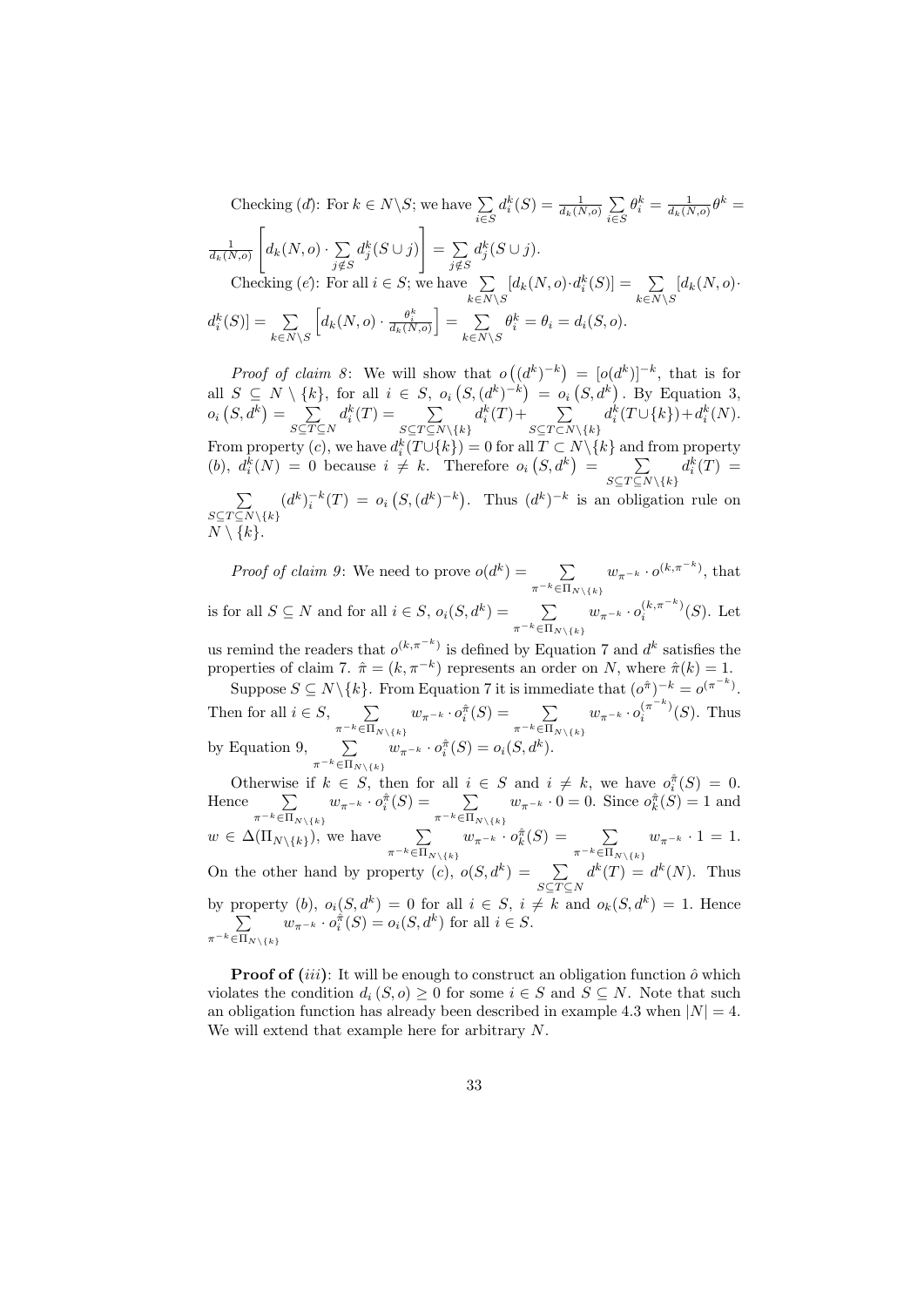Let  $N = \{1, 2, \dots, n\}$ . An obligation function  $\hat{o}$  is described as follows. For all  $S \subseteq N$  and for all  $i \in S$ ,  $\hat{o}_i(S) = \frac{1}{|S|}$  except when  $S = \{1, 2, \cdots (n-1)\}.$ 

$$
\hat{o}_i(\{1, 2, \cdots, (n-1)\}) = \begin{cases} \frac{1}{(n-2)} & \text{if } i = 1\\ \frac{(n-3)}{(n-2)^2} & \text{otherwise} \end{cases}
$$

It is easy to check that  $\hat{o}$  satisfy o-i. Let us verify that  $\hat{o}$  satisfies o-ii. We have to show for all  $S \subset T$  and for  $i \in S$ ,  $\hat{o}_i(S) \geq \hat{o}_i(T)$ . First consider all S, T such that  $S,T \neq \{1, 2, \cdots (n-1)\}.$  Then  $\hat{o}_i(S) = \frac{1}{|S|} > \frac{1}{|T|} = \hat{o}_i(T)$  for all  $i \in S$ . Next, suppose  $S = \{1, 2, \cdots (n-1)\}\$ . There is only one superset of  $\{1, 2, \dots (n-1)\}\$ , that is  $T = N$ . Thus  $\hat{o}_1(S) = \frac{1}{(n-2)} > \frac{1}{n} = \hat{o}_1(T)$ . For all  $i \in S \setminus \{1\}$ , we have,  $\hat{o}_i(S) = \frac{(n-3)}{(n-2)^2} \ge \frac{1}{n} = \hat{o}_i(T)$ , because  $|N| = n \ge 4$ . Finally if  $T = \{1, 2, \cdots (n-1)\}\$ , then  $|S| \leq (n-2)$ . Therefore, in case  $1 \in S$ , we have  $\hat{o}_1(S) = \frac{1}{|S|} \ge \frac{1}{(n-2)} = \hat{o}_1(T)$ . For all  $i \in S \setminus \{1\}$ ,  $\hat{o}_i(S) = \frac{1}{|S|} \ge \frac{1}{(n-2)} >$  $\frac{(n-3)}{(n-2)^2} = \hat{o}_i(T)$ . Hence  $\hat{o}$  satisfies o-ii and it is indeed an obligation function. However note that

$$
d_1^*(\{1, 2, \dots, (n-2)\}, \hat{o})
$$
  
=  $d_1^*(\{1, 2, \dots, (n-2)\}, \hat{o}^{-(n-1)}) - d_1^*(\{1, 2, \dots, (n-1)\}, \hat{o})$   
=  $[d_1^*\left(\{1, 2, \dots, (n-2)\}, (\hat{o}^{-(n-1)})^{-n}\right) - d_1^*(\{1, 2, \dots, (n-2), n\}, \hat{o}^{-(n-1)})]$   
 $- [d_1^*(\{1, 2, \dots, (n-1)\}, \hat{o}^{-n}) - d_1^*(N, \hat{o})]$   
=  $[\hat{o}_1(\{1, 2, \dots, (n-2)\}) - \hat{o}_1(\{1, 2, \dots, (n-2), n\})]$   
 $- [\hat{o}_1(\{1, 2, \dots, (n-1)\}) - \hat{o}_1(N)]$   
=  $\left(\frac{1}{(n-2)} - \frac{1}{(n-1)} - \frac{1}{(n-2)} + \frac{1}{n}\right) = -\frac{1}{n(n-1)} < 0$ 

Hence  $f^{\hat{\sigma}} \notin W$ . This completes the proof.

### 8.4 Proof of Corollary 5.2

*Proof of* "  $\Rightarrow$ ": Let  $f^w \in W$ . For each  $\pi \in \Pi_N$ , let  $o^{\pi}$  be the obligation function defined as in Claim 2 of the proof of Theorem 3.

Because of the proof of STEP 1 of the proof of Theorem 3,  $f^w = f^{o^w}$  where for each  $S \subset N$  and  $i \in S$ ,  $o_i^w(S) = \sum$  $\sum_{\pi \in \Pi_N} w_{\pi} o_i^{\pi}(S)$ . For each  $o \in SO$  we define  $w_o = w_\pi$  if  $o = o^\pi$  for some  $\pi \in \Pi_N$  and  $w_o = 0$  otherwise. Since  $w \in \Delta(\Pi_N)$ ,  $(w_o)_{o \in SO} \in \Delta(SO)$ . Moreover, for each  $S \subset N$  and  $i \in S$ ,  $o_i^w(S) = \sum$  $\sum_{o\in SO} w_o o_i(S)$ .

*Proof of* "  $\Leftarrow$  ": Let  $f^{\circ'}$  be such that for each  $S \subset N$  and  $i \in S$ ,  $o'_{i}(S) =$ P  $\sum_{o \in SO} w_o o_i(S)$  and  $(w_o)_{o \in SO} \in \Delta(SO)$ .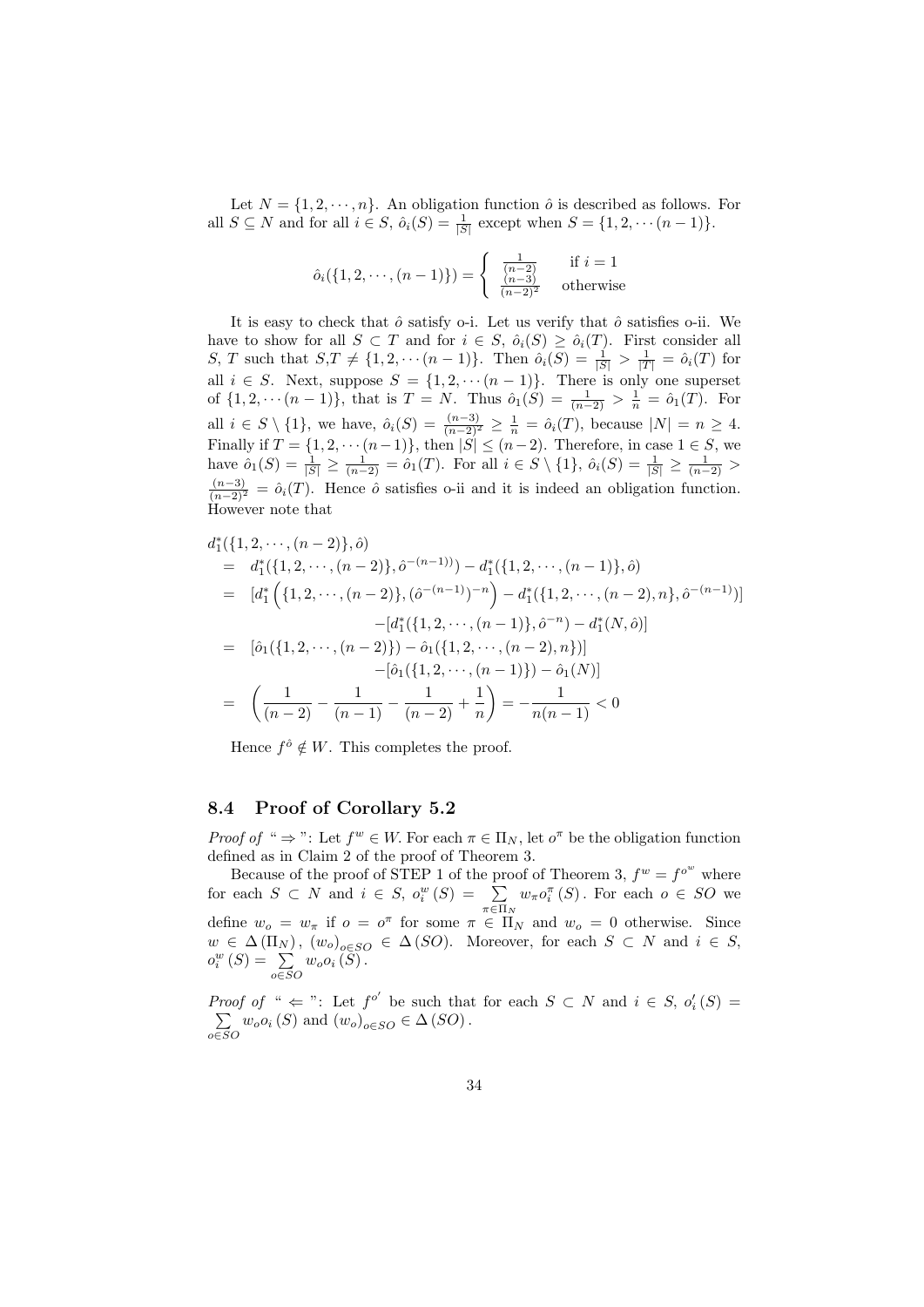For each  $o \in SI$  we define the order  $\pi^o \in \Pi_N$  as follows.

$$
\pi^{o}(1) = \{ i \in N : o_{i}(N) = 1 \}.
$$

In general, for each  $k = 2, ..., |N|$ ,

$$
\pi^o(k) = \left\{ \begin{array}{c} i \in N \setminus \{\pi^o(1), ..., \pi^o(k-1)\} : \\ o_i(N \setminus \{\pi^o(1), ..., \pi^o(k-1)\}) = 1 \end{array} \right\}.
$$

Let  $w = (w_{\pi})_{\pi \in \Pi_N}$  be such that  $w_{\pi} = w_{\pi^o}$  if  $\pi = \pi^o$  for some  $o \in SO$ and  $w_{\pi} = 0$  otherwise. Since  $(w_o)_{o \in SO} \in \Delta(SI)$ ,  $(w_{\pi})_{\pi \in \Pi_N} \in \Delta(\Pi_N)$ . Hence,  $f^w \in W$ .

Let  $o^w$  be the obligation function associated with w as in the proof of STEP 1 of the proof of Theorem 3. It is trivial to see that  $o^w = o'$ .

Because of the proof of STEP 1 of the proof of Theorem 3,  $f^w = f^{o^w}$ . Therefore,  $f^w = f^{o'}$ .

### 8.5 Proof of Theorem 6.1

The proof of this theorem is a consequence of the following claims.

Claim 1. If  $f$  satisfies  $CPL$ , then  $f$  also satisfies  $CSEC$ .

Claim 2. If  $f \in O$ , then f satisfies SCM, PM, and CPL.

Claim 3. If f satisfies SCM, PM, and CSEC, then  $f \in O$ .

**Proof of Claim 1**. Let  $(N_0, C)$ ,  $(N_0, C')$ ,  $(N_0, C^x)$ , and  $(N_0, C'^x)$  be as in the definition of CSEC. We can find  $\sigma$  and  $\sigma'$  satisfying the following conditions:

- 1.  $\sigma(0,i) = \sigma'(0,i) = \frac{n(n+1)}{2} (i-1)$  for all  $i \in N = \{1, ..., |N|\}$ , *i.e.* the arcs  $\{(0,i)\}_{i\in\mathbb{N}}$  are the last arcs in the orders  $\sigma$  and  $\sigma'$ .
- 2. For all  $i, j, k, l \in N_0$  satisfying that  $\sigma(i, j) \leq \sigma(k, l)$ ,  $c_{ij} \leq c_{kl}$  and  $c_{ij}^x \leq$  $c_{kl}^x$ .
- 3. For all  $i, j, k, l \in N_0$  satisfying that  $\sigma'(i, j) \leq \sigma'(k, l)$ ,  $c'_{ij} \leq c'_{kl}$  and  $c_{ij}^{\prime x} \leq c_{kl}^{\prime x}.$

Consider the  $mcstp\left(N_0, \hat{C}\right)$  such that  $\widehat{c_{0i}} = x$  for all  $i \in N$  and  $\widehat{c_{ij}} = 0$  otherwise. It is trivial to see that given  $i, j, k, l \in N_0$  satisfying that  $\sigma(i, j) \leq \sigma(k, l)$ ,  $\widehat{c_{ij}} \leq \widehat{c_{kl}}$ . Moreover, given  $i, j, k, l \in N_0$  satisfying that  $\sigma'(i,j) \leq \sigma'(k,l)$ ,  $\widehat{c_{ij}} \leq \widehat{c_{kl}}.$ <br>  $C^x = C + C^e$  and  $C'^x = C' + C^e$ . Since f satisfies  $CPL$ ,

$$
f(N_0, C^x) = f(N_0, C) + f(N_0, \widehat{C})
$$
 and  

$$
f(N_0, C'^x) = f(N_0, C') + f(N_0, \widehat{C}).
$$

Now, it is obvious that f satisfies CSEC.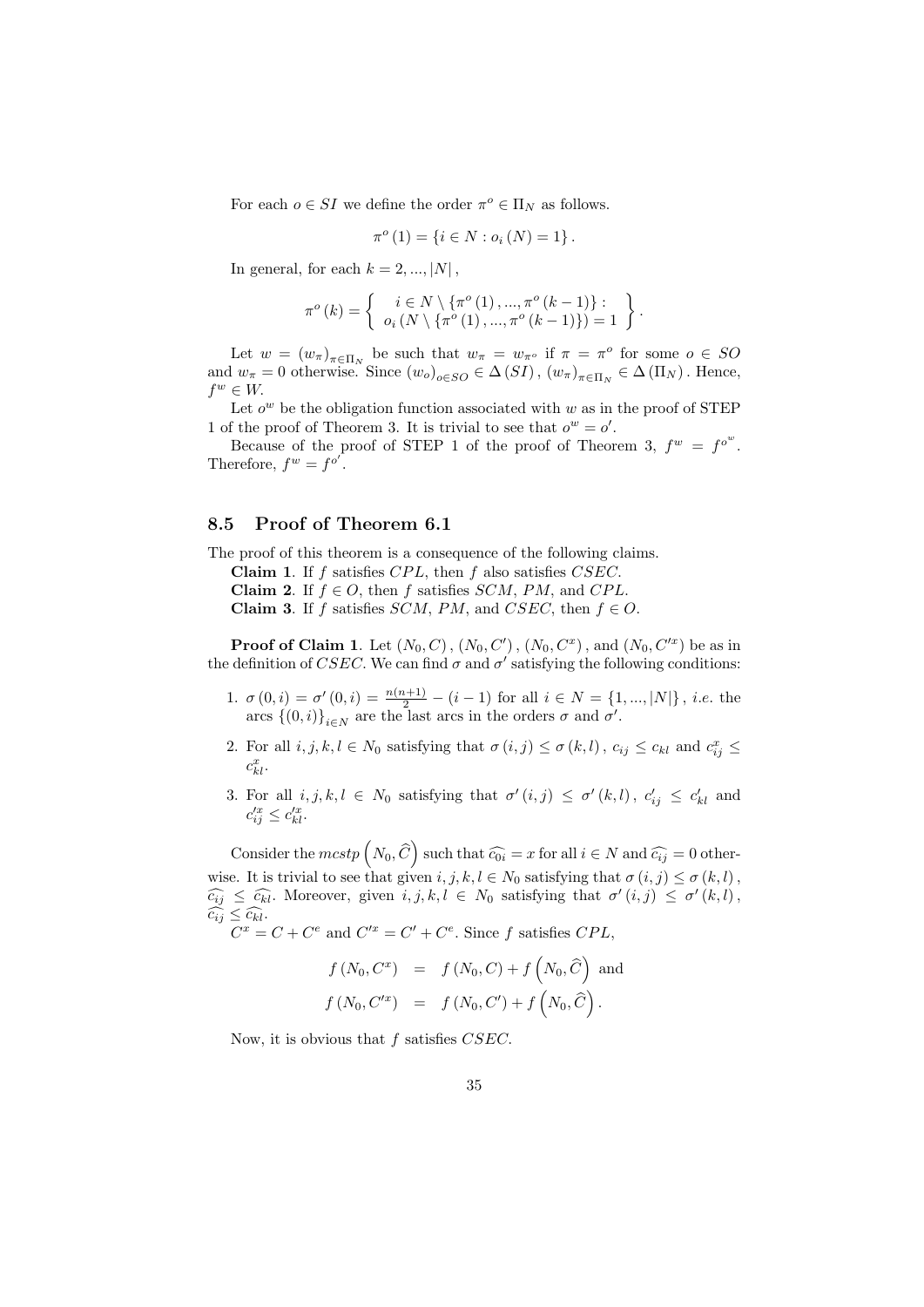This finishes the proof of Claim 1.

**Proof of Claim 2.** Tijs et al (2006) prove that obligation rules satisfy SCM and PM. The property called SCM in this paper is called cost monotonicity in Tijs et al (2006).

Bergantiños and Vidal-Puga (2006b) introduce the property of Restricted Additivity  $(RA)$ . They prove that RA is stronger than CPL, *i.e.* if a rule f satisfies RA, f also satisfies CPL. Lorenzo-Freire and Lorenzo (2006) prove that obligation rules satisfy  $RA$ . Thus, obligation rules satisfy  $CPL$ .

This finishes the proof of Claim 2.

**Proof of Claim 3.** Let f be a rule satisfying SCM, PM, and CSEC.

We prove that  $f = f^o$  where o is defined as follows. For each  $S \subset N$  we define the mcstp  $(S_0, C^S)$  where  $c_{0i}^S = 1$  for each  $i \in S$  and  $c_{ij}^S = 0$  for each  $i, j \in S$ . Given  $S \subset N$  and  $i \in S$  we define  $o_i(S) = f_i(S_0, C^S)$ 

We prove that o is an obligation function. Given  $S \subset N$ ,

$$
\sum_{i \in S} o_i(S) = \sum_{i \in S} f_i(S_0, C^S) = m(S_0, C^S) = 1.
$$

Let  $(S_0, C^0)$  be such that  $c_{ij}^0 = 0$  for all  $i, j \in S_0$ .

We know that  $f_i\left(\{i\}_0, C^0\right) = m\left(\{i\}_0, C^0\right) = 0$ . Since f satisfies PM,  $f_i(S_0, C^0) \le f_i(\{i\}_0, C^0) = 0$  for each  $i \in S$ . As  $m(S_0, C^0) = 0$ ,  $f_i(S_0, C^0) =$ 0 for each  $i \in S$ .

Since f satisfies SCM, for each  $i \in S$ ,

$$
o_i(S) = f_i(S_0, C^S) \ge f_i(S_0, C^0) = 0.
$$

Thus,  $o(S) \in \Delta(S)$ .

Let  $S, T \in 2^N \setminus \{\emptyset\}$  be such that  $S \subset T$  and  $i \in S$ . Notice that  $(S_0, C^T) =$  $(S_0, C^S)$ . Since f satisfies PM,

$$
o_i(S) = f_i(S_0, C^S) = f_i(S_0, C^T) \ge f_i(T_0, C^T) = o_i(T)
$$

We have proved that *o* is an obligation function. We now prove that  $f = f^o$ . Let  $(N_0, C)$  be an *mcstp*.

Bergantiños and Vidal-Puga (2006a) prove that if  $f$  satisfies  $SCM$ , then  $f(N_0, C) = f(N_0, C^*)$ . Thus, it is enough to prove that  $f = f^o$  in irreducible mcstp.

Let  $(N_0, C)$  be an *mcstp* where C is irreducible. Let  $t = \{(i_{p-1}, i_p)\}_{p=1}^n$  be the mt in  $(N_0, C)$  satisfying  $(A1)$  and  $(A2)$ 

We prove that  $f(N_0, C) = f^{\circ}(N_0, C)$  by induction over |N|. If  $|N| = 1$ ,  $f_i(N_0, C) = f_i^o(N_0, C) = c_{0i}$ . Assume that the results holds when  $|N| < \kappa$ . We prove it when  $|N| = \kappa$ . We consider two cases:

1.  $c_{0i_1} \le \max\left\{c_{i_{p-1}i_p} : p = 2, ..., |N|\right\} = c_{i_{q-1}i_q}.$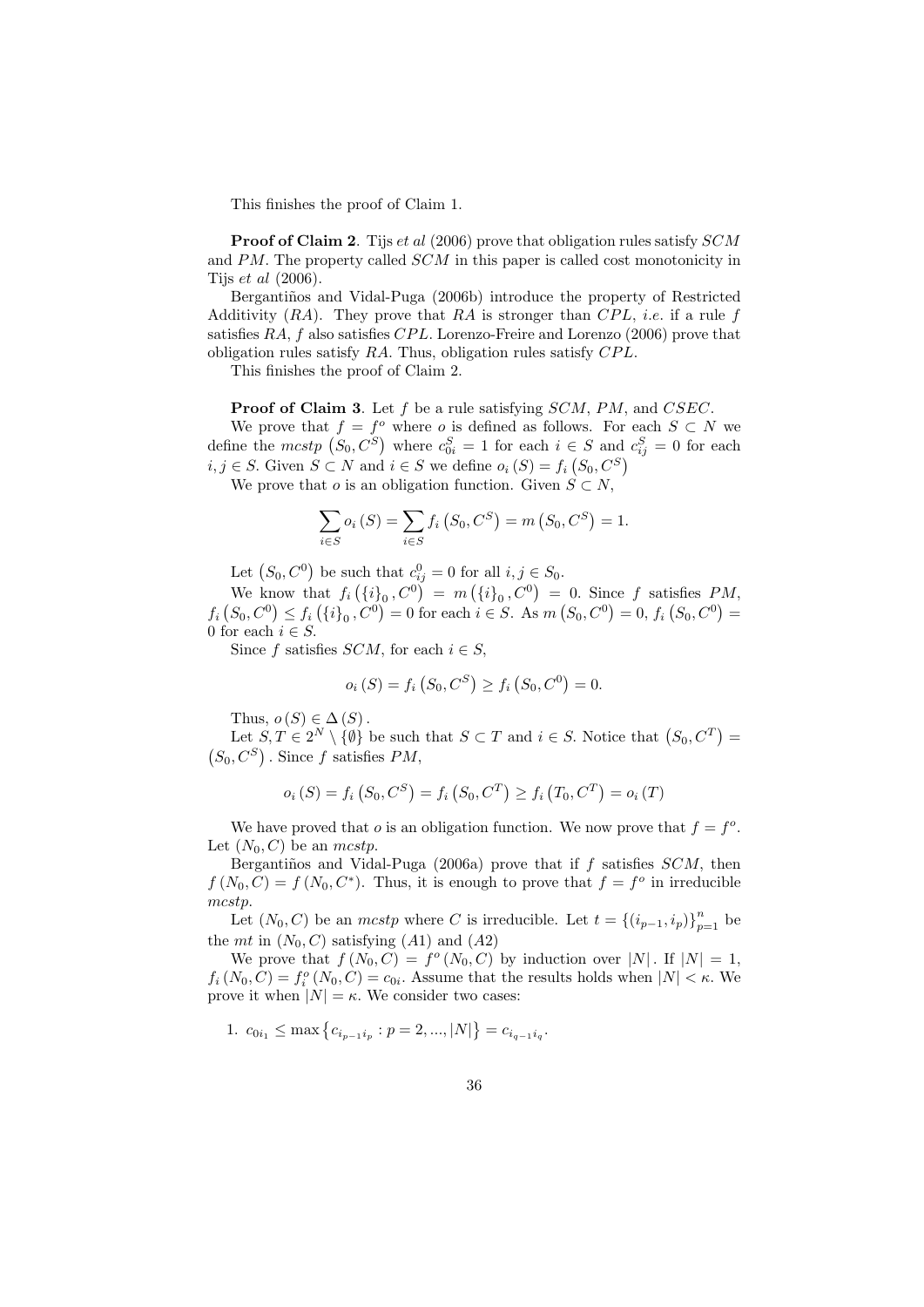We define  $S = \{i_1, ..., i_{q-1}\}\.$  Since f and  $f^o$  satisfy PM, for each  $i \in S$ ,  $f_i(N_0, C) \le f_i(S_0, C)$  and  $f_i^o(N_0, C) \le f_i^o(S_0, C)$ . Moreover, for each  $i \in$  $N \setminus S$ ,  $f_i(N_0, C) \leq f_i((N \setminus S)_0, C)$  and  $f_i^o(N_0, C) \leq f_i^o((N \setminus S)_0, C)$ .

Bergantiños and Vidal-Puga (2006a) prove that  $\{(i_{p-1}, i_p)\}_{p=1}^{q-1}$  is an mt in  $(S_0, C)$  and  $\{(0, i_q)\} \cup \{(i_{p-1}, i_p)\}_{p=q+1}^{|N|}$  is an  $m$ t in  $((N \setminus S)_0, C)$ . Thus,  $m(S_0, C) = \sum_{q=1}^{q-1}$  $\sum_{p=1} c_{i_{p-1}i_p}$  and  $m((N \setminus S)_0, C) = c_{0i_q} +$  $\frac{|N|}{\sum}$  $\sum_{p=q+1} c_{i_{p-1}i_p}$ . By (A2),  $c_{0i_q} = \max_{p \leq q} \{c_{i_{p-1}i_p}\} = c_{i_{q-1}i_q}$ . Hence,

$$
m(S_0, C) + m((N \setminus S)_0, C) = \sum_{p=1}^{|N|} c_{i_{p-1}i_p} = m(N_0, C)
$$

Now it is easy to conclude that, for each  $i \in S$ ,  $f_i(N_0, C) = f_i(S_0, C)$ and  $f_i^o(N_0, C) = f_i^o(S_0, C)$ . Moreover, for each  $i \in N \setminus S$ ,  $f_i(N_0, C) =$  $f_i((N \setminus S)_0, C)$  and  $f_i^o(N_0, C) = f_i^o((N \setminus S)_0, C)$ .

Since  $i_1 \in S$  and  $i_q \in N \setminus S$ ,  $|S| < \kappa$  and  $|N \setminus S| < \kappa$ . By induction hypothesis,  $f(S_0, C) = f^o(S_0, C)$  and  $f((N \setminus S)_0, C) = f^o((N \setminus S)_0, C)$ Thus,  $f(N_0, C) = f^o(N_0, C)$ .

2.  $c_{0i_1} > \max\left\{c_{i_{p-1}i_p} : p = 2, ..., |N|\right\} = c_{i_{q-1}i_q}.$ 

We define the  $mcstp(N_0, C^0), (N_0, C^{0x}), (N_0, C^1),$  and  $(N_0, C^{1x})$  where  $x = c_{0i_1} - c_{i_{q-1}i_q}$  and

- $c_{ij}^0 = 0$  for all  $i, j \in N_0$ .
- $c_{0i}^{0x} = x$  for all  $i \in N$  and  $c_{ij}^{0x} = 0$  otherwise.
- $c_{0i}^1 = c_{0i} x$  for all  $i \in N$  and  $c_{ij}^1 = c_{ij}$  otherwise.
- $\bullet \; C^{1x}=C.$

Since  $f$  and  $f^o$  satisfy  $CSEC$ ,

$$
f(N_0, C^{1x}) - f(N_0, C^1) = f(N_0, C^{0x}) - f(N_0, C^0) \text{ and}
$$
  

$$
f^o(N_0, C^{1x}) - f^o(N_0, C^1) = f^o(N_0, C^{0x}) - f^o(N_0, C^0).
$$

We proved above that  $f_i(N_0, C^0) = 0$  for all  $i \in N$ . Moreover,  $f_i^o(N_0, C^0) =$ 0 for all  $i \in N$ .

 $C<sup>1</sup>$  satisfies the following condition,

$$
c_{0i_1}^1 = c_{i_{q-1}i_q} = \max\left\{c_{i_{p-1}i_p} : p = 2, ..., |N|\right\}
$$
  
=  $\max\left\{c_{i_{p-1}i_p}^1 : p = 1, ..., |N|\right\} = c_{i_{q-1}i_q}^1$ .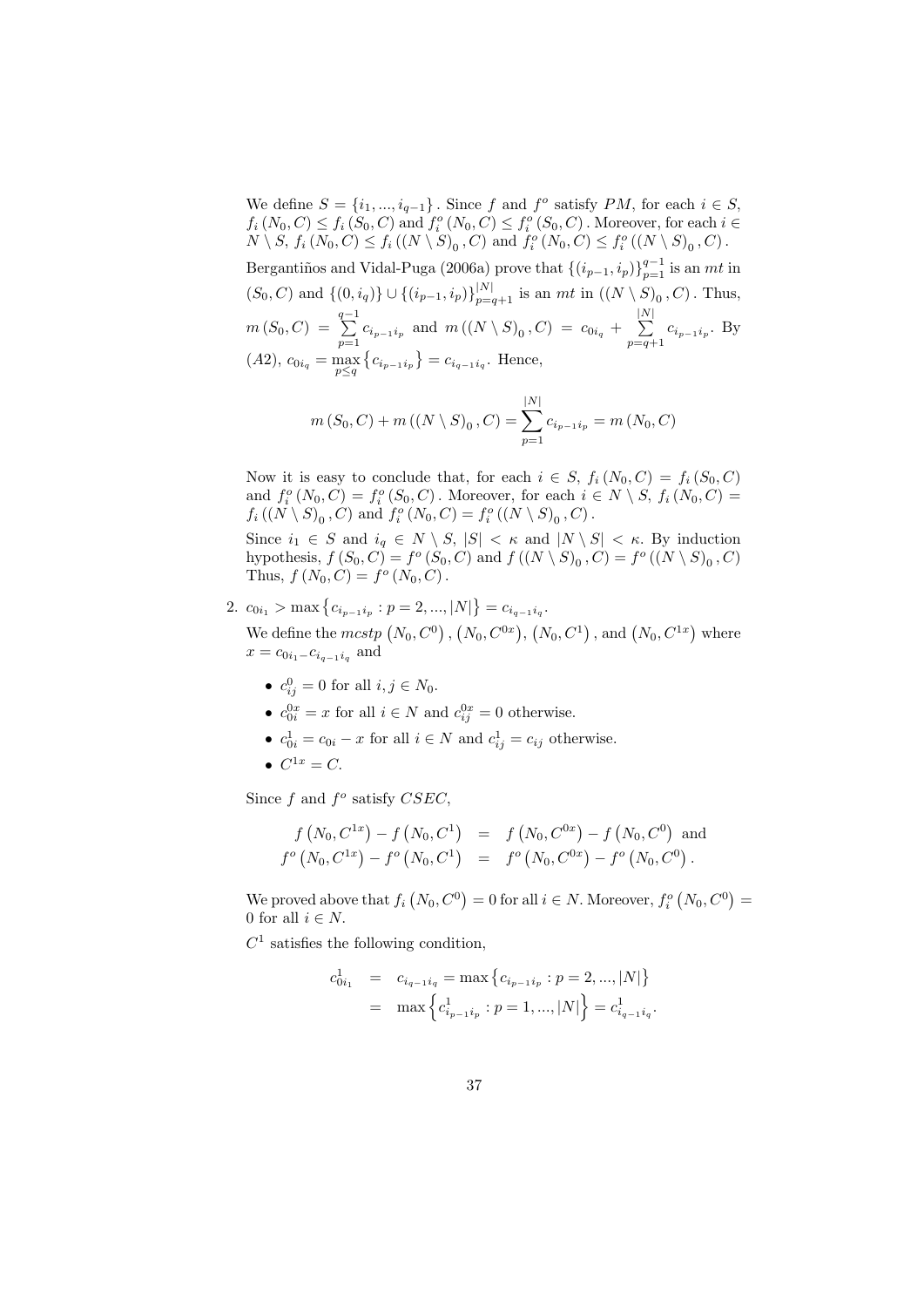By Case 1,  $f(N_0, C^1) = f^o(N_0, C^1)$  Thus,

$$
f(N_0, C) = f^o(N_0, C^1) + f(N_0, C^{0x}) \text{ and}
$$
  

$$
f^o(N_0, C) = f^o(N_0, C^1) + f^o(N_0, C^{0x}).
$$

Since  $f^o$  satisfies  $CPL$ ,  $f^o(N_0, C^{0x}) = xf^o(N_0, C^N)$ . Because of the definition of obligation rules,  $f^o(N_0, C^N) = o(N)$ . Thus,

$$
f^{o}(N_0, C^{0x}) = xo(N) = xf(N_0, C^N).
$$

We now prove that  $f(N_0, C^{0x}) = xf(N_0, C^N)$  Assume that  $x > 0$  is an integer number. Since  $f$  satisfies  $CSEC$ .

$$
f(N_0, C^{0x}) - f(N_0, C^{0(x-1)}) = f(N_0, C^{01}) - f(N_0, C^0)
$$
  
=  $f(N_0, C^{01}) = f(N_0, C^N)$ .

Hence,  $f(N_0, C^{0x}) = f(N_0, C^{0(x-1)}) + f(N_0, C^N)$ . By repeating this argument we get,  $f(N_0, C^{0x}) = xf(N_0, C^N)$ 

Let x be a rational number. We can write  $x = \frac{p}{q}$ , where p and q are positive integers. Using similar arguments to those used before we can prove that  $f(N_0, C^{0p}) = qf(N_0, C^{0x})$ . Since p is an integer, we get  $f(N_0, C^{0p}) =$  $p f(N_0, C^N)$ . Therefore,

$$
f(N_0, C^{0x}) = \frac{1}{q} f(N_0, C^{0p}) = \frac{p}{q} f(N_0, C^N) = x f(N_0, C^N).
$$

Let x be an irrational number. Consider  $\{x_p\}_{p=1}^{\infty}$  a sequence of rational numbers satisfying that  $x_p \leq x$  for all  $p = 1, ... \infty$  and  $\lim_{p \to \infty} x_p = x$ . By CSEC

$$
f(N_0, C^{0x}) - f(N_0, C^{0x_p}) = f(N_0, C^{0(x-x_p)}) - f(N_0, C^0).
$$

As  $f_i(N_0, C^0) = 0$  for all  $i \in N$ ,

$$
f(N_0, C^{0x}) = f(N_0, C^{0x_p}) + f(N_0, C^{0(x-x_p)})
$$
.

Since  $C^{0(x-x_p)} \ge C^0$  and f satisfies  $SCM$ ,  $f_i(N_0, C^{0(x-x_p)}) \ge f_i(N_0, C^0) =$ 0 for each  $i\in N.$ 

As  $\Sigma$  $\sum_{i\in N} f_i\left(N_0, C^{0(x-x_p)}\right) = m\left(N_0, C^{0(x-x_p)}\right) = x-x_p, f_i\left(N_0, C^{0(x-x_p)}\right) \le$  $x - x_p$  for each  $i \in N$ .

Therefore, for each  $i \in N$ ,  $0 \le f_i(N_0, C^{0(x-x_p)}) \le x - x_p$ . Hence,

$$
0 \le \lim_{p \to \infty} f_i \left( N_0, C^{0(x - x_p)} \right) \le \lim_{p \to \infty} (x - x_p) = 0.
$$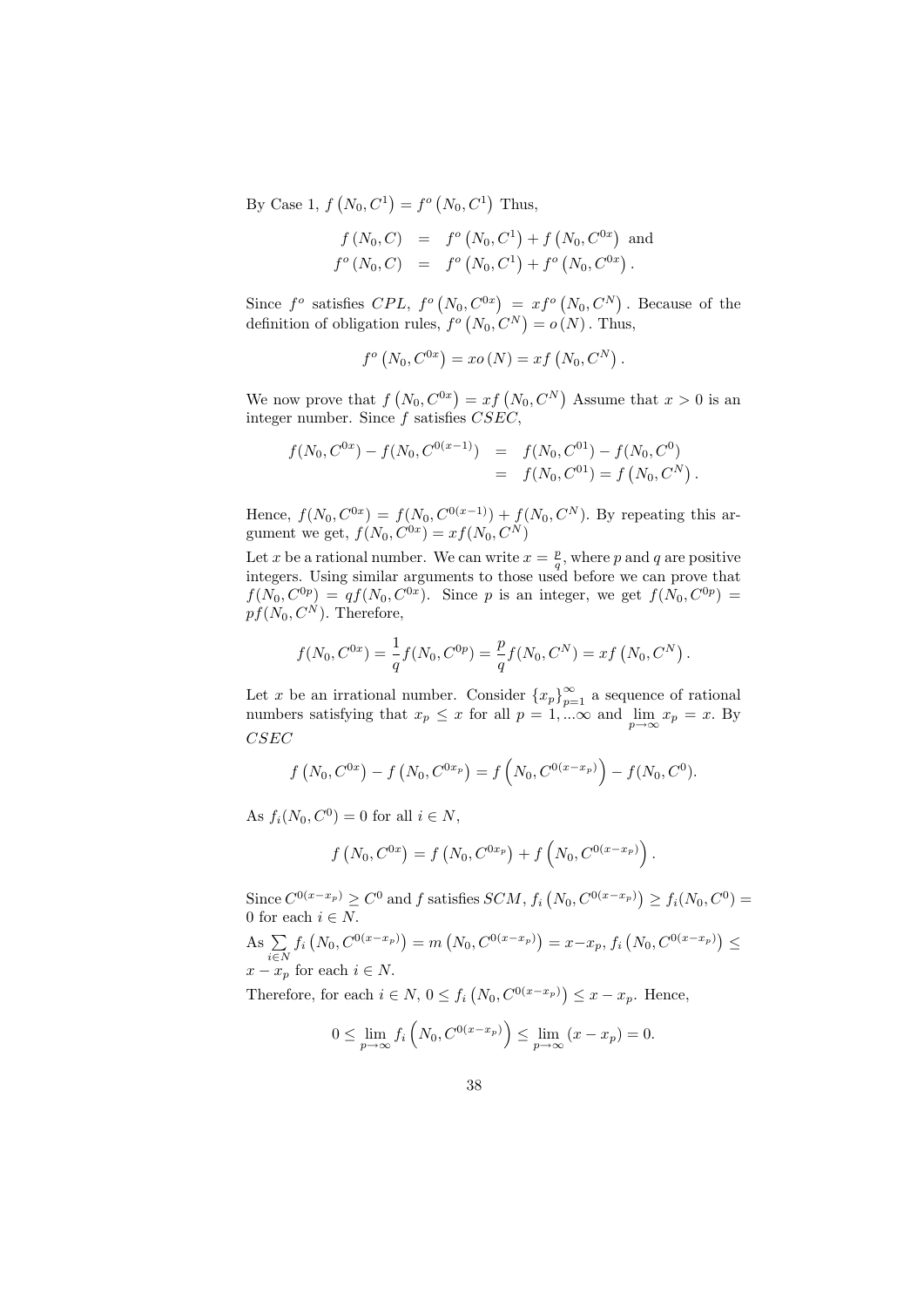Moreover,

$$
\lim_{p \to \infty} f\left(N_0, C^{0x_p}\right) = \lim_{p \to \infty} x_p f\left(N_0, C^N\right) = x f\left(N_0, C^N\right).
$$

Thus,

$$
f(N_0, C^{0x}) = \lim_{p \to \infty} f(N_0, C^{0x_p}) + \lim_{p \to \infty} f(N_0, C^{0(x-x_p)})
$$
  
=  $xf(N_0, C^N)$ .

This ends the proof of Claim 3.

### 8.6 Proof of Remark 6.1

- The rule  $\phi(N_0, C) = Sh(N, v_C)$  satisfies CPL, CSEC and PM but fails SCM.
- The equal division rule (that is  $\phi_i(N_0, C) = \frac{m(N_0, C)}{|N|}$ ) satisfies SCM,  $CPL$ , and  $CSEC$  but fails  $PM$ .
- For a rule that satisfies  $SCM$  and PM but fails to satisfy  $CSEC$ , see the companion paper Bergantiños and Kar (2007b).

#### 8.7 Proof of Corollary 6.1

It is easy to check that  $\Phi$  satisfies  $ETE$ . Since  $\Phi \in W \subseteq O$ ,  $\Phi$  is an obligation rule and hence SCM, PM, and CSEC are satisfied. We now show that there is only one rule which satisfies these properties. The proof is very similar to the one used in Theorem 6.1.

Let  $(N_0, C)$  be an *mcstp* where C is irreducible. Let  $t = \{(i_{p-1}, i_p)\}_{p=1}^n$  be the mt in  $(N_0, C)$  satisfying  $(A1)$  and  $(A2)$ .

We use induction over |N|. If  $|N| = 1$ ,  $f_i(N_0, C) = c_{0i}$  and hence there is only one rule. Assume that the result holds when  $|N| < \kappa$ . We prove it when  $|N| = \kappa$ . We consider two cases:

- 1.  $c_{0i_1} \le \max\left\{c_{i_{p-1}i_p} : p = 2, ..., |N|\right\} = c_{i_{q-1}i_q}$ . This case is exactly the same as in the proof of Theorem 6.1 and hence will be omitted. In this case using induction step we get that there is only one rule  $f$  which satisfies all the axioms.
- 2.  $c_{0i_1} > \max\left\{c_{i_{p-1}i_p} : p = 2, ..., |N|\right\} = c_{i_{q-1}i_q}.$ We define the  $mcstp(N_0, C^0), (N_0, C^{0x}), (N_0, C^1),$  and  $(N_0, C^{1x})$  where  $x = c_{0i_1} - c_{i_{q-1}i_q}$  and
	- $c_{ij}^0 = 0$  for all  $i, j \in N_0$ .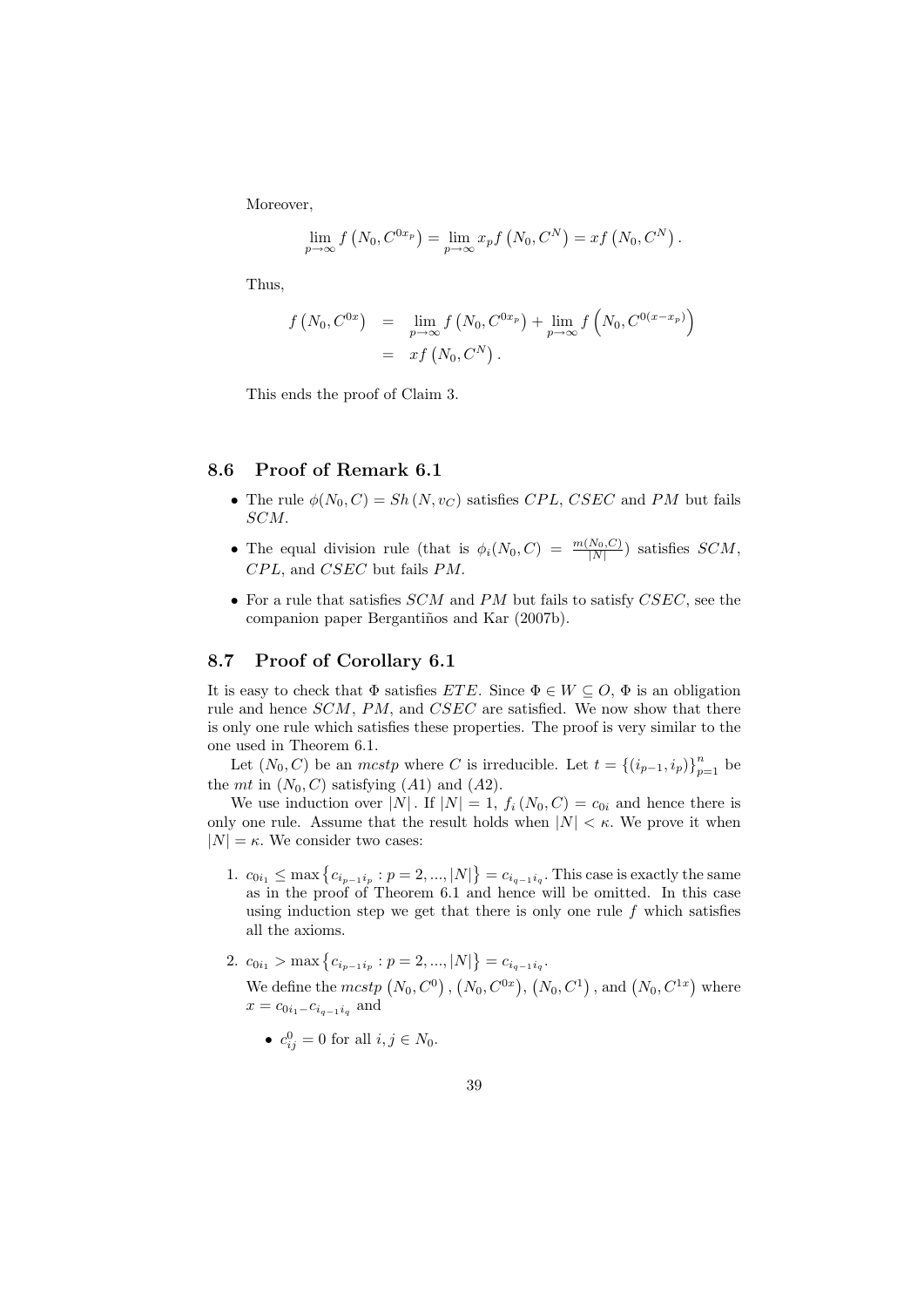- $c_{0i}^{0x} = x$  for all  $i \in N$  and  $c_{ij}^{0x} = 0$  otherwise.
- $c_{0i}^1 = c_{0i} x$  for all  $i \in N$  and  $c_{ij}^1 = c_{ij}$  otherwise.
- $C^{1x} = C$ .

Since  $f$  satisfies  $CSEC$ ,

$$
f_i(N_0, C^{1x}) - f_i(N_0, C^1) = f_i(N_0, C^{0x}) - f_i(N_0, C^0) = \frac{x}{\kappa}
$$

The last equality follows from the fact that in  $C^0$  and  $C^{0x}$  all agents are identical and f satisfies ETE. Thus for all  $i \in N$ ;  $f_i(N_0, C)$  $f_i(N_0, C^1) + \frac{x}{\kappa}$ . However  $C^1$  is a cost matrix which is already covered in case 1 and we know  $f(N_0, C^1)$  is unique. Therefore  $f(N_0, C)$  is also unique.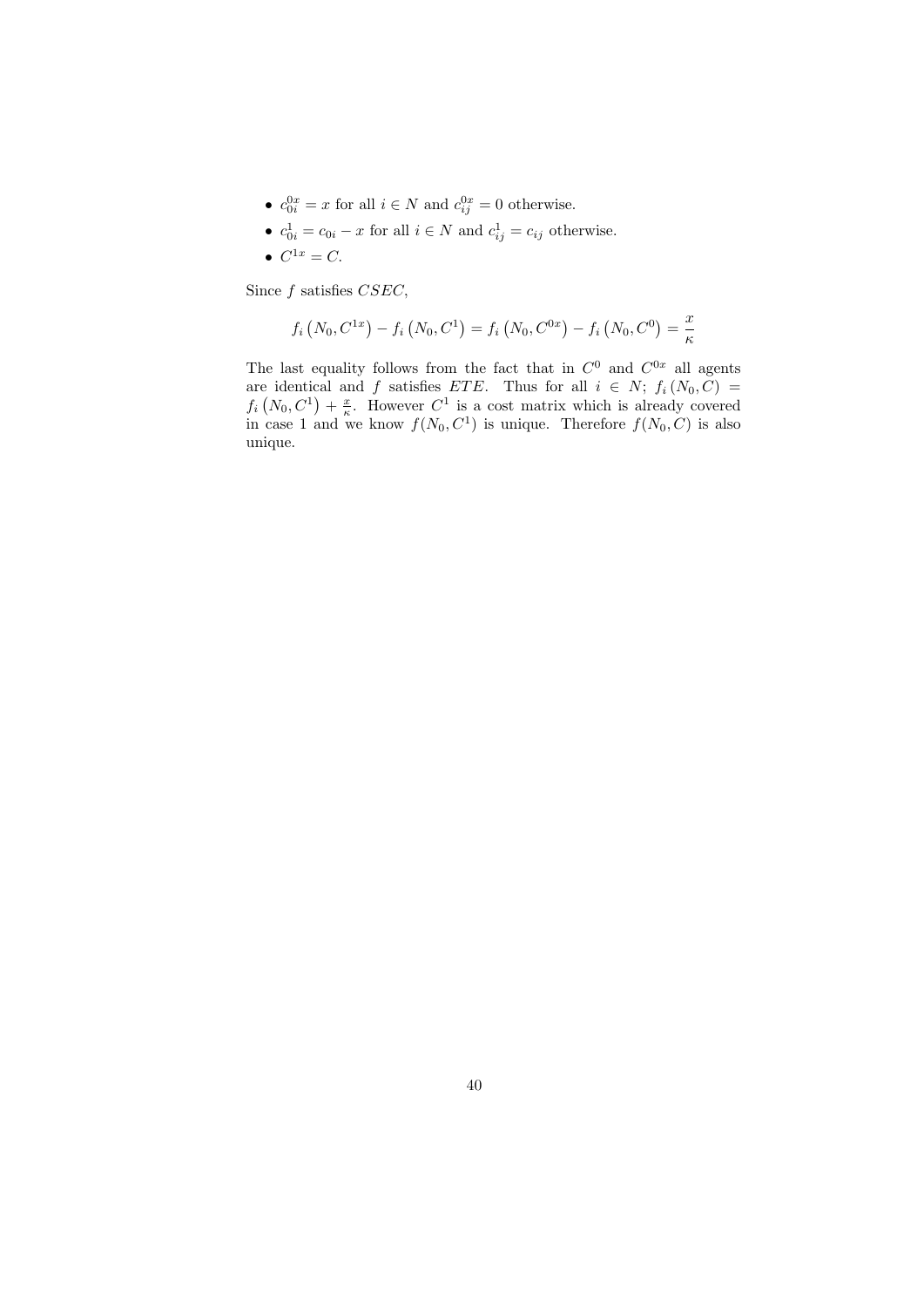# 9 References

Aarts H, Driessen T (1993) The irreducible core of a minimum cost spanning tree game. Mathematical Methods of Operations Research 38: 163-174.

Bergantiños G, Vidal-Puga JJ (2006a) A fair rule in minimum cost spanning tree problems. Journal of Economic Theory, forthcoming.

Bergantiños G, Vidal-Puga JJ (2006b) Additivity in minimum cost spanning tree problems. Mimeo, Universidade de Vigo. Available at

http://webs.uvigo.es/gbergant/papers/cstaddit.pdf.

Bergantiños G, Kar A (2007b) Monotonicity properties and the irreducible core in minimum cost spanning tree problems

Bird CG (1976) On cost allocation for a spanning tree: A game theoretic approach. Networks 6: 335-350.

Branzei R, Moretti S, Norde H, Tijs S (2004) The P-value for cost sharing in minimum cost spanning tree situations. Theory and Decision 56: 47-61.

Granot D, Huberman G (1984) On the core and nucleolus of the minimum cost spanning tree games. Mathematical Programming 29: 323-347.

Kar A (2002) Axiomatization of the Shapley value on minimum cost spanning tree games. Games and Economic Behavior 38: 265-277.

Kruskal J (1956) On the shortest spanning subtree of a graph and the traveling salesman problem. Proceedings of the American Mathematical Society 7: 48-50.

Lorenzo-Freire S, Lorenzo L (2006) On a characterization of obligation rules. Mimeo, Universidade de Vigo. Available at

http://webs.uvigo.es/leticiap/papers/obl mon add.pdf

Norde H, Moretti S, Tijs S (2004). Minimum cost spanning tree games and population monotonic allocation schemes. European Journal of Operational Research 154: 84-97.

Prim R.C (1957). Shortest connection network and some generalization. Bell System Tech. Journal 36: 1389-1401.

Shapley LS (1953) A value for n-person games. In: Kuhn HW, Tucker AW (eds.) Contributions to the Theory of Games II. Princeton University Press, Princeton NJ, pp. 307-317.

Tijs S, Branzei R, Moretti S, Norde H (2006) Obligation rules for minimum cost spanning tree situations and their monotonicity properties. European Journal of Operational Research 175: 121-134.

Weber R (1988) Probabilistic values for games. In Roth A (ed.) The Shapley value: Essays in honor of LS Shapley. Cambridge University Press, Cambridge pp. 101-119.